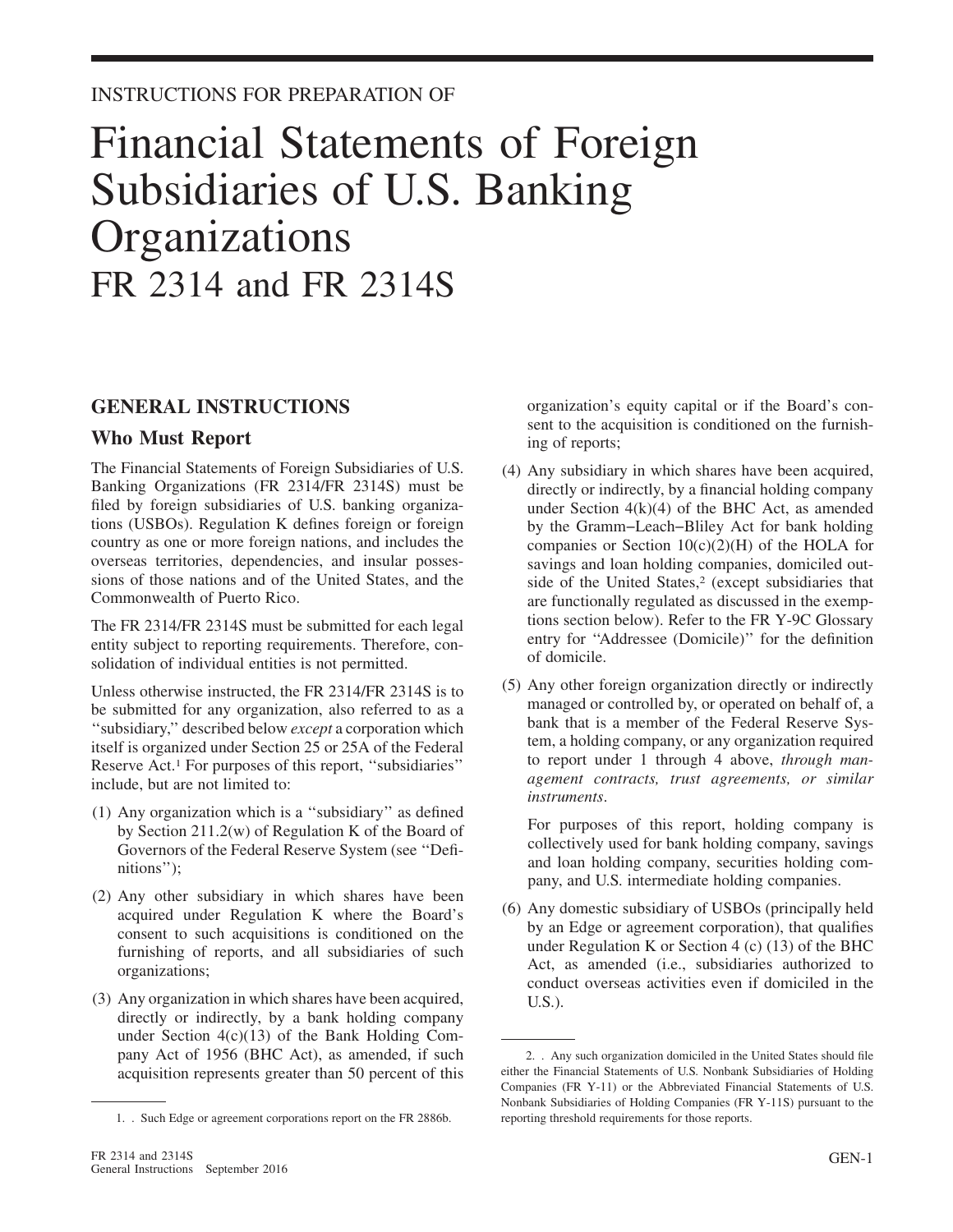#### **Quarterly Filers3—Detailed Report (FR 2314)**

A USBO must file the FR 2314 quarterly for its subsidiary if the subsidiary is owned or controlled by a parent U.S. holding company that has total consolidated assets of \$500 million or more as of June 30 of the preceding year or files the FR Y-9C to meet supervisory needs, or the subsidiary is owned or controlled by a state member bank or an Edge or agreement corporation that has total consolidated assets equal to or greater than \$500 million, **and** the subsidiary meets **any one** of the following criteria:

- (1) Total assets of the foreign subsidiary are equal to or greater than \$1 billion;
- (2) The foreign subsidiary's off-balance-sheet activities4 are equal to or greater than \$5 billion;
- (3) The foreign subsidiary's equity capital is equal to or greater than 5 percent of the top-tier organization's consolidated equity capital; or
- (4) The foreign subsidiary's operating revenue is equal to or greater than 5 percent of the top-tier organization's consolidated operating revenue.

Operating revenue is defined as the sum of total interest income and total noninterest income, before deduction of expenses.

For foreign subsidiaries held by a USBO that is, in turn, owned by a foreign banking organization (FBO), the operating revenue and equity capital of the USBO are used as the top-tier organization's values.

If a foreign subsidiary meets the criteria above to file quarterly as of June 30 of the preceding year, the parent organization must file the FR 2314 quarterly for the subsidiary beginning in March of the current year. In addition, if the subsidiary meets the quarterly criteria due to being newly formed or a business combination, then the parent organization must report the FR 2314 quarterly beginning with the first quarterly report date following the effective date of the inception of the subsidiary or business combination, respectively.

Once a nonbank subsidiary begins filing the FR 2314 quarterly, it should file a complete FR 2314 quarterly going forward. If the parent USBO is a holding company that has total consolidated assets of \$500 million or more as of June 30 of the preceding year or files the FR Y-9C to meet supervisory needs or a state member bank or an Edge or agreement corporation that has total consolidated assets equal to or greater than \$500 million, **and** the subsidiary does not meet any one of the other quarterly nonbank subsidiary filing criteria for four consecutive quarters, then the parent organization may revert to annual filing beginning with the first upcoming December report date.

Foreign subsidiaries that do not meet the quarterly filing thresholds may be requested to file quarterly if the Federal Reserve Bank has determined that these subsidiaries have significant risk exposures.

#### **Annual Filers5—Detailed Report (FR 2314)**

A foreign subsidiary that does not meet any of the criteria to file quarterly, but has total assets greater than or equal to \$500 million and less than \$1 billion as of the report date must file the entire FR 2314 report on an annual basis.

#### **Annual Filers6—Abbreviated Report (FR 2314S)**

A foreign subsidiary that does not meet the criteria to file the detailed report, but has total assets greater than or equal to \$250 million and less than \$500 million as of the

<sup>3.</sup> For report dates through December 31, 2021, quarterly filing not required if nonbank subsidiary has total assets less than \$1 billion using the lesser of normal reporting applicability measurement date or 12/31/2019 as-of-date and does not meet any of other criteria to file quarterly.

<sup>4.</sup> Off-balance-sheet activities (defined as the sum of Schedule BS, items 20 through 30) include commitments to purchase foreign currencies and U.S. dollar exchange, all other future and forward contracts, option contracts, and the notional value of interest rate swaps, exchange swaps, and other swaps.

<sup>5.</sup> For report dates through December 31, 2021, annual filing not required if nonbank subsidiary total assets was not greater than \$500 million and less than \$1 billion using the lesser of normal reporting applicability measurement date or 12/31/2019 as-of-date and does not meet any of other criteria to file quarterly.

<sup>6.</sup> For report dates through December 31, 2021, annual filing (abbreviated report) not required if nonbank subsidiary total assets was not greater than \$250 million and less than \$500 million using the lesser of normal reporting applicability measurement date or 12/31/2019 as-of-date and does not meet any of other criteria to file quarterly.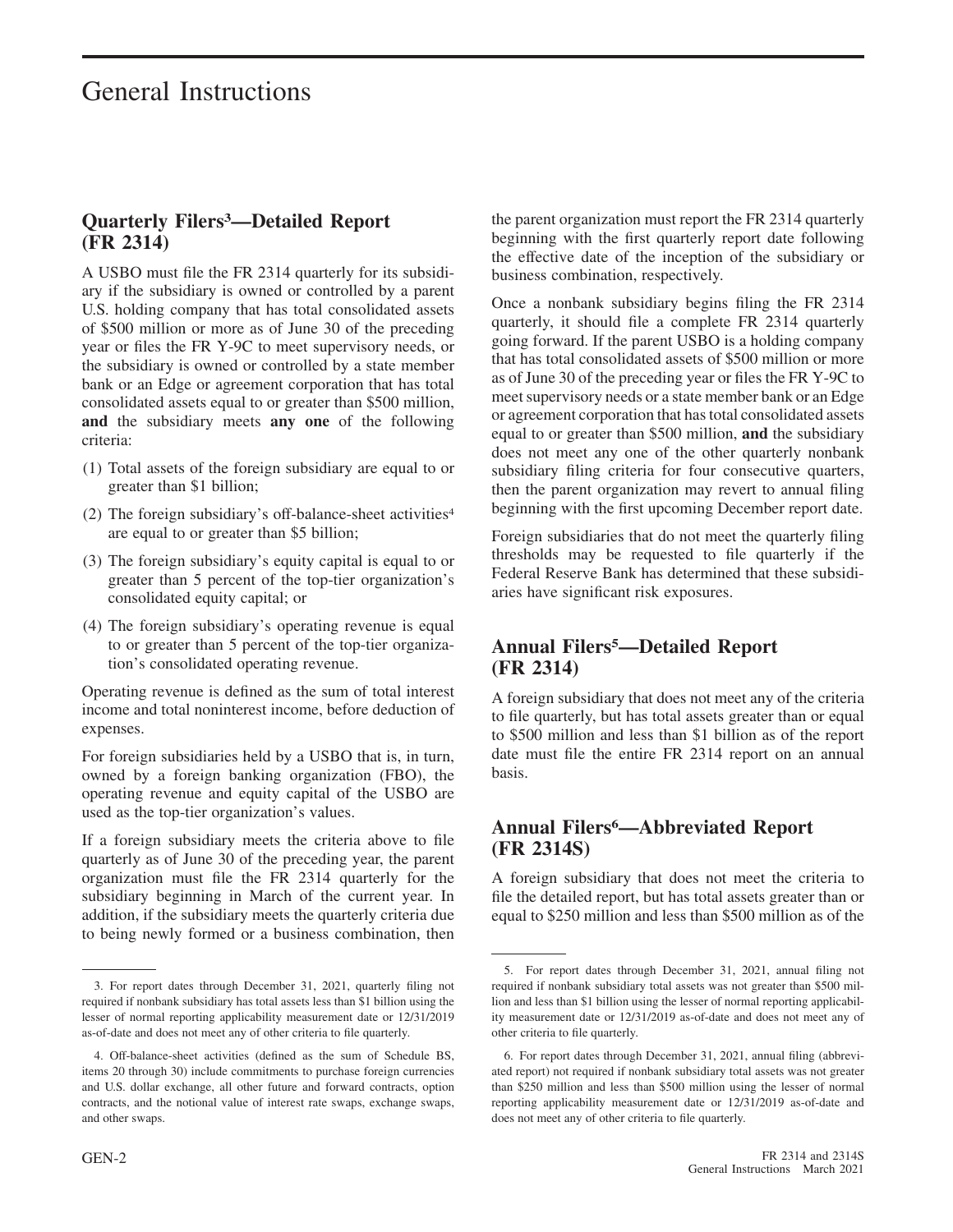report date must file the Abbreviated Financial Statements of Foreign Subsidiaries of U.S. Banking Organizations (FR 2314S) on an annual basis.

#### **Other Reporting Criteria**

- Each USBO must submit a separate FR 2314/FR 2314S for each of its foreign subsidiaries satisfying the above criteria whether directly or indirectly owned. The reporting USBO must submit a report on a parent only (non-consolidated) basis for each parent subsidiary meeting the criteria and submit individual reports for each lower level subsidiary required to file the report.
- Consolidation of individual entities, including variable interest entities (VIEs), is not permitted. Each USBO should separately assess whether a VIE meets the definition of subsidiary and determine if any such entity meets the criteria for filing this report.
- The FR 2314/FR 2314S report for a subsidiary owned by more than one parent organization should be submitted in its entirety by the organization with the majority ownership. If a subsidiary is equally owned by two or more parent organizations, the FR 2314/FR 2314S report should be submitted in its entirety by the largest organization based on total consolidated assets.

#### **Exemptions from Reporting Foreign Subsidiary Financial Statements**

The following subsidiaries are exempt from submitting the financial statements for foreign subsidiaries of USBOs:

- Any subsidiary with less than \$250 million in total assets unless the quarterly reporting criteria is met;
- Any foreign subsidiary in which the primary U.S. regulator is an organization other than the Federal Reserve System, such as the Securities and Exchange Commission, Commodities Futures Trading Commission, State Insurance Commissioners and State Securities departments;
- Any subsidiary that is required to file a Report of Condition for Edge or Agreement Corporations (FR 2886b);
- Any subsidiary, joint venture, or portfolio investment that is required to file the Financial Statements of U.S.

Nonbank Subsidiaries of U.S. Holding Companies (FR Y-11/FR Y-11S);

- Any subsidiary that is required to file the Financial Statements for a Bank Holding Company Subsidiary Engaged in Bank-Ineligible Securities Underwriting and Dealing (FR Y-20);
- Any subsidiary of a ''qualified FBO'' as defined by Section 211.23(a) of Regulation K (12 CFR 211.23(a)) except for subsidiaries of a U.S. holding company, U.S. bank, or Edge corporation, which is the direct subsidiary of a qualified FBO;
- Any subsidiary that is considered a merchant banking investment, the shares of which are held pursuant to section  $4(k)4(H)$  of the BHC Act;
- Any U.S. federally insured foreign company which is a subsidiary of a holding company (i.e., banks in Puerto Rico or in U.S. territories or possessions);
- Any subsidiary of a U.S. federally insured foreign company that is a subsidiary of a holding company, unless such subsidiary is held pursuant to Regulation K;
- Any subsidiary of a Small Business Investment Company (SBIC controlled investment);
- Any nondepository trust company that is a member of the Federal Reserve System and required to file the Consolidated Reports of Condition and Income;
- Any company the shares of which are held: (1) as a result of debts previously contracted (acquired under section  $4(c)(2)$  of the BHC Act); (2) in a fiduciary capacity under section 4c(4) of the BHC Act; or (3) solely as collateral securing an extension of credit;
- Any subsidiary that is **inactive** as of the end of the reporting period;
- Any subsidiary such as a namesaver or a newly organized subsidiary that has never conducted any business activity. However, a subsidiary that is newly incorporated is required to report upon the commencement of a business activity if it meets the reporting criteria;
- Any subsidiary that was divested or liquidated during the year. Reports must only be filed for subsidiaries that are part of the parent organization's structure as of the close of the business day on the report date for which the report is being filed; and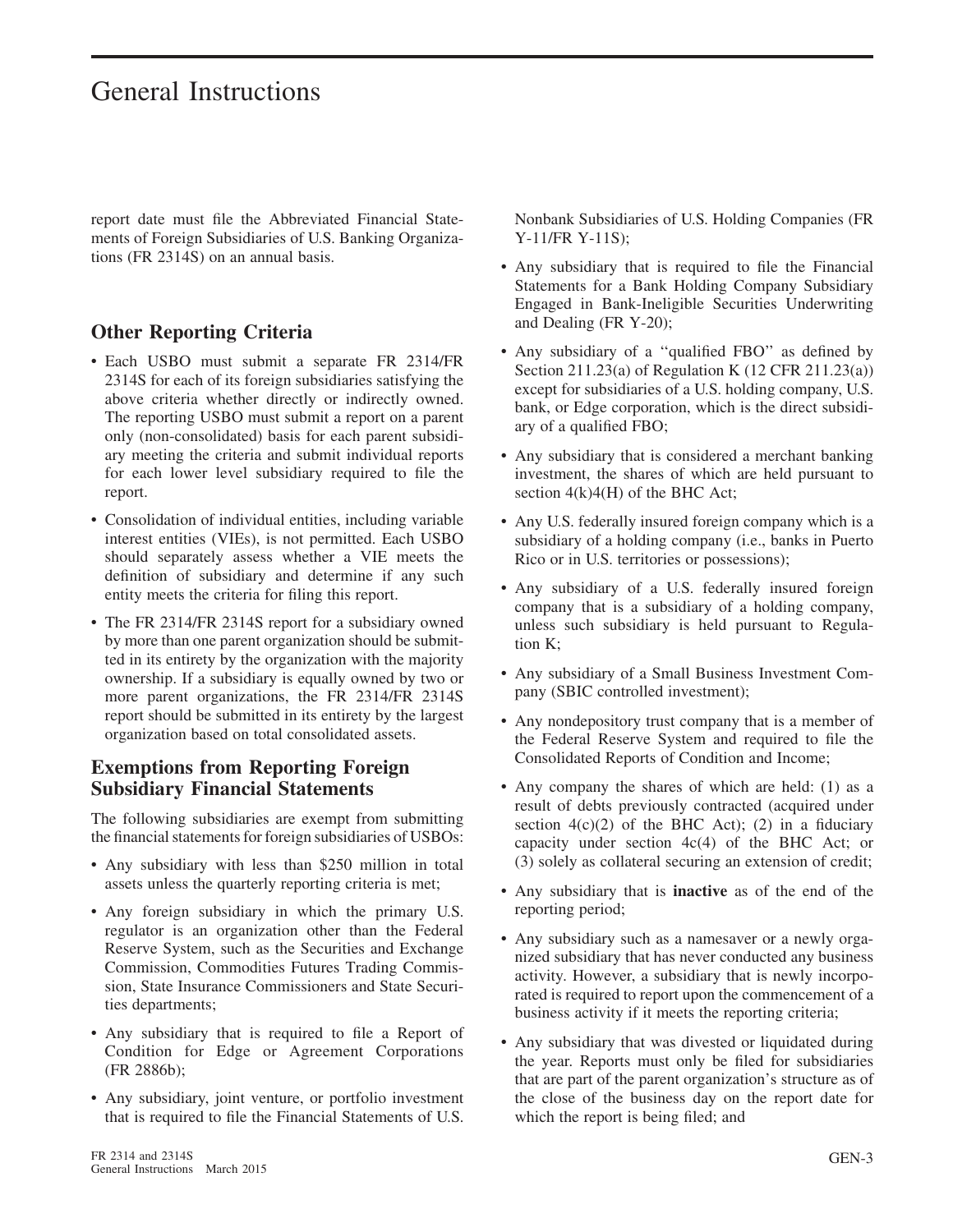- Any subsidiary that is a special purpose vehicle (SPV) formed as a vehicle for specific leasing transactions (for example, when an SPV is engaged in a single leasing transaction).
- Any subsidiary that issues trust preferred securities.

Foreign subsidiaries that are not required to file under the above criteria may be required to file this report by the Federal Reserve Bank of the district in which they are regulated.

A graphic representation of the general criteria for the FR 2314/FR 2314S appears at the end of these General Instructions (page GEN-9).

### **Frequency of Reporting**

A USBO must submit the FR 2314 report for each foreign subsidiary that meets the criteria to file quarterly as of the last calendar day of March, June, September and December. A USBO must submit the FR 2314 report for each foreign subsidiary that meets the criteria to file annually as of December 31. A USBO must submit the FR 2314S for each foreign subsidiary that meets the criteria to file the abbreviated report annually as of December 31.

#### **Preparation of the Reports**

Parent USBOs are requested to prepare and file the Financial Statements for Foreign Subsidiaries of U.S. Banking Organizations (FR 2314/FR 2314S) in accordance with Generally Accepted Accounting Principles (GAAP), and these instructions. However, respondents may submit reports based on the foreign country's accounting standards if submitting reports on this basis would materially reduce reporting burden. All reports shall be prepared in a consistent manner.

USBOs should refer to the instructions for the preparation of the Consolidated Financial Statements for Holding Companies (FR Y-9C) or the Parent Company Only Financial Statements for Small Holding Companies (FR Y-9SP) for additional information on the items requested on this report. Copies of the FR 2314, FR 2314S, FR Y-9C, and FR Y-9SP may be found on the Federal Reserve Board's public website (www.federalreserve.gov/boarddocs/reportforms).

The foreign subsidiaries' financial records shall be maintained in such a manner and scope so as to ensure that the reports can be prepared and filed in accordance with these instructions and reflect a fair presentation of the subsidiaries' financial condition and results of operations. Questions and requests for interpretations of matters appearing in any part of these instructions should be addressed to the Federal Reserve Bank in the district where the reports are submitted.

Report all financial items in thousands of U.S. dollars. Assets or liabilities payable in other currencies should be converted into dollars at the exchange rates prevailing on the report date, except where required otherwise by Generally Accepted Accounting Principles (GAAP).

The preferred method for reporting purchases and sales of assets is as of the trade date. However, settlement date accounting is acceptable if the reported amounts are not materially different.

#### **Applicability of Generally Accepted Accounting Principles to Foreign Subsidiaries of U.S. Banking Organization Reporting Requirements**

It should be noted that the presentation by subsidiaries of assets, liabilities, and stockholders' equity and the recognition of income and expenses is requested to be reported in accordance with Generally Accepted Accounting Principles (GAAP). Subsidiaries are required to report certain other accounts or types of transactions on schedules to the balance sheet and income statement. In addition, these instructions designate where a particular asset or liability should be reported.

All ownership interests in the subsidiary have an interest in the aggregate amounts of a subsidiary's reported earnings, retained earnings, and net assets (whether held by its parent organization or by other owners) and should be reported as equity capital in the financial statements.

There may be areas in which a reporting subsidiary wishes more technical detail on the application of accounting standards and procedures to the requirements of these instructions. Such information may often be found in the appropriate entries in the Glossary section of the FR Y-9C instructions or, in more detail, in the FASB Accounting Standards Codification. For purposes of these instructions, the FASB Accounting Standards Codification is referred to as ''ASC.'' Selected sections of the ASC are referenced in the instructions where appropriate.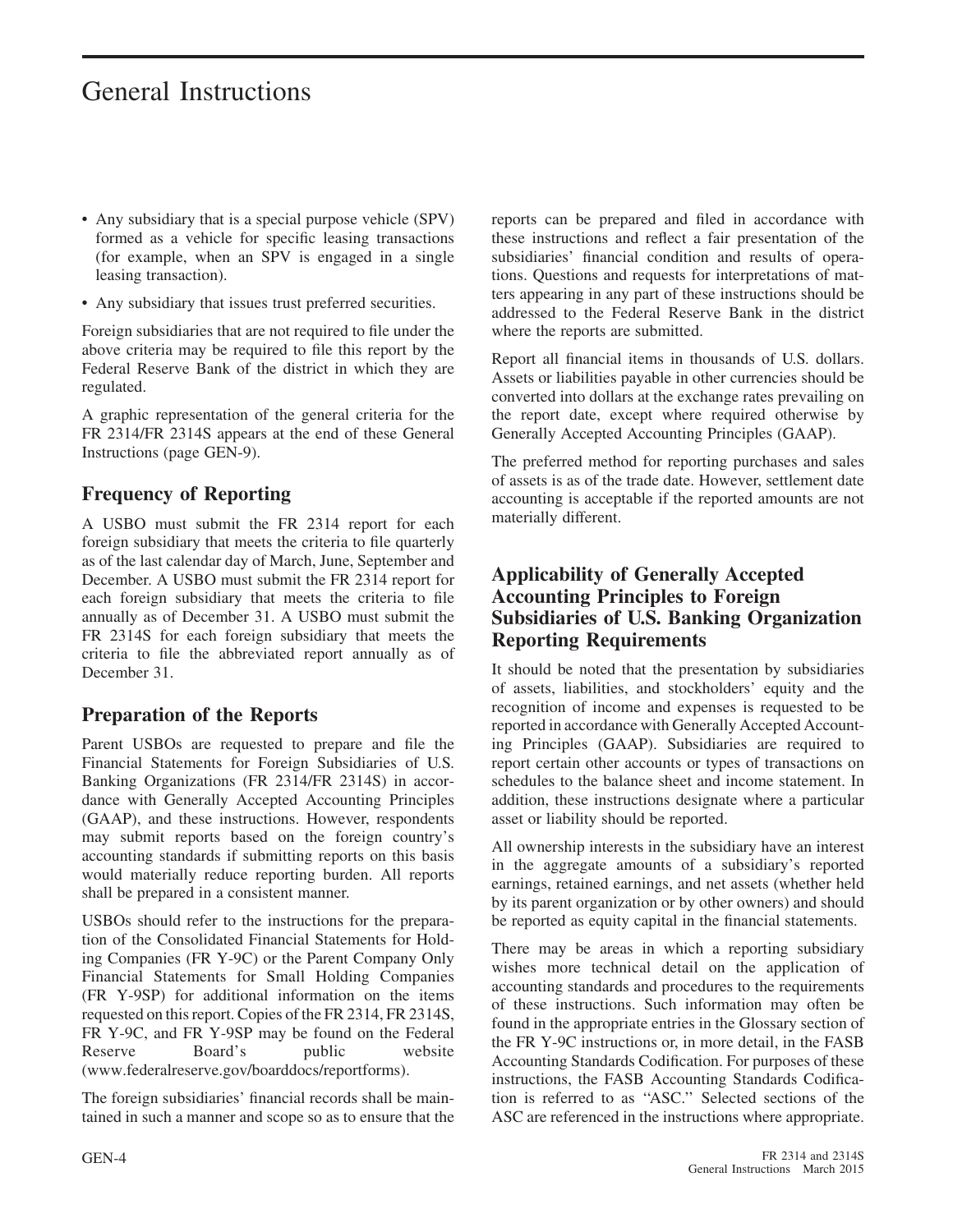#### **Page 1**

The USBO must submit a page 1 for each financial statement. If the USBO elects to file multiple financial statements under one signature, the USBO must submit one signed page 1 per type of report, the FR 2314 quarterly, the FR 2314 annual or the FR 2314S. Page 1 of the report must include the legal name of the USBO filing the FR 2314/FR 2314S and the mailing address. The name, telephone number, and e-mail address of a contact at the USBO to whom questions about the report(s) may be directed must be indicated.

#### **Signatures**

The FR 2314/FR 2314S must be signed as indicated on page 1 by a duly authorized officer of the USBO. When the top-tier USBO is domiciled outside the United States, the USBO may authorize an officer of the nonbank subsidiary to sign the report. By signing page 1 of this report, the authorized officer acknowledges that any knowing and willful misrepresentation or omission of a material fact on any reports included under this signature constitutes fraud in the inducement and may subject the officer to legal sanctions provided by 18 USC 1001 and 1007.

#### Number of Reports Attested to Under This Signature

For all reports submitted under the officer's signature, the USBO must indicate on page 1 the total number of reports for which the officer attested.

#### December Only Reporting

For the December FR 2314 report, the USBO must indicate on page 1 whether the submission is for quarterly or annual filers.

#### **Detailed Listing of Subsidiaries**

The USBO must **complete** a separate page(s) containing the detailed listing of subsidiaries for each page 1. For submission of multiple financial statements under the officer's signature, the USBO must complete a separate page(s) containing the detailed listing of subsidiaries for each type of report. The USBO must provide on the page(s) containing the detailed listing of subsidiaries the legal name, address and subsidiary ID for all reports attested to under the officer's signature as indicated on page 1. When specifying the name(s) of the nonbank subsidiaries, use the legal name of the subsidiaries as they appear on the papers of incorporation or formation documents. The legal name must be the same name that is specified on the Report of Changes in Organizational Structure (FR Y-10). The page(s) containing the detailed listing of subsidiaries should be retained at the USBO for their records and **should not** be submitted to the Reserve Bank.

#### **Submission of Reports**

The reports are to be submitted for each report date on the report forms provided by the Federal Reserve Bank. No caption on the report form should be changed in any way. No item is to be left blank. An entry must be made for each item, i.e., an amount, a zero, or an ''N/A.''

All items will not be applicable to each foreign subsidiary required to file the report. An ''N/A'' should be entered if the foreign subsidiary cannot be involved in a transaction because of the nature of the organization. A zero should be entered whenever a foreign subsidiary can participate in an activity, but may not on the report date, have any outstanding balances.

#### Where to Submit the Reports

*For paper filers of report form:* The original reports and the number of copies specified by the Reserve Bank should be submitted to the Federal Reserve Bank of the District in which the reporter's *parent U.S. bank or holding company is domiciled.* In cases where these institutions are not in the same District, unless the respondent has specific instructions to the contrary, the following rules shall apply:

- 1. Subsidiaries owned through a U.S. bank should send reports to the Reserve Bank of that parent.
- 2. Subsidiaries owned directly by a U.S. holding company (that is, not through a subsidiary U.S. bank) should send reports to the Reserve Bank of the USBO.

Generally, the Federal Reserve District in which a parent Edge or agreement corporation resides is not considered in determining where to submit the report.

All reports shall be made out clearly and legibly by typewriter or in ink. Reports completed in pencil will not be accepted. Computer printouts are acceptable, provided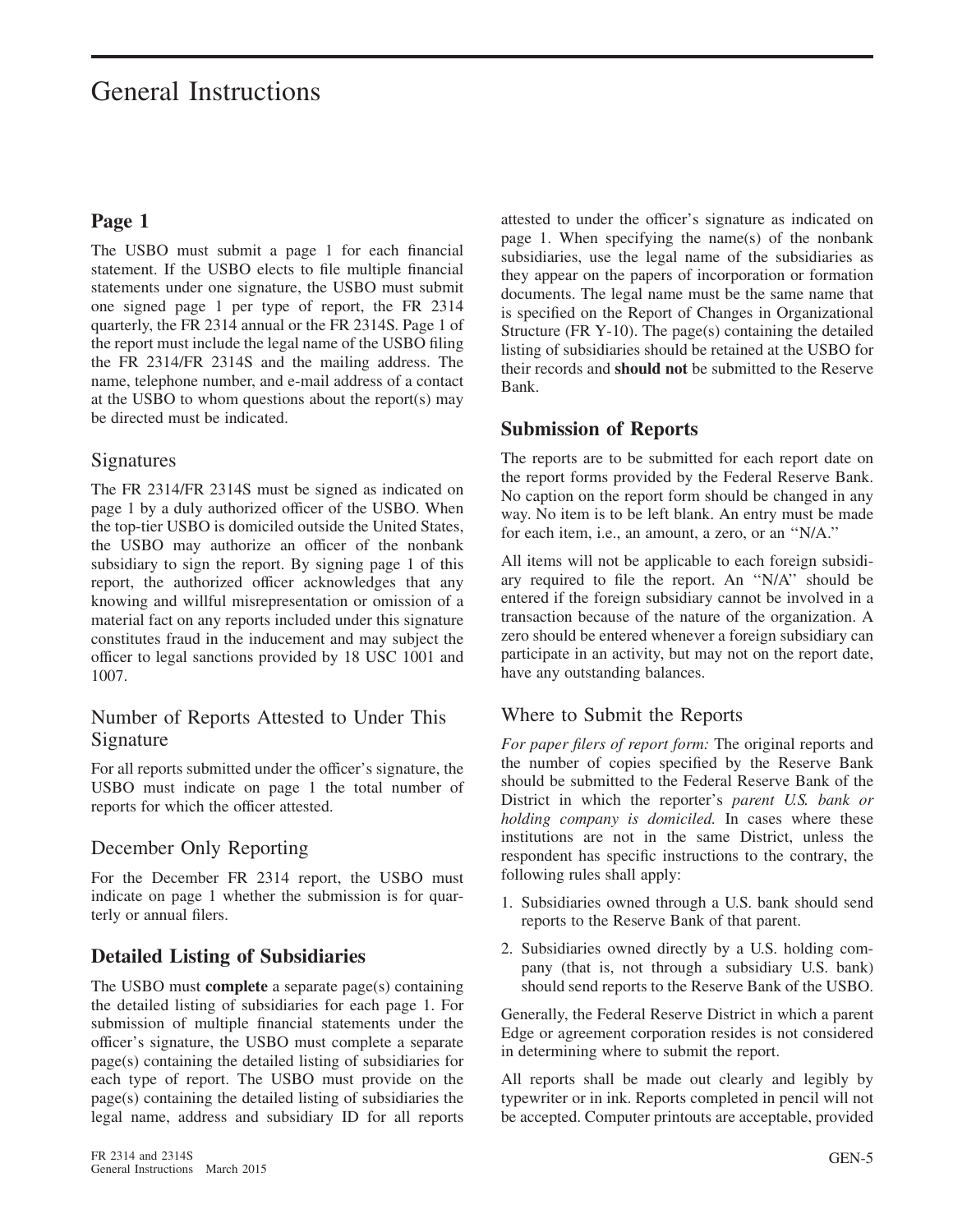they are identical in format and detail to the reporting form, including all item and column captions.

USBOs must maintain in their files a copy of the manually signed page 1 of the Reserve Bank-supplied forms received for the report date, attached to the page(s) containing the detailed listing of subsidiaries, and a print out of the data submitted.

*Electronic submission of report form*. Any banking organization interested in submitting the FR 2314/FR 2314S electronically should contact the Federal Reserve Bank in the district where the parent U.S. Bank or holding company is domiciled.

USBOs choosing to submit these reports electronically must maintain in their files the original manually signed page 1 of the Reserve Bank-supplied forms received for the report date, attached to the page(s) containing the detailed listing of subsidiaries, and a printout of the data submitted.

#### Submission Date

A USBO must file this report for its foreign subsidiaries no later than 60 calendar days after the report date. The filing of a completed report will be considered timely, regardless of when the reports are received by the appropriate Federal Reserve Bank, if these reports are mailed first class and postmarked no later than the third calendar day preceding the submission deadline. In the absence of a postmark, a company whose completed FR 2314/FR 2314S is received late may be called upon to provide proof of timely mailing.

A ''Certificate of Mailing'' (U.S. Postal Service form 3817) may be used to provide such proof. If an overnight delivery service is used, entry of the completed original reports into the delivery system on the day before the submission deadline will constitute timely submission. In addition, the hand delivery of the completed original reports on or before the submission deadline to the location to which the reports would otherwise be mailed is an acceptable alternative to mailing such reports. Companies that are unable to obtain the required officers' signatures on their completed original reports in sufficient time to file these reports so that they are received by the submission deadline may contact the Federal Reserve Bank to which they mail their original reports to arrange for the timely submission of their report data and the subsequent filing of their signed reports.

If the submission deadline falls on a weekend or holiday, the report must be received by 5:00 P.M. on the first business day after the Saturday, Sunday, or holiday. Any report received after 5:00 P.M. on the first business day after the Saturday, Sunday, or holiday deadline will be considered late unless it has been postmarked three calendar days prior to the original Saturday, Sunday, or holiday submission deadline (original deadline), or the institution has a record of sending the report by overnight service one day prior to the original deadline.

NOTE: A reporting U.S. banking organization must submit all of its required nonbank subsidiary reports on or before the submission deadline to be considered timely.

#### **Monitoring of Regulatory Reports**

Federal Reserve Banks will monitor the filing of all regulatory reports to ensure that they are filed in a timely manner and are accurate and not misleading. Many reporting errors can be screened through the use of computer validity edit checks which are detailed in the Checklist accompanying the reporting instructions. Reporting deadlines are detailed in the Submission Date section of these general instructions. Additional information on the monitoring procedures are available from the Federal Reserve Banks.

#### **Confidentiality**

These reports are available to the public upon request on an individual basis. However, a USBO may request confidential treatment for one or more of the subsidiaries for which it submits the financial statements for foreign subsidiaries of USBOs if it is of the opinion that disclosure of certain commercial or financial information in the report would likely result in substantial harm to its (or its subsidiaries') competitive position or that disclosure of the submitted personal information would result in unwarranted invasion of personal privacy.

A request for confidential treatment must be submitted in writing concurrently with the submission of the report. The request must discuss *in writing* the justification for which confidentiality is requested, demonstrating the specific nature of the harm that would result from public release of the information; merely stating that competitive harm would result or that information is personal is *not* sufficient.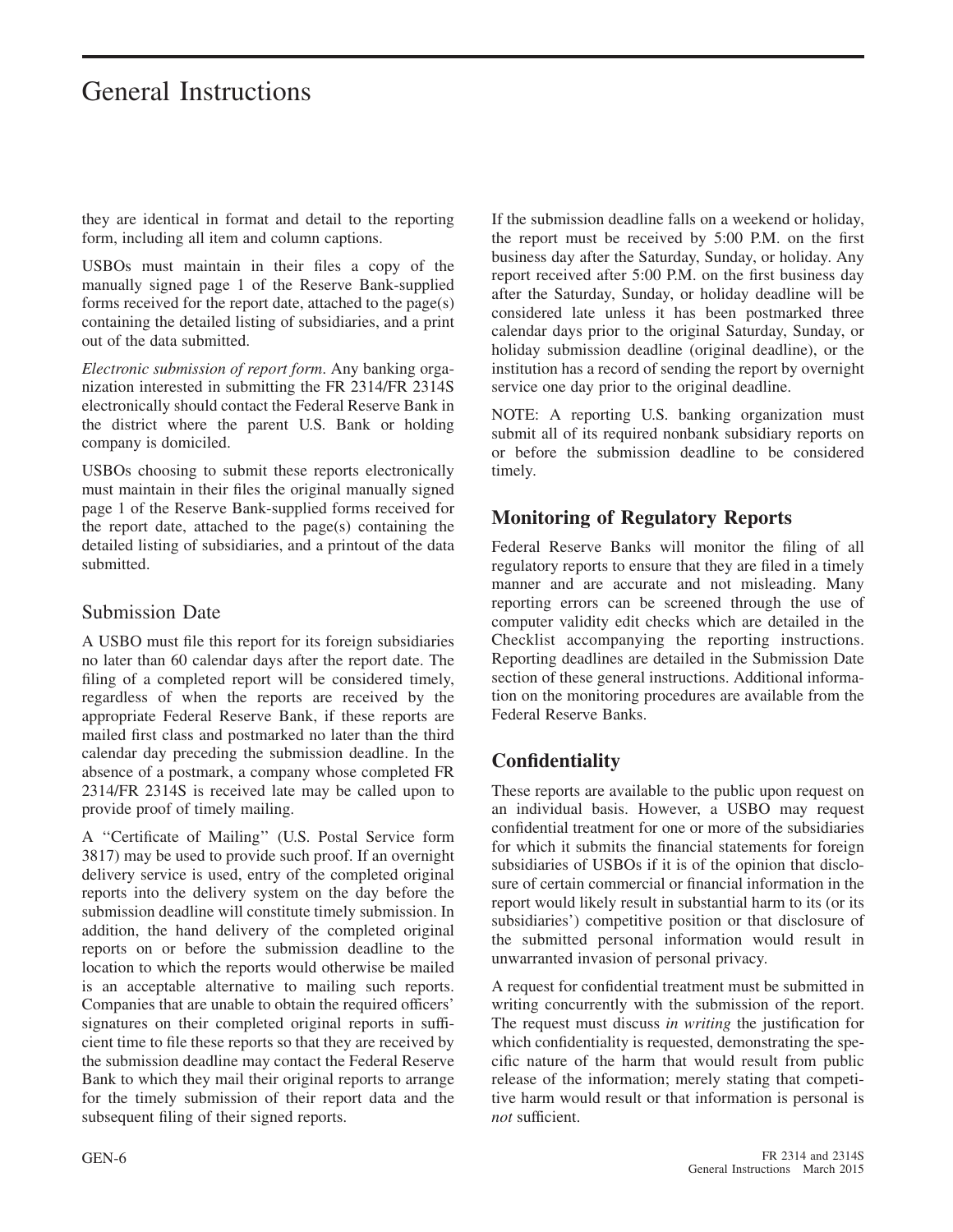INFORMATION FOR WHICH CONFIDENTIAL TREATMENT IS REQUESTED SHOULD BE REPORTED SEPARATELY BOUND WITH A SEPARATE FR 2314/FR 2314S PAGE 1 LABELED "CONFIDENTIAL." THIS INFORMATION SHOULD BE SPECIFICALLY IDENTIFIED AS BEING CONFIDENTIAL.

The Federal Reserve will determine whether information submitted with a request for confidential treatment will be so treated, and will advise the U.S. banking organization through the appropriate Reserve Bank of any decision to make available to the public any of the information.

The Federal Reserve System may subsequently release information for which confidential treatment is requested if the Board of Governors determines that the disclosure of such information is in the public interest.

**Check Box.** USBOs must select on page 1 of the form whether any confidential treatment is requested for any portion of the report. If the answer to the first question is "Yes," the Reporter must indicate whether a letter justifying the request for confidential treatment is included with the submission or has been provided separately. If an institution does not fulfill both requirements, or does not check the appropriate boxes, confidential treatment will not be considered. Note: Responses to the questions regarding confidential treatment on page 1 of the form will be considered public information. Information, for which confidential treatment is requested, may subsequently be released by the Federal Reserve System in accordance with the terms of 12 CFR 261.16, or otherwise provided by law. The Federal Reservemay subsequently release information for which confidential treatment is accorded if the Board of Governors determines that the disclosure of such information is in the public interest. If the Federal Reserve deems it necessary to release confidential data, the reporting institution will be notified before it is released.

#### **Amended Reports**

The Federal Reserve may require the filing of amended Financial Statements of Foreign Subsidiaries of U.S. Banking Organizations if reports as previously submitted contain significant errors. In addition, a USBO should file an amended report when internal and external auditors make audit adjustments that result in a restatement of financial statements affecting reports previously submitted to the Federal Reserve.

When the Federal Reserve's interpretation of how these instructions should be applied to a specified event or transaction (or series of related events or transactions) differs from the reporting institution's interpretation, the Federal Reserve may require the reporter to reflect the event(s) or transaction(s) in its FR 2314/FR 2314S reports in accordance with the Federal Reserve's interpretation and to amend previously submitted reports.

In the event that certain of the required data are not available, respondents should contact the appropriate Reserve Bank for information on submitting revised reports.

For amended reports, the USBO must submit a newly signed page 1 and separate financial statements for each subsidiary that is amending its data. The page(s) containing the detailed listing of subsidiaries must be completed, attached to page 1 and a printout of the data submitted and placed in the USBO's files. The page(s) containing the detailed listing of subsidiaries **should not** be submitted to the Reserve Bank.

#### **Definitions**

Respondents should refer to the Glossary of the Instructions for the Consolidated Financial Statements for Holding Companies (FR Y-9C) for information concerning general definitions.

For purposes of this report, related organizations include (1) any organization that directly or indirectly controls the reporting nonbank subsidiary, (2) any organization that is controlled directly or indirectly by the reporting nonbank subsidiary, or (3) any organization that is controlled directly or indirectly by any USBO that controls the reporting subsidiary (i.e., if more than one USBO directly or indirectly controls the reporting nonbank subsidiary, then all organizations directly or indirectly controlled by *each* USBO is considered related regardless of whom submits this report). In addition, for purposes of this report related companies include all associated companies.

Nonrelated organizations include all organizations that do not meet the definition of "related organizations."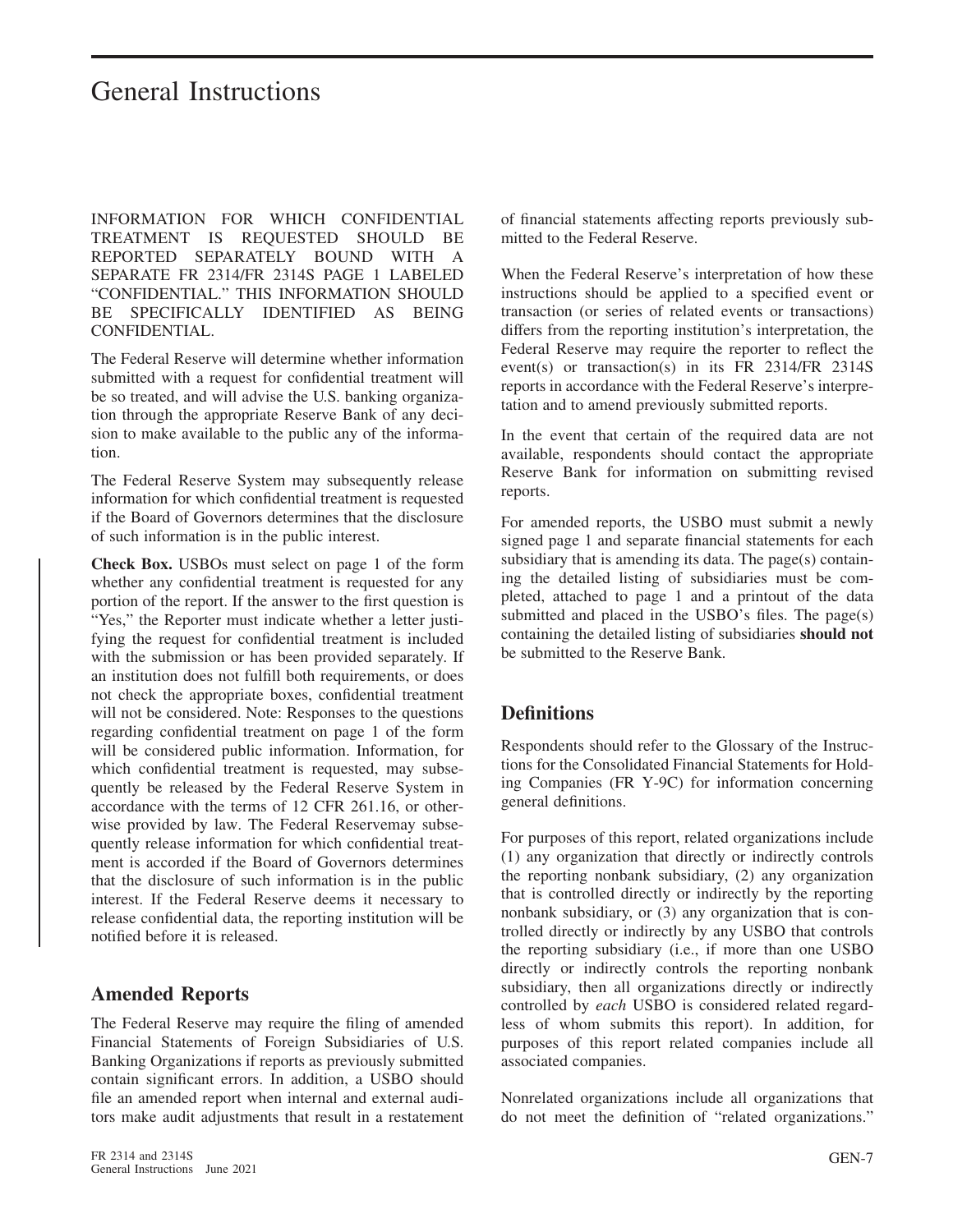Nonrelated organizations include all organizations outside of the USBO structure and refer to third party entities.

In addition, for purposes of this report ''subsidiary''7 means any organization that has more than 50 percent of its voting shares held directly or indirectly, or that otherwise is controlled or capable of being controlled, by the investor or an affiliate of the investor under any authority. Among other circumstances, an investor is considered to control an organization if:

- (1) The investor or an affiliate is a general partner of the organization; or
- (2) The investor and its affiliates directly or indirectly own or control more than 50 percent of the equity of the organization.

All references in the line item instructions to the ''reporting banking organization'' refer to the subsidiary's parent banking organization.

For purposes of this report, all references to ''bank(s)'' are inclusive of ''savings association(s)'' unless otherwise noted.

#### **Miscellaneous General Instructions**

#### Rounding

All financial items must be reported in thousands of dollars, with the figures rounded to the nearest thousand. Items less than \$500 should be reported as zero.

#### Negative Entries

Negative entries are generally not appropriate on the FR 2314/FR 2314S reports and should not be reported unless the line item instructions allow it. Hence, assets with credit balances should be reported in liability items and liabilities with debit balances should be reported in asset items, as appropriate, and in accordance with these instructions.

For items where negative entries are allowed, paper filers should enclose negative amounts in parentheses or report with a minus (-) sign. Electronic filers should report negative amounts with a minus (-) sign.

#### **Additional Information**

The Federal Reserve System reserves the right to require additional information from foreign subsidiaries if the FR 2314/FR 2314S report is not sufficient to appraise the financial soundness of the subsidiary or to determine its compliance with applicable laws and regulations.

<sup>7.</sup> As defined by Section 211.2(w) of Regulation K of the Board of Governors of the Federal Reserve System.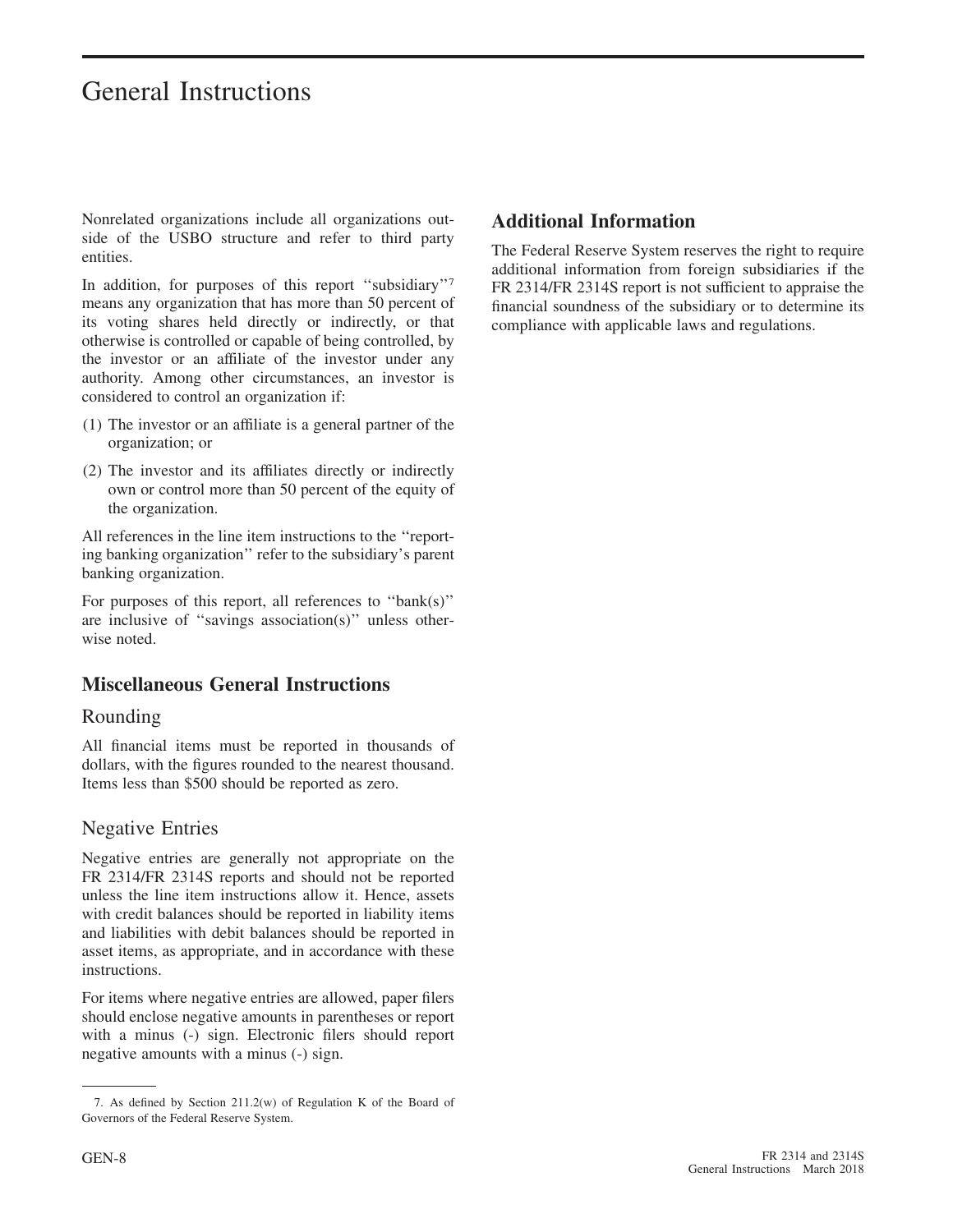### **General Criteria Chart for FR 2314/FR 2314S**

See General Instructions for more detail.

| <b>Quarterly Filers</b><br><b>Detailed Report</b><br>(FR 2314)                                                                                                                                                                                                                                                                                                                                                                                                                                                                                                                                                                                                                                                                                                                      | <b>Annual Filers</b><br><b>Detailed Report</b><br>(FR 2314)                                                                                                            | <b>Annual Filers</b><br><b>Abbreviated Report</b><br>(FR 2314S)                                                                                                        | <b>Exemptions</b><br>No report required                                                                                                                                                                                      |
|-------------------------------------------------------------------------------------------------------------------------------------------------------------------------------------------------------------------------------------------------------------------------------------------------------------------------------------------------------------------------------------------------------------------------------------------------------------------------------------------------------------------------------------------------------------------------------------------------------------------------------------------------------------------------------------------------------------------------------------------------------------------------------------|------------------------------------------------------------------------------------------------------------------------------------------------------------------------|------------------------------------------------------------------------------------------------------------------------------------------------------------------------|------------------------------------------------------------------------------------------------------------------------------------------------------------------------------------------------------------------------------|
| Parent holding company<br>has total consolidated assets<br>of \$500 million or more as<br>of June 30 of the preceding<br>year or files the FR Y-9C to<br>meet supervisory needs or<br>parent state member bank<br>or Edge or agreement cor-<br>poration has total assets<br>equal to or greater than<br>\$500 million, and any one<br>of the following:<br>(1) Subsidiary's total assets<br>are greater than or<br>equal to \$1 billion<br>(2) Subsidiary's off-<br>balance-sheet activities<br>are greater than or<br>equal to \$5 billion<br>(3) Subsidiary's equity<br>capital is greater than<br>or equal to 5% of top-<br>tier consolidated equity<br>capital or<br>(4) Subsidiary's operating<br>revenue is greater than<br>or equal to 5% of top-<br>tier consolidated oper- | Subsidiary does not meet<br>any of the quarterly filing<br>criteria and its total assets<br>are greater than or equal to<br>\$500 million but less than<br>\$1 billion | Subsidiary does not meet<br>any of the FR 2314 filing<br>criteria and its total assets<br>are greater than or equal to<br>\$250 million but less than<br>\$500 million | Subsidiary does not meet<br>any of the FR2314S filing<br>criteria and<br>(1) Subsidiary's total assets<br>are less than \$250 mil-<br>lion or<br>(2) Specific exemption (see<br>exemption list in Gen-<br>eral Instructions) |
| ating revenue                                                                                                                                                                                                                                                                                                                                                                                                                                                                                                                                                                                                                                                                                                                                                                       |                                                                                                                                                                        |                                                                                                                                                                        |                                                                                                                                                                                                                              |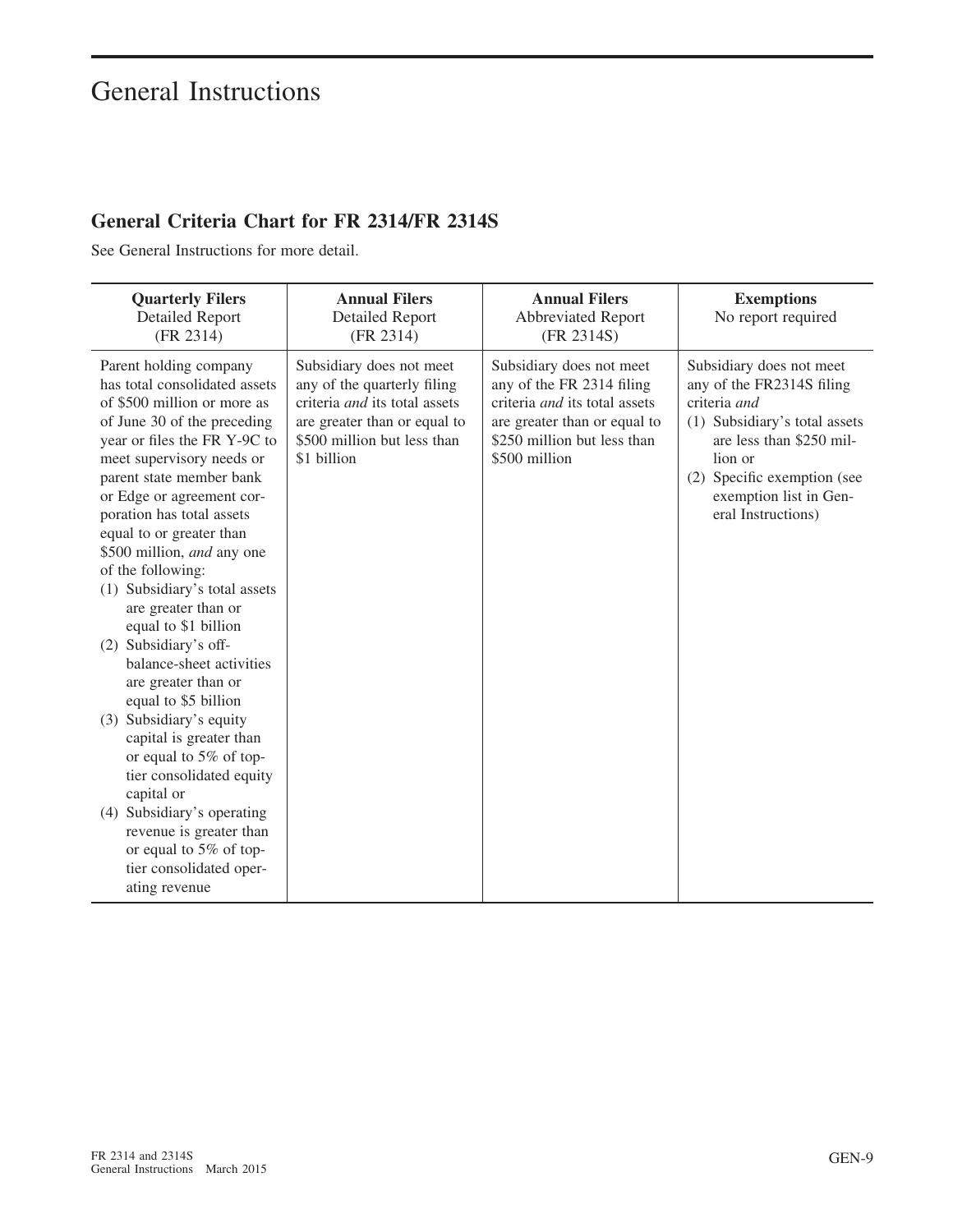#### LINE ITEM INSTRUCTIONS FOR THE

## Income Statement Schedule IS

#### **General Instructions**

Report all income and expense of the subsidiary for the calendar year-to-date. Include adjustments of accruals and other accounting estimates made shortly after the end of a reporting period that relate to the income and expense of the reporting period. A subsidiary that began operating during the reporting period should report all income earned and expense incurred since it commenced operations and all pre-opening income earned and expenses incurred from inception until that date.

For entities that have adopted Accounting Standards Update No. 2016-13 (ASU 2016-13), which governs the accounting for credit losses, when the fair value option has been applied to an acquired loan or debt security under ASC 326-20, "Financial Instruments-Credit Losses - Measured at Amortized Cost", interest income on the loan or debt security should be measured in accordance with Subtopic 310-10, "Receivables - Overall", regardless of whether or not management has determined the asset to be purchased credit deteriorated (PCD). "

#### **Line Item 1 Interest income.**

Report in the appropriate subitem all interest, fees and similar income received by the subsidiary from nonrelated organizations (associated with assets reported in Lines 1 through 7 on Schedule BS) in item 1(a) and on balances due from related organizations in item 1(b). Include income resulting from interest earned on loans and leases (including related fees); income on balances due from depository institutions; interest and dividends on securities; interest from assets held in trading accounts; interest on federal funds sold and securities purchased under agreements to resell; and any other interest income received by the subsidiary. When yield related fees are collected in connection with a loan syndication or participation and passed through to another lender, report only the subsidiary's proportional share of such fees.

Include dividend income on equity securities with readily determinable fair values not held for trading that are reportable in Schedule BS, item 2(c).

For entities that have adopted ASU 2016-13, which governs the accounting forcredit losses, the purchase premiums and discounts on loans held for investment thatmanagement has determined to be PCD and are measured at amortized cost, shouldbe adjusted to exclude the acquisition date allowance for credit loss from the amortizedcost basis of the loans.

Deduct interest related to customers on loans paid before maturity from gross interest earned on loans; do not report as an expense. Exclude from this item:

- (1) fees that are not yield related such as fees for servicing real estate mortgage or other loans which are not assets of the subsidiary (report in item  $5(a)(6)$ );
- (2) net gains or losses from the sale of assets (report in item 5 or 7, as appropriate);
- (3) charges to merchants for handling credit card or charge sales when the subsidiary does not carry the related loan accounts on their books (report in item 5 below); and
- (4) reimbursements for out-of-pocket expenditures made by the subsidiary for the account of its customers. If the subsidiary's expense accounts were charged with the amount of such expenditures, the reimbursements should be credited to the same expense accounts.

#### **Line Item 1(a) Interest and fee income from nonrelated organizations.**

Report all interest, fees, and similar income from nonrelated organizations.

#### **Line Item 1(b) Interest and fee income from related organizations.**

Report all interest, fees, and similar income from related organizations. Exclude any noninterest income and I.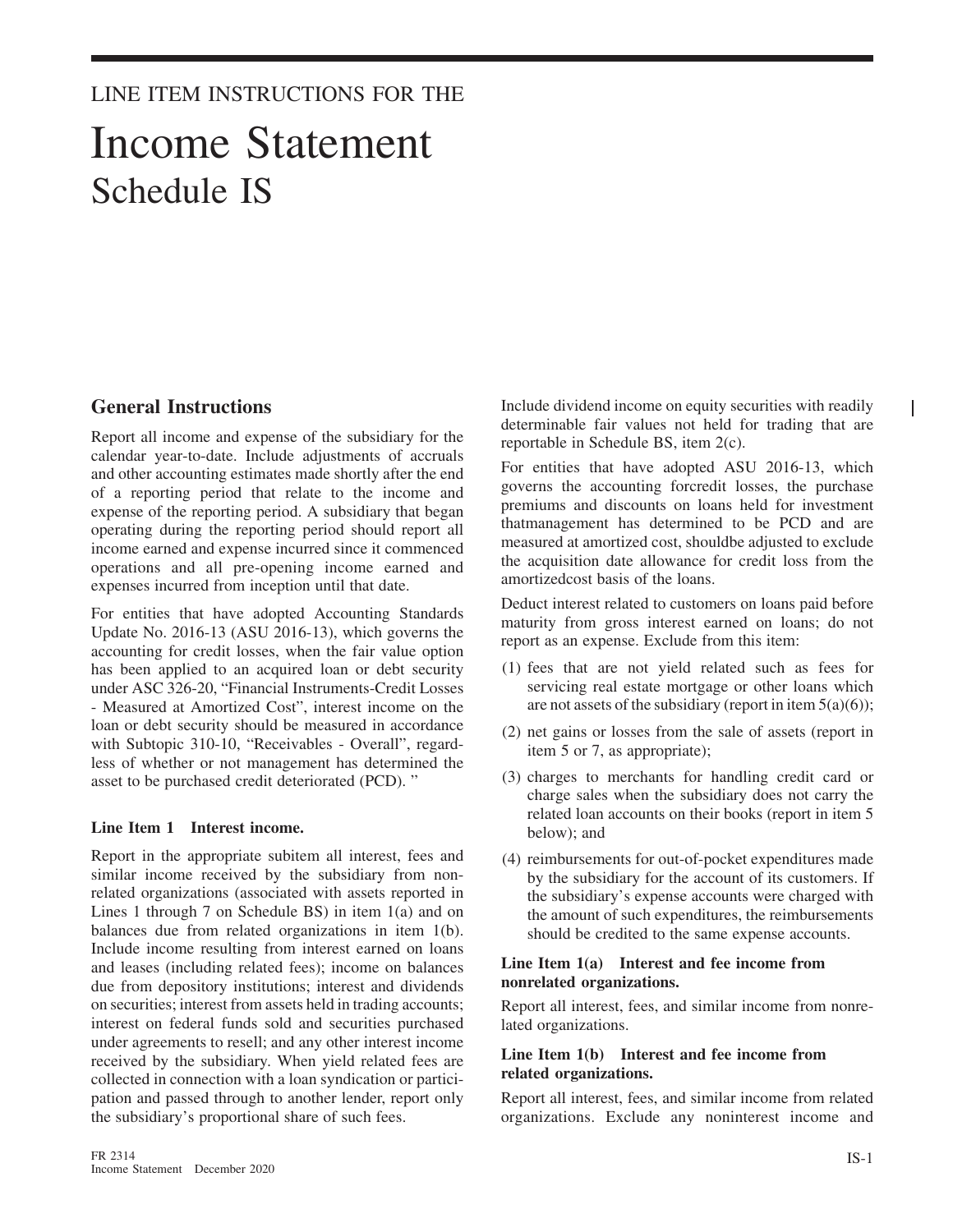income from undistributed earnings of related organizations (report in item 5(b)). Include dividends declared or paid by subsidiaries.

#### **Line Item 1(c) Total interest income.**

Report the sum of items  $1(a)$  and  $1(b)$ .

#### **Line Item 2 Interest expense.**

Report in the appropriate subitem the total amount of interest expense of the subsidiary pertaining to nonrelated organizations in item 2(a) and pertaining to related organizations in item 2(b). Include expenses on deposits, on federal funds purchased and securities sold under agreements to repurchase, on short- and long-term borrowings, on subordinated notes and debentures, on mandatory securities, on mortgage indebtedness and obligations under capitalized leases, and all other interest expense.

#### **Line Item 2(a) Interest expense pertaining to nonrelated organizations.**

Report all interest expense pertaining to nonrelated organizations.

#### **Line Item 2(b) Interest expense pertaining to related organizations.**

Report all interest expense pertaining to related organizations.

#### **Line Item 2(c) Total interest expense.**

Report the sum of items  $2(a)$  and  $2(b)$ .

#### **Line Item 3 Net interest income.**

Report the difference between item 1(c), ''Total interest income,'' and item 2(c), ''Total interest expense.'' If this amount is negative, paper filers should enclose it in parentheses or report with a minus (-) sign. Electronic filers should report negative amounts with a minus (-) sign.

#### **Line Item 4 Provision for loan and lease losses.**

Entities that have not adopted ASU 2016-13 should report the amount needed to make the allowance for loan and lease losses, as reported in Schedule BS, item 3(b), adequate to absorb expected loan and lease losses, based upon management's evaluation of the subsidiary's current loan and lease exposures. The amount reported must equal Schedule IS-B, item 4 column A, ''Provision for credit losses.''

Entities that have adopted ASU 2016-13, which governs the accounting for credit losses, report the amount expensed as the provisions for credit losses, during the calendar year-to-date. The provisions for credit losses represents the amount appropriate to absorb estimated credit losses over the life of the financial assets reported at amortized cost within the scope of the standard. *Exclude* the initial allowances established on the purchase of credit-deteriorated (PCD) financial assets, which are recorded at acquisition as an adjustment to the amortized cost basis of the asset. The amount reported in this item must equal Schedule IS-B, item 4, columns A through C plus Schedule IS-B, Memorandum item 1. Report negative amounts with a minus (-) sign.

Exclude provision for credit losses on off-balance-sheet credit exposures and provision for allocated transfer risk, both of which should be reported in item 7, ''Noninterest expense.'' The amount reported here may differ from the bad debt expense deduction taken for federal income tax purposes.

If the amount reported in this item is negative, paper filers should enclose it in parentheses or report with a minus (-) sign. Electronic filers should report negative amounts with a minus (-) sign.

#### **Line Item 5 Noninterest income.**

Report in the appropriate subitem all other income not properly reported in item 1(c), ''Total interest income'' that is derived from activities in which the subsidiary is engaged. Report noninterest income from nonrelated organizations in item 5(a) and from related organizations in item 5(b). Also, a subsidiary may include as other noninterest income in item  $5(a)(7)$  or  $5(b)$  below net gains (losses) from the sale of loans and certain other assets as long as the subsidiary reports such transactions on a consistent basis.

#### **Line Item 5(a) From nonrelated organizations.**

Report all income earned from nonrelated organizations in the appropriate item.

#### **Line Item 5(a)(1) Income from fiduciary activities.**

Report gross income from services rendered by the trust department of the subsidiary or the subsidiary acting in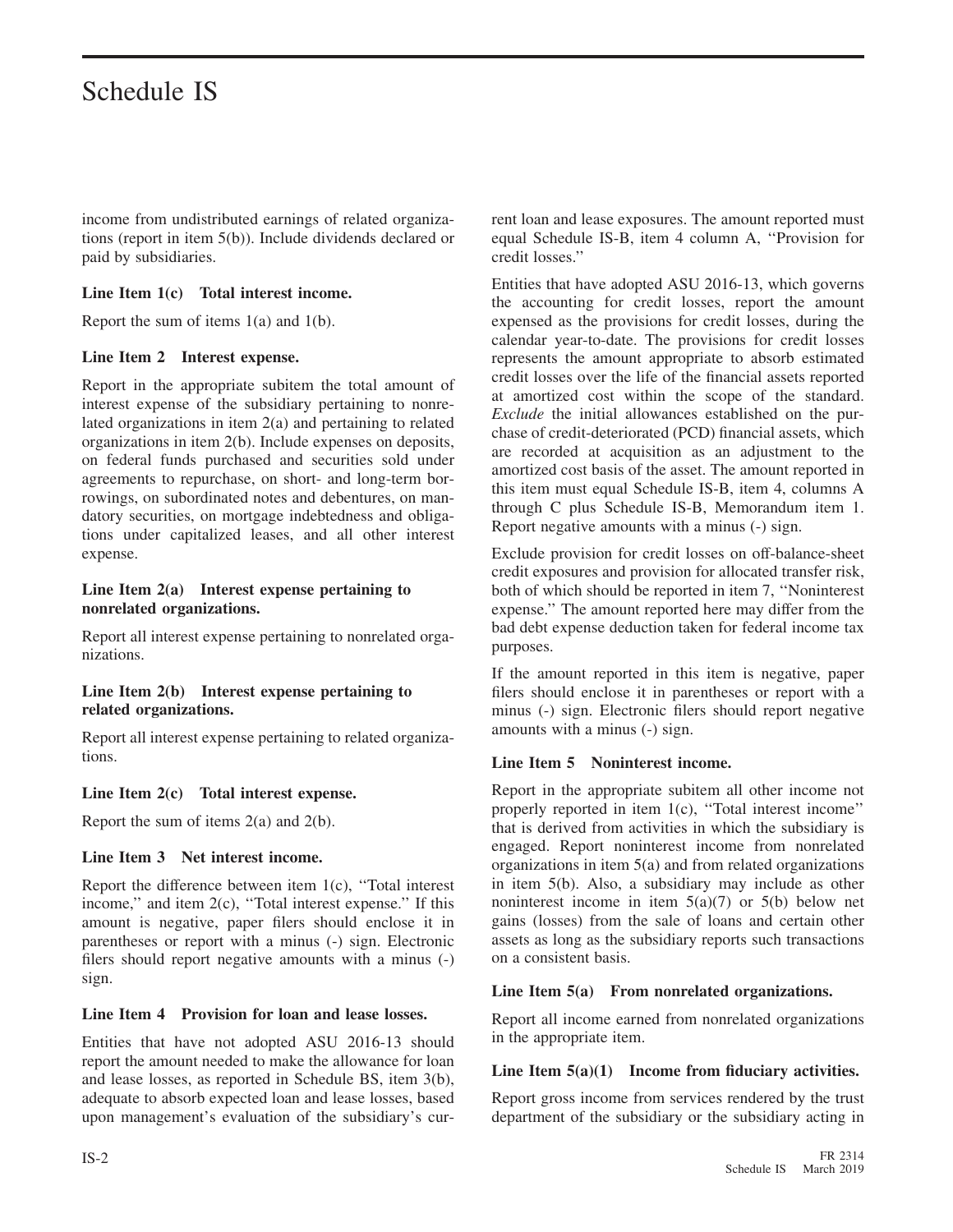any fiduciary capacity. Include commissions and fees on the sale of annuities by these entities that are executed in a fiduciary capacity. Report ''N/A'' if the subsidiary has no trust departments or renders no services in any fiduciary capacity.

#### **Line Item 5(a)(2) Service charges on deposit accounts.**

Report the amounts charged depositors:

- (1) Who maintain accounts with the subsidiary or who fail to maintain specified minimum deposit balances;
- (2) Based on the number of checks drawn on and deposits made in deposit accounts;
- (3) For checks drawn on ''no minimum-balance'' deposit accounts;
- (4) For withdrawals from nontransaction deposit accounts;
- (5) For accounts which have remained inactive for extended periods of time or which have become dormant;
- (6) For deposits to or withdrawals from deposit accounts through the use of automated teller machines or remote service units;
- (7) For the processing of checks drawn against insufficient funds. Exclude subsequent charges levied against overdrawn accounts based on the length of time the account has been overdrawn and report the interest as interest and fee income in line 1 above;
- (8) For issuing stop payment orders;
- (9) For certifying checks; and
- (10) For accumulation or disbursement of funds deposited to IRA or Keogh Plan accounts when not handled by the trust department of the subsidiary. If the account is handled by the subsidiary's trust department, include the charges in line  $5(a)(1)$ above.

#### **Line Item 5(a)(3) Trading revenue.**

Report the net gain or loss from trading cash instruments and derivative contracts (including commodity contracts) that has been recognized during the calendar year-todate. If this amount is negative, paper filers should enclose it in parentheses or report with a minus (-) sign. Electronic filers should report negative amounts with a minus (-) sign.

Include as trading revenue:

- (1) Revaluation adjustments to the carrying value of assets and liabilities reportable in Schedule BS, item 4, ''Trading assets,'' and Schedule BS, item 11, ''Trading liabilities,'' resulting from the periodic marking to market of such instruments;
- (2) Revaluation of adjustments from the periodic marking to market of interest rate, foreign exchange, equity derivative, commodity and other contracts held for trading; and
- (3) Realized gains and losses and other income and expenses resulting from the sale and purchase of all assets and liabilities held in the trading account.

Exclude trading revenue from transactions with related organizations. Report such revenue in item 5(b).

#### **Line Item 5(a)(4) Investment banking, advisory, brokerage, and underwriting fees and commissions.**

Report fees and commissions from investment advisory and management services, merger and acquisition services, and other related consulting fees. Include fees and commissions from securities brokerage activities, from the sale and servicing of mutual funds, and from the purchase and sale of securities and money market instruments where the subsidiary is acting as agent for other subsidiaries or customers (if these fees and commissions are not included in item  $5(a)(1)$ , "Income from fiduciary activities," or item  $5(a)(3)$ , "Trading revenue").

Also include the subsidiary's proportionate share of the income or loss before discontinued operations and other adjustments from its investments in corporate joint ventures, unincorporated joint ventures, general partnerships, and limited partnerships over which the subsidiary exercises significant influence that are principally engaged in investment banking, advisory, brokerage, or securities underwriting activities.

If the amount reported in this item is negative, paper filers should enclose it in parentheses or report with a minus (-) sign. Electronic filers should report negative amounts with a minus (-) sign.

#### **Line Item 5(a)(5) Venture capital revenue.**

Report as venture capital revenue market value adjustments, interest, dividends, gains, and losses (including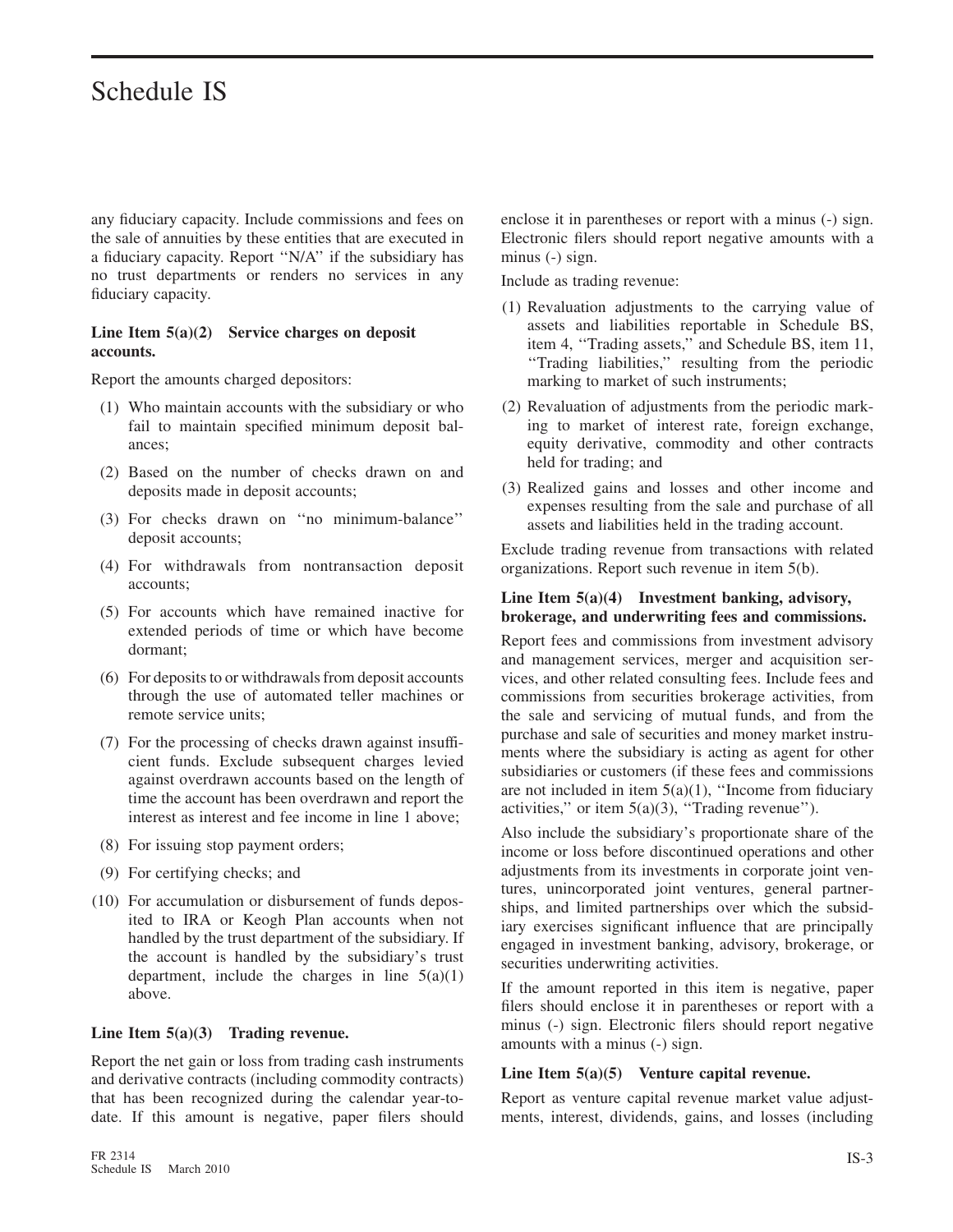impairment losses) on venture capital investments (loans and securities). Include any fee income from venture capital activities that is not reported in one of the preceding income items. Also include the subsidiary's proportionate share of the income or loss before discontinued operations and other adjustments from its investments in corporate joint ventures, unincorporated joint ventures, general partnerships, and limited partnerships over which the subsidiary exercises significant influence that are principally engaged in venture capital activities.

In general, venture capital activities involve the providing of funds, whether in the form of loans or equity, and technical and management assistance, when needed and requested, to start-up or high-risk companies specializing in new technologies, ideas, products, or processes. The primary objective of these investments is capital growth.

If the amount reported in this item is negative, paper filers should enclose it in parentheses or report with a minus (-) sign. Electronic filers should report negative amounts with a minus (-) sign.

#### **Line Item 5(a)(6) Net servicing fees.**

Report income from servicing real estate mortgages, credit cards, and other financial assets held by others. Report any premiums received in lieu of regular servicing fees on such loans only as earned over the life of the loans. Subsidiaries should report servicing income net of the related servicing assets' amortization expense. Include impairments recognized on servicing assets. For further information on servicing, see the FR Y-9C Glossary entry for ''servicing assets and liabilities.''

If the amount reported in this item is negative, paper filers should enclose it in parentheses or report with a minus (-) sign. Electronic filers should report negative amounts with a minus (-) sign.

#### **Line Item 5(a)(7) Net securitization income.**

Report net gains (losses) on assets sold in securitization transactions, i.e., net of transaction costs. Include fees (other than servicing fees) earned from the subsidiary's securitization transactions and unrealized losses (and recoveries of unrealized losses) on loans and leases held for sale in securitization transactions. Exclude income from servicing securitized assets (report in item  $5(a)(6)$ , above) and from seller's interests and residual interests retained by the subsidiary (report in the appropriate subitem of item 1, "Interest income").

If the amount reported in this item is negative, paper filers should enclose it in parentheses or report with a minus (-) sign. Electronic filers should report negative amounts with a minus (-) sign.

#### **Line Item 5(a)(8) Insurance commissions and fees.**

Report income from insurance activities (includes premiums and supplemental contracts); service charges, commissions and fees from the sale of insurance; commissions on reinsurance; and other insurance related income. Also include the subsidiary's proportionate share of the income or loss before discontinued operations and other adjustments from its investments in corporate joint ventures, unincorporated joint ventures, general partnerships, and limited partnerships over which the subsidiary exercises significant influence that are principally engaged in insurance underwriting, reinsurance, or insurance sales activities. Exclude commissions and fees on the sale of annuities and report in item 5(a)(9).

If the amount reported in this item is negative, paper filers should enclose it in parentheses or report with a minus (-) sign. Electronic filers should report negative amounts with a minus (-) sign.

#### **Line Item 5(a)(9) Fees and commissions from annuity sales.**

Report fees and commissions from sales of annuities (fixed, variable, and other) by the nonbank subsidiary and fees earned from customer referrals for annuities to insurance companies and insurance agencies external to the nonbank subsidiary. Also include management fees earned from annuities. However, exclude fees and commissions from sales of annuities by the trust department of the subsidiary or the subsidiary acting in any fiduciary capacity reported in item  $5(a)(1)$ , "Income from fiduciary activities."

Also include the subsidiary's proportionate share of the income or loss before discontinued operations and other adjustments from its investments in corporate joint ventures, unincorporated joint ventures, general partnerships, and limited partnerships over which the subsidiary exercises significant influence that are principally engaged in annuity product underwriting or sales activities.

If the amount reported in this item is negative, paper filers should enclose it in parentheses or report with a minus (-) sign. Electronic filers should report negative amounts with a minus (-) sign.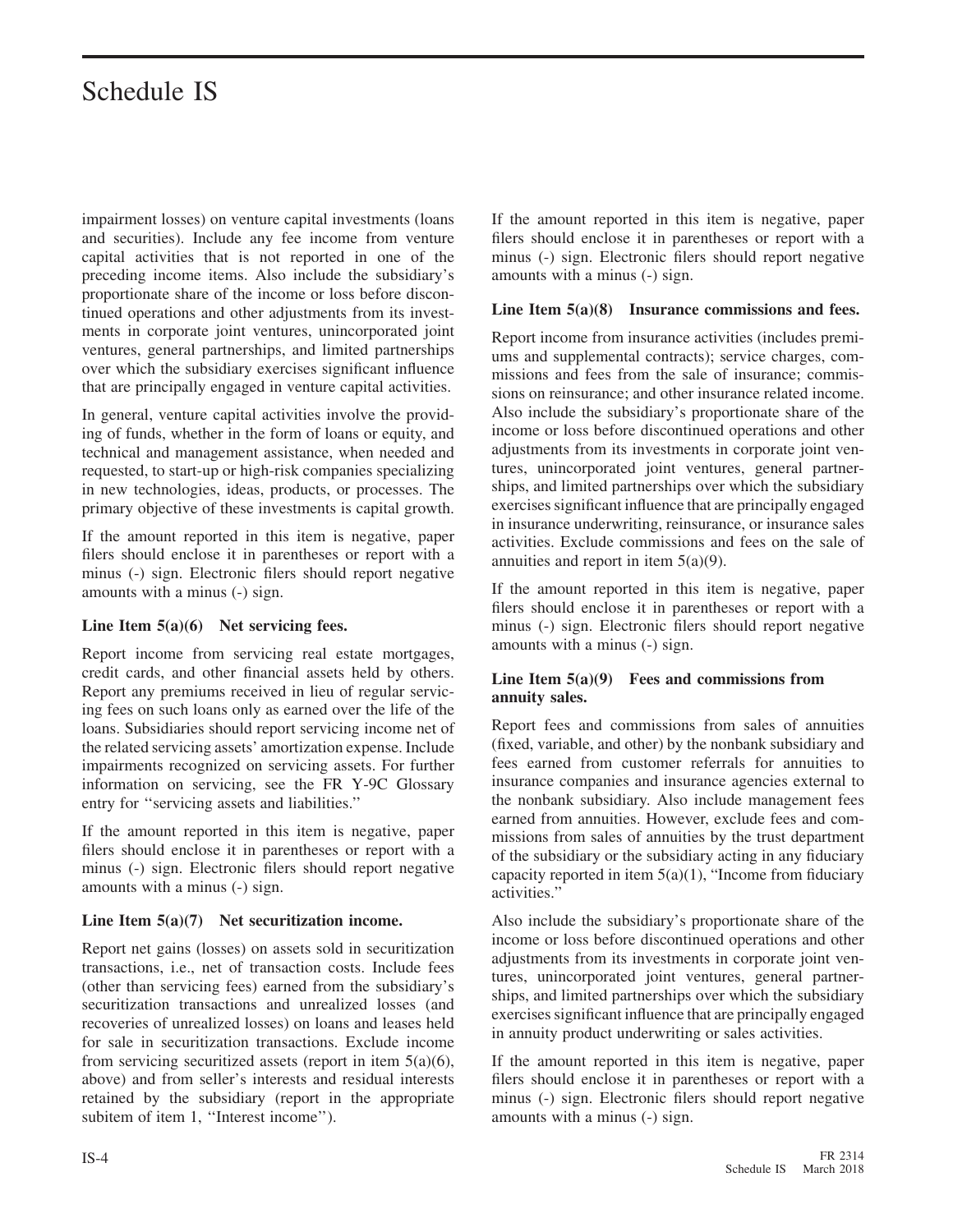#### **Line Item 5(a)(10) Other noninterest income.**

Report all other noninterest income derived from nonrelated organizations that is not reported above. If this amount is negative, paper filers should enclose it in parentheses or report with a minus (-) sign. Electronic filers should report negative amounts with a minus (-) sign.

#### **Line Item 5(b) From related organizations.**

Report all noninterest income derived from related organizations. Include in this item trading revenue from transactions with related organizations. Exclude the parent's equity in undistributed income of subsidiaries from this item and report in item 11.

If the amount reported in this item is negative, paper filers should enclose it in parentheses or report with a minus (-) sign. Electronic filers should report negative amounts with a minus (-) sign.

#### **Line Item 5(c) Total noninterest income.**

Report the sum of items  $5(a)(1)$  through  $5(a)(10)$  and 5(b). If this amount is negative, paper filers should enclose it in parentheses or report with a minus (-) sign. Electronic filers should report negative amounts with a minus (-) sign.

#### **Line Item 6 Realized gains (losses) on securities not held in trading accounts.**

Report the net gain or loss realized during the calendar year-to-date from the sale, exchange, redemption, or retirement of all securities not held in trading accounts. The realized gain or loss on the security is the difference between the sales price (excluding interest at the coupon rate accrued since the last interest payment date, if any) and the amortized cost. Also include in this item the write-downs of the cost basis of individual securities for other-than-temporary impairments. If this amount is negative, paper filers should enclose it in parentheses or report with a minus (-) sign. Electronic filers should report negative amounts with a minus (-) sign. Do not adjust for applicable income taxes (income taxes applicable to gains (losses) on securities are to be included in the applicable income taxes reported in item 9 below).

Include realized gains (losses) only on available-for-sale debt securities in item 6. Report realized and unrealized gains (losses) during the year-to-date reporting period on

 $\mathsf{I}$ 

equity securities with readily determinable fair values not held for trading in Schedule IS, item 8.b.

Entities that have adopted ASU 2016-13, which governs the accounting for credit losses, should adjust the amortized cost for recoveries of any prior charge-offs when calculating the realized gain or loss on a security, such that the recovery of a previously charged off amount should be recorded before recognizing the gain. Include in this item any write-off recorded when the institution intends to sell the debt security, or it is more likely than not the institution will be required to sell the security before recovery of its amortized cost basis.

Exclude:

- (1) the change in net unrealized holding gains (losses) on available-for-sale debt during the calendar year (report in Schedule IS-A, item 5),
- (2) realized gains (losses) on trading securities (report in Schedule IS, item 5(a)(3)), "Trading revenue,"
- (3) net gains (losses) from the sale of detached securities coupons and the sale of ex-coupon securities, and report in item 7, ''Noninterest expense,'' or item 5(a)(10), ''Other noninterest income,'' as appropriate,
- (4) The change in net unrealized holding gains (losses) on available-for-sale debt securities during the calendar year to date (report in Schedule IS-A, item 5, "Other comprehensive income").
- (5) Entities that have adopted ASU 2016-13 exclude the allowance recorded through the allowance for credit losses on available-for-sale securities (report in Schedule IS, item 4, "Provision for loan and lease losses" which includes the provisions for credit losses for all financial assets that fall within the scope of the standard).

#### **Line Item 7 Noninterest expense.**

Report in the appropriate subitem all other expense not properly reported in item 2(c), ''Total interest expense'' that is incurred from activities in which the subsidiary is engaged. Report noninterest expense pertaining to nonrelated organizations in item 7(a) and pertaining to the organization in item 7(b). Also, a subsidiary may include as other noninterest expense in item 7(a) or 7(b) below net losses (gains) from the sale of loans and certain

T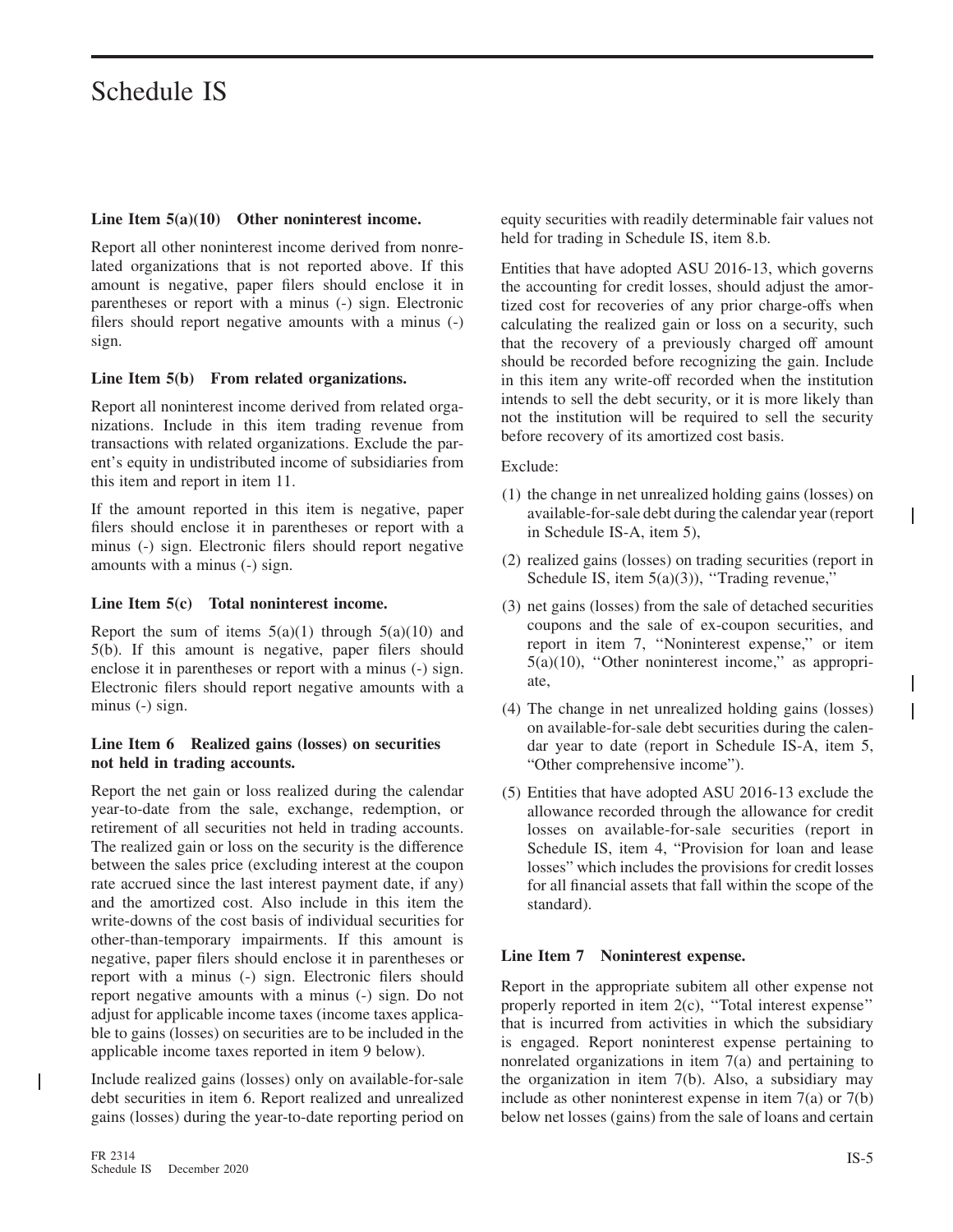other assets as long as the subsidiary reports such transactions on a consistent basis.

Entities that have adopted ASU 2016-13 should exclude charge-offs of the cost basis of individual held-tomaturity and available-for-sale securities (report credit losses in item 4, "Provision for credit losses," and report any write-off when the subsidiary intends to sell the debt security, or when it is more likely than not the subsidiary will be required to sell the security before recovery of its amortized cost basis in Schedule IS, item 6.a, ″Realized gains (losses) on securities not held in trading accounts.″

#### **Line Item 7(a) Pertaining to nonrelated organizations.**

Report the amount of noninterest expense of the subsidiary pertaining to activities with nonrelated organizations (i.e., third-party transactions). If this amount is negative, paper filers should enclose it in parentheses or report with a minus (-) sign. Electronic filers should report negative amounts with a minus (-) sign.

Report salaries and benefits of all officers and employees of the subsidiary including guards and contracted guards, temporary office help, dining room and cafeteria employees, and building department officers and employees (including maintenance personnel). Include gross salaries, wages, and other compensation; contributions to retirement plan, pension fund and profit-sharing plan; employee stock ownership plan, employee stock purchase plan, and employee savings plan; social security and other taxes paid by the subsidiary; health and life insurance premiums; relocation and tuition programs; and the cost of all other fringe benefits for officers and employees.

Report all noninterest expenses related to the use of premises, equipment, furniture, and fixtures, net of rental income, that are reportable in Schedule BS, item 5, ''Premises and fixed assets.'' If this net amount is a credit balance, enclose it in parentheses.

Deduct rental income from gross premises and fixed asset expense. Rental income includes all rentals charged for the use of buildings not incident to their use by the reporting subsidiary, including rentals by regular tenants of the subsidiary, income received from short-term rentals of other facilities of the subsidiary, and income from sub-leases. Also deduct income from assets that indirectly represent premises, equipment, furniture, or fixtures reportable in Schedule BS, item 5, ''Premises and fixed assets.'' Include normal and recurring depreciation and

amortization charges against assets; all operating lease payments made by the subsidiary on premises and equipment; cost of ordinary repairs to premises (including leasehold improvements), equipment, furniture, and fixtures; cost of service or maintenance contracts for equipment, furniture, and fixtures; insurance expense related to the use of premises, equipment, furniture, and fixtures; all property tax and other tax expense related to premises (including leasehold improvements), equipment, furniture, and fixtures; cost of heat, electricity, water, and other utilities connected with the use of premises and fixed assets; cost of janitorial supplies and outside janitorial services; and services and fuel, maintenance, and other expenses related to the use of the subsidiary-owned automobiles, airplanes, and other vehicles for the subsidiary's business.

Include fees paid to directors and advisory directors for attendance at board of directors or committee meetings; premiums on fidelity insurance, directors' and officers' liability insurance, and life insurance policies for which the subsidiary is the beneficiary; federal deposit insurance premium; Comptroller of the Currency assessment expense; legal fees and other direct costs incurred in connection with foreclosures; and advertising, promotional, public relations, and business development expenses; data processing cost; goodwill impairment losses; amortization expenses of and impairment losses for other intangible assets; and all other noninterest expenses pertaining to nonrelated organizations.

Also report any provision for credit losses related to off-balance-sheet credit exposures, based upon management's evaluation of the subsidiary's current off-balancesheet credit exposures.

#### **Line item 7(b) Pertaining to related organizations.**

Report all expenses involving related organizations that cannot properly be reported in Schedule IS, item 2(b), ''Interest expense pertaining to related organizations.'' If this amount is negative, paper filers should enclose it in parentheses or report with a minus (-) sign. Electronic filers should report negative amounts with a minus (-) sign.

#### **Line Item 7(c) Total noninterest expense.**

Report the sum of items  $7(a)$  and  $7(b)$ . If this amount is negative, paper filers should enclose it in parentheses or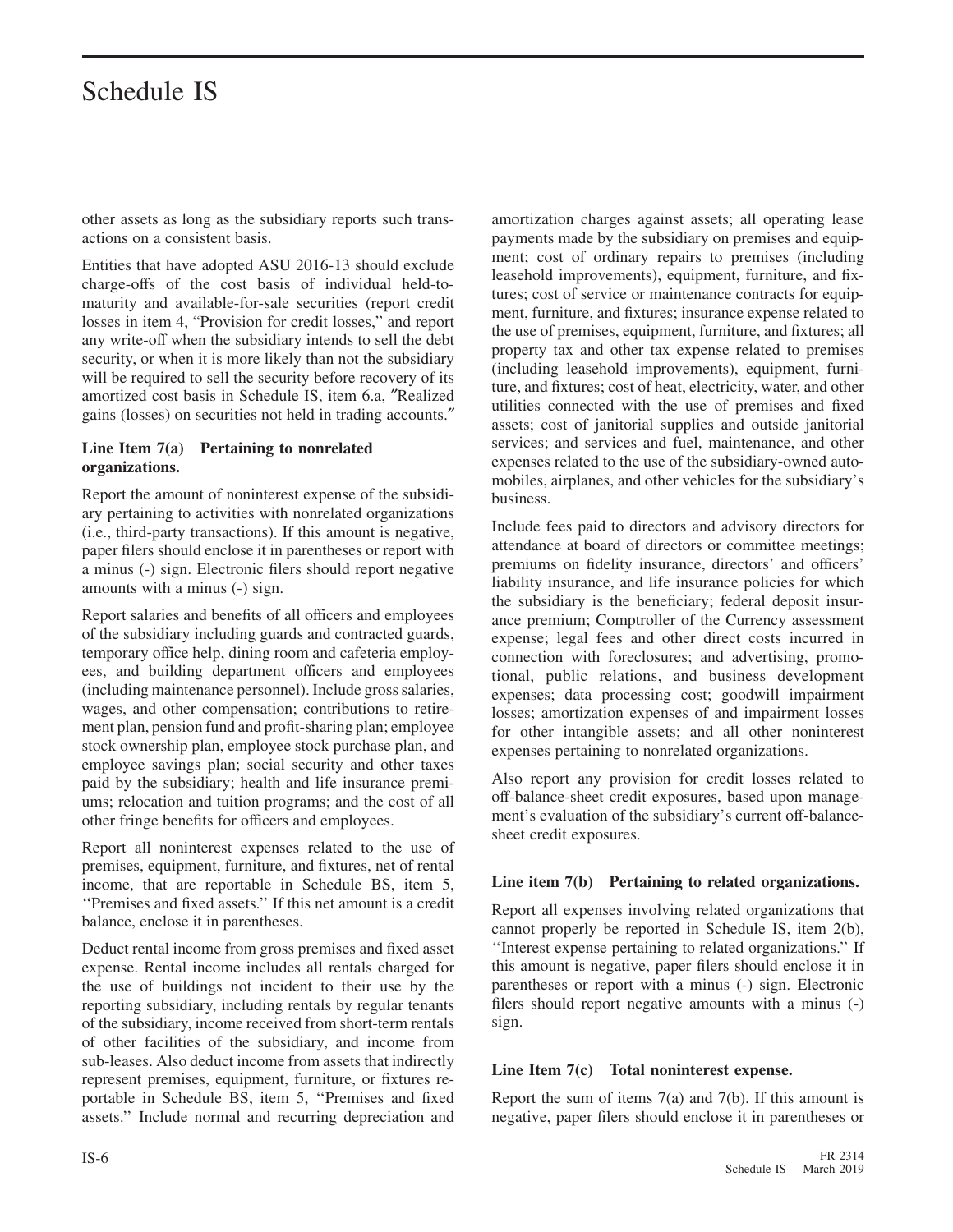L

Т

 $\overline{1}$ 

report with a minus (-) sign. Electronic filers should report negative amounts with a minus (-) sign.

#### **Line Item 8(a) Income (loss) before change in net unrealized holding gains (losses) on equity securities not held for trading, applicable income taxes, and discontinued operations**

Report the sum of items 3, 5(c) and 6, minus items 4 and 7(c). If this amount is negative, paper filers should enclose it in parentheses or report with a minus (-) sign. Electronic filers should report negative amounts with a minus (-) sign.

Note: Entities that have adopted ASU 2016-13, which governs the accounting for credit losses, should report the provisions for credit losses in item 4.

NOTE: All institutions must complete item 8(b) (i.e. not leave item 8(b) blank), because all entities are required to have adopted FASB Accounting Standards Update No 2016-01 (ASU 2016-01). ASU 2016-01 includes provisions governing the accounting for investments in equity securities and eliminates the concept of available-for-sale equity securities. ASU 2016-01 requires holdings of equity securities (except those accounted for under the equity method or that result in consolidation), including other ownership interests (such as interests in partnerships, unincorporated joint ventures, and limited liability companies), to be measured at fair value with changes in the fair value recognized through net income. However, an institution may choose to measure equity securities and other equity investments that do not have readily determinable fair values at cost minus impairment, if any, plus or minus changes resulting from observable price changes in orderly transactions for the identical or a similar investment of the same issuer. See the FR Y-9C Glossary entry for ″Securities Activities″ for further information on accounting for investments in equity securities.

#### **Line Item 8(b) Change in net unrealized holding gains (losses) on equity securities not held for trading.**

Report change in net unrealized holding gains (losses) during the year-to-date reporting period on equity securities with readily determinable fair values not held for trading. Include unrealized holding gains (losses) during the year-to-date reporting period on equity securities and other equity investments without readily determinable fair values not held for trading that are measured at fair value through earnings. Also include impairment, if any, plus or minus changes resulting from observable price changes during the year-to-date reporting period on equity securities and other equity investments without readily determinable fair values not held for trading for which this measurement election is made).

If an institution sells an equity security or other equity investment, but had not yet recorded the change in value to the point of sale since the last value change was recorded, include the change in value of the equity security or other equity investment to the point of sale in this item.

#### **Line Item 8(c) Income (loss) before applicable income taxes and discontinued operations.**

Report the institution's pretax income from continuing operations as the sum of Schedule RI, item 8(a), ″Income (loss) before unrealized holding gains (losses) on equity securities not held for trading, applicable income taxes, and discontinued operations,″ and Schedule RI, item 8(b), ″Unrealized holding gains (losses) on equity securities not held for trading.″ If the amount is negative, report it with a minus (-) sign.

#### **Line Item 9 Applicable income taxes (benefits) (estimated).**

Report the total estimated federal, state and local, and foreign income tax expense applicable to item 8(c), ''Income (loss) before applicable income taxes and discontinued operations,'' including the tax effects of gains (losses) on securities not held in trading accounts (i.e., available-for-sale securities and held-to-maturity securities). Include both the current and deferred portions of these income taxes. If this amount is negative (i.e., the amount is a tax benefit rather than a tax expense), paper filers should enclose the amount in parentheses or report with a minus (-) sign. Electronic filers should report negative amounts with a minus (-) sign.

Include as applicable income taxes all taxes based on a net amount of taxable revenue less deductible expenses. Exclude the estimated income taxes applicable to foreign currency translation adjustments included in Schedule IS-A, item 5. Exclude from applicable income taxes all taxes based on gross revenues or gross receipts.

Also include the tax benefit of an operating loss carryforward or carryback for which the source of the income or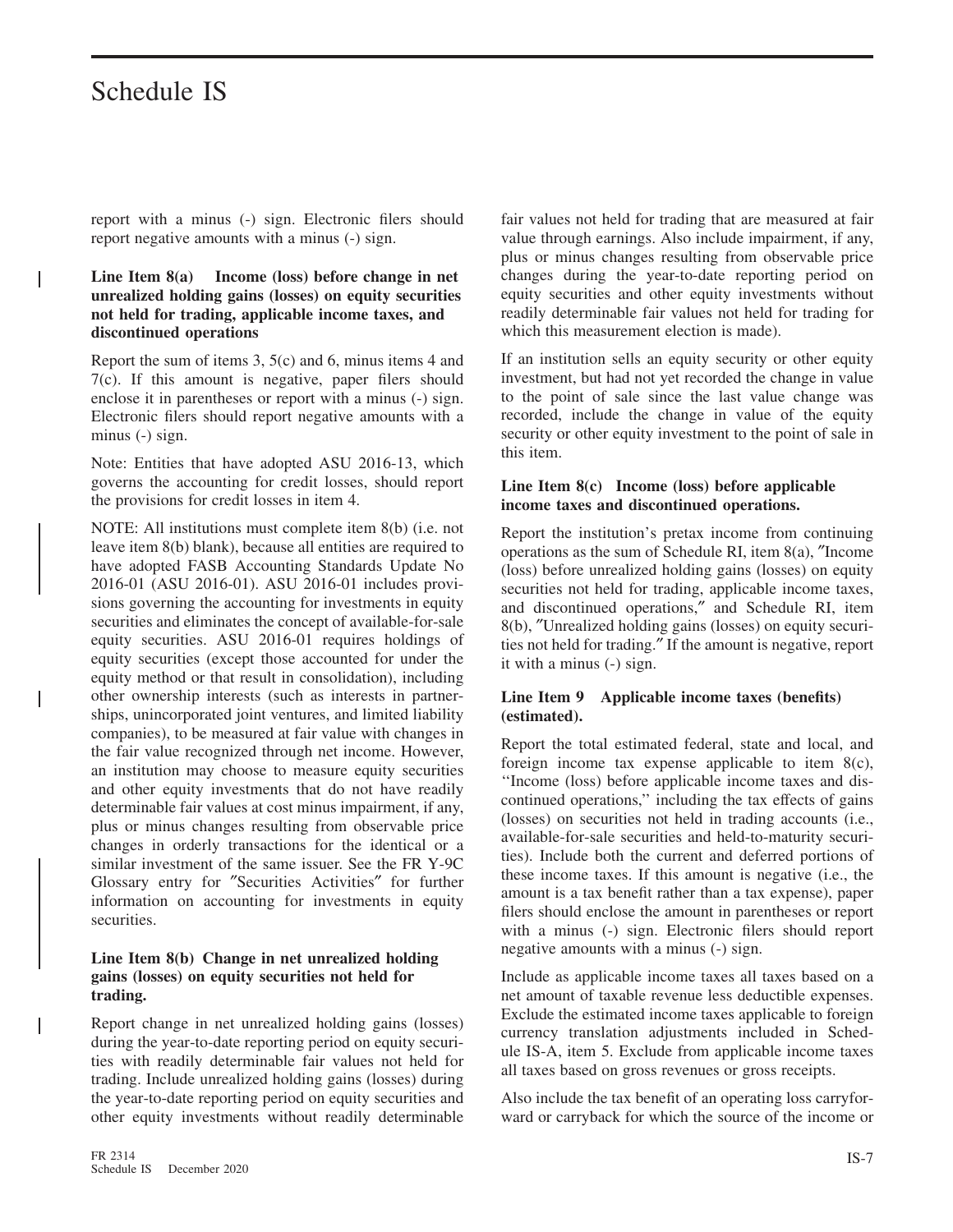loss in the current year is reported in IS item 8 "Income(loss) before applicable income taxes and discontinued operations."

#### **Line Item 10 Discontinued operations, net of applicable income taxes.**

Report the results of discontinued operations, if any, net of applicable income taxes, as determined in accordance with the provisions of ASC Subtopic 205-20, Presentation of Financial Statements – Discontinued Operations (formerly FASB Statement No. 144, "Accounting for the Impairment of Long- Lived Assets"). If the amount reported in this item is a net loss, report it with a minus (-) sign.

#### **Line Item 11 Equity in undistributed income (loss) of subsidiary(s).**

Report the amount of the parent subsidiary's proportionate interest in the subsidiary's(s') net income (loss) less any dividends declared by the subsidiary(s) for the calendar year-to-date. Report dividends in item 1(b).

If the amount reported in this item is negative, paper filers should enclose it in parentheses or report with a minus (-) sign. Electronic filers should report negative amounts with a minus (-) sign.

#### **Line Item 12 Net income (loss).**

Report the sum of items 8, 10, and 11 minus item 9. If this amount is negative, paper filers should enclose it in parentheses or report with a minus (-) sign. Electronic filers should report negative amounts with a minus (-) sign. This item must equal Schedule IS-A, Changes in Equity Capital, item 2, "Net income."

#### **Memoranda**

*Memorandum item 1 is to be completed by nonbank subsidiaries that are required to complete Schedule BS-A, Memoranda items 1(b) and 1(c).*

#### **Line Item 1 Noncash income from negative amortization on closed-end loans secured by 1–4 family residential properties.**

Report the amount of noncash income from negative amortization on closed-end loans secured by 1–4 family residential properties (i.e., interest income accrued and uncollected that has been added to principal) included in

interest and fee income on loans from nonrelated organizations (Schedule IS, item 1(a)).

Negative amortization refers to a method in which a loan is structured so that the borrower's minimum monthly (or other periodic) payment is contractually permitted to be less than the full amount of interest owed to the lender, with the unpaid interest added to the loan's principal balance. The contractual terms of the loan provide that if the borrower allows the principal balance to rise to a pre-specified amount or maximum cap, the loan payments are then recast to a fully amortizing schedule. Negative amortization features may be applied to either adjustable rate mortgages or fixed rate mortgages, the latter commonly referred to as graduated payment mortgages (GPMs).

#### *Memorandum item 2 is to be completed by subsidiaries that have elected to account for financial instruments or servicing assets and liabilities at fair value under a fair value option.*

Memorandum item 2 is to be completed by subsidiaries that have adopted ASC Topic 820, Fair Value Measurements and Disclosures (formerly FASB Statement No. 157, *Fair Value Measurements*), and have elected to report certain assets and liabilities at fair value with changes in fair value recognized in earnings in accordance with U.S. generally accepted accounting principles (GAAP) (i.e., ASC Subtopic 825-10, Financial Instruments – Overall (formerly FASB Statement No. 159, *The Fair Value Option for Financial Assets and Financial Liabilities*); ASC Subtopic 815-15, Derivatives and Hedging – Embedded Derivatives (formerly FASB Statement No. 155, *Accounting for Certain Hybrid Financial Instruments*); and ASC Subtopic 860-50, Transfers and Servicing – Servicing Assets and Liabilities (formerly FASB Statement No. 156, *Accounting for Servicing of Financial Assets*)). This election is generally referred to as the fair value option.

If the subsidiary has elected to apply the fair value option to interest-bearing financial assets and liabilities, it should report the interest income on these financial assets (except any that are in nonaccrual status) and the interest expense on these financial liabilities for the year-to-date in the appropriate interest income and interest expense items on Schedule IS, not as part of the reported change in fair value of these assets and liabilities for the year-todate. The subsidiary should measure the interest income or interest expense on a financial asset or liability to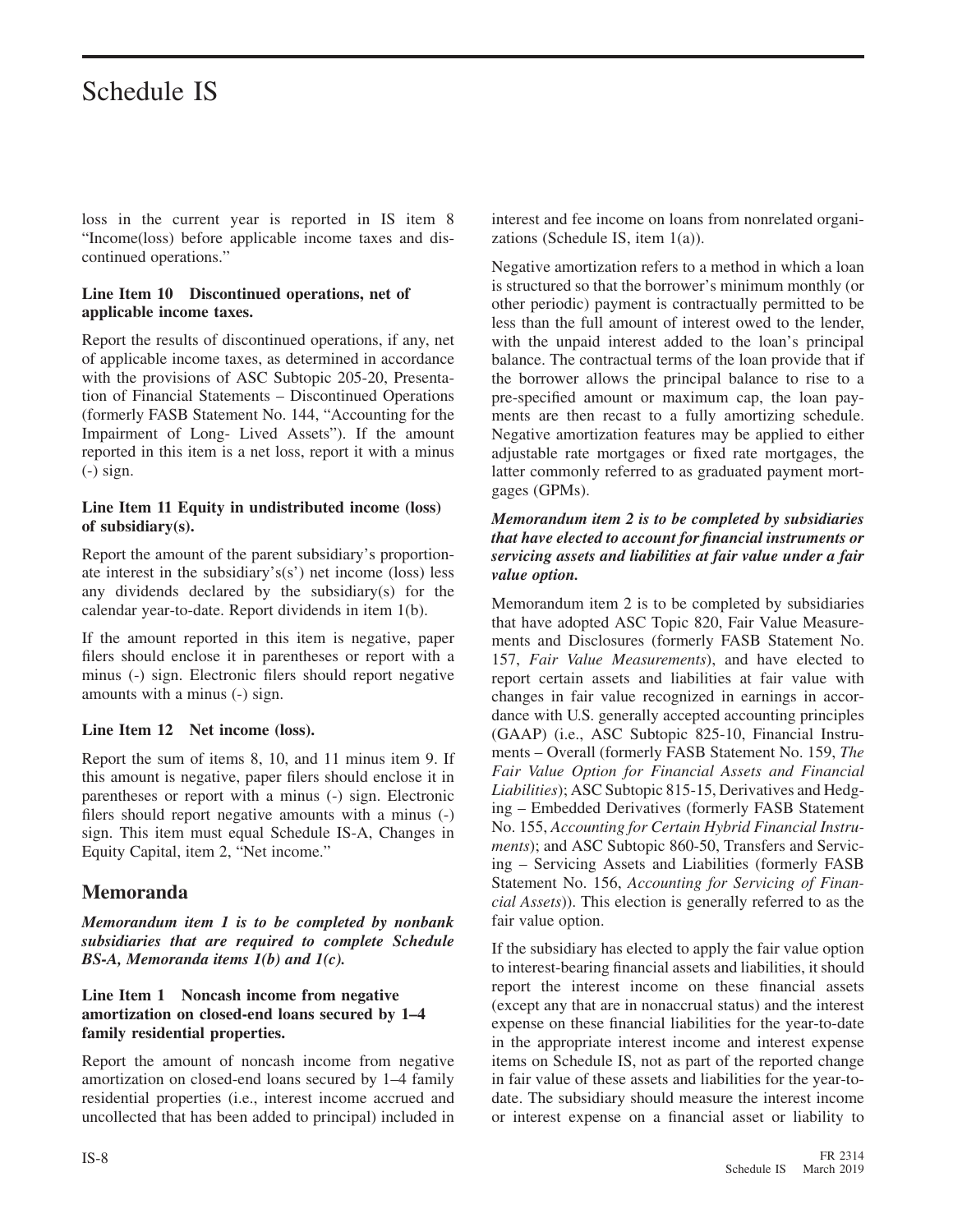which the fair value option has been applied using either the contractual interest rate on the asset or liability or the effective yield method based on the amount at which the asset or liability was first recognized on the balance sheet. Although the use of the contractual interest rate is an acceptable method under GAAP, when a financial asset or liability has a significant premium or discount upon initial recognition, the measurement of interest income or interest expense under the effective yield method more accurately portrays the economic substance of the transaction. In addition, in some cases, GAAP requires a particular method of interest income recognition when the fair value option is elected. For example, when the fair value option has been applied to a beneficial interest in securitized financial assets within the scope of ASC Subtopic 325-40, Investments-Other – Beneficial Interests in Securitized Financial Assets (formerly Emerging Issues Task Force Issue No. 99-20, *Recognition of Interest Income and Impairment on Purchased and Retained Beneficial Interests in Securitized Financial Assets*), interest income should be measured in accordance with the consensus in this Subtopic. Similarly, when the fair value option has been applied to a purchased impaired loan or debt security accounted for under ASC Subtopic 310-30, Receivables – Loans and Debt Securities Acquired with Deteriorated Credit Quality (formerly AICPA Statement of Position 03-3, *Accounting for Certain Loans or Debt Securities Acquired in a Transfer*), interest income on the loan or debt security should be measured in accordance with this Statement of Position when accrual of income is appropriate.

Revaluation adjustments, excluding amounts reported as interest income and interest expense, to the carrying value of all assets and liabilities reported in Schedule BS at fair value under a fair value option (excluding servicing assets and liabilities reported in Schedule BS, item 7, "All other assets," and Schedule BS, item 14, "Other liabilities," respectively, and trading assets and trading liabilities reported in Schedule BS, item 4, "Trading assets," and Schedule BS, item 11, "Trading liabilities," respectively) resulting from the periodic marking of such assets and liabilities to fair value should be reported as "Other noninterest income" in Schedule IS, item 5(a)(10).

#### **Line Item 2 Net change in fair values of financial instruments accounted for under a fair value option.**

Report the net change in fair values of all financial instruments that the subsidiary has elected to account for under the fair value option that is included in Schedule IS, items 5.a(3), "Trading revenue," 5.a(6), "Net servicing fees," 5.a.(10), "Other interest income," and 5.b., "From related organizations."

If the amount reported in this item is negative, paper filers should enclose it in parentheses or report with a minus (-) sign. Electronic filers should report negative amounts with a minus (-) sign.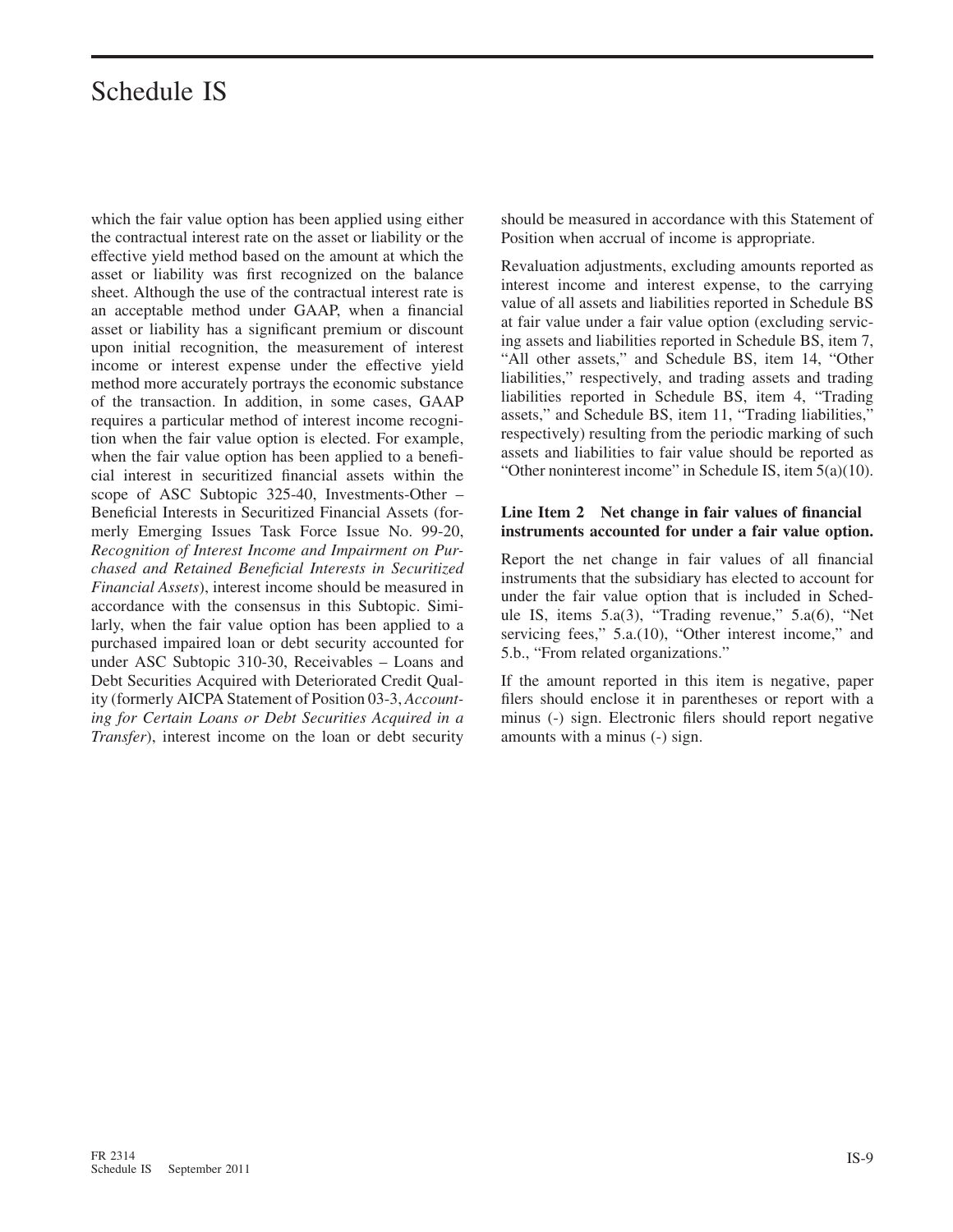### LINE ITEM INSTRUCTIONS FOR

## Changes in Equity Capital Schedule IS-A

#### **General Instructions**

Total equity capital includes perpetual preferred stock, common stock, capital surplus, retained earnings, accumulated other comprehensive income and other equity capital components such as treasury stock and unearned Employee Stock Ownership Plan Shares. All amounts, other than the amount reported in item 1, should represent net aggregate changes for the calendar year-to-date.

Paper filers should enclose all net decreases and losses (net reductions of equity capital) in parentheses or report with a minus (-) sign. Electronic filers should report all net decreases and losses (net reductions of equity capital) with a minus (-) sign.

#### **Line Item 1 Equity capital most recently reported for the end of the previous calendar year (i.e., after adjustments from amended Income Statements).**

Report the subsidiary's total equity capital balance most recently reported for the previous calendar year-end after the filing of any amended report(s). Include the cumulative effect, net of applicable income taxes, of those changes in any accounting principles adopted during the calendar year-to-date reporting period that were applied retroactively and for which prior years' financial statements were restated. Also, include the sum of all corrections, net of applicable income taxes, resulting from material accounting errors that were made in prior years and not corrected by the filing of an amended report for the period in which the error was made.

#### **Line Item 2 Net income (loss).**

Report the net income (loss) for the calendar year-to-date as reported on the Income Statement, item 12, ''Net income (loss).''

#### **Line Item 3 Sale, conversion, acquisition, or retirement of common stock and perpetual preferred stock.**

Report the changes in the subsidiary's total equity capital resulting from the sale, conversion, acquisition, or retirement of the subsidiary's capital stock. Limited-life preferred stock is not included in equity capital.

Report the total amount of new capital stock issued, net of any expenses associated with the issuance of the stock.

Report the changes in the subsidiary's total equity capital resulting from:

- (1) Sale of the subsidiary's perpetual preferred stock or common stock;
- (2) Exercise of stock options, including:
	- (a) Any income tax benefits to the subsidiary resulting from the sale of the subsidiary's own stock acquired under a qualified stock option within three years of its purchase by the employee who had been granted the option; and
	- (b) Any tax benefits to the subsidiary resulting from the exercise (or granting) of nonqualified stock options (on the subsidiary's stock) based on the difference between the option price and the fair market value of the stock at the date of exercise (or grant);
- (3) The conversion of convertible debt, limited-life preferred stock, or perpetual preferred stock into perpetual preferred or common stock;
- (4) Redemption of perpetual preferred stock or common stock;
- (5) Retirement of perpetual preferred stock or common stock including: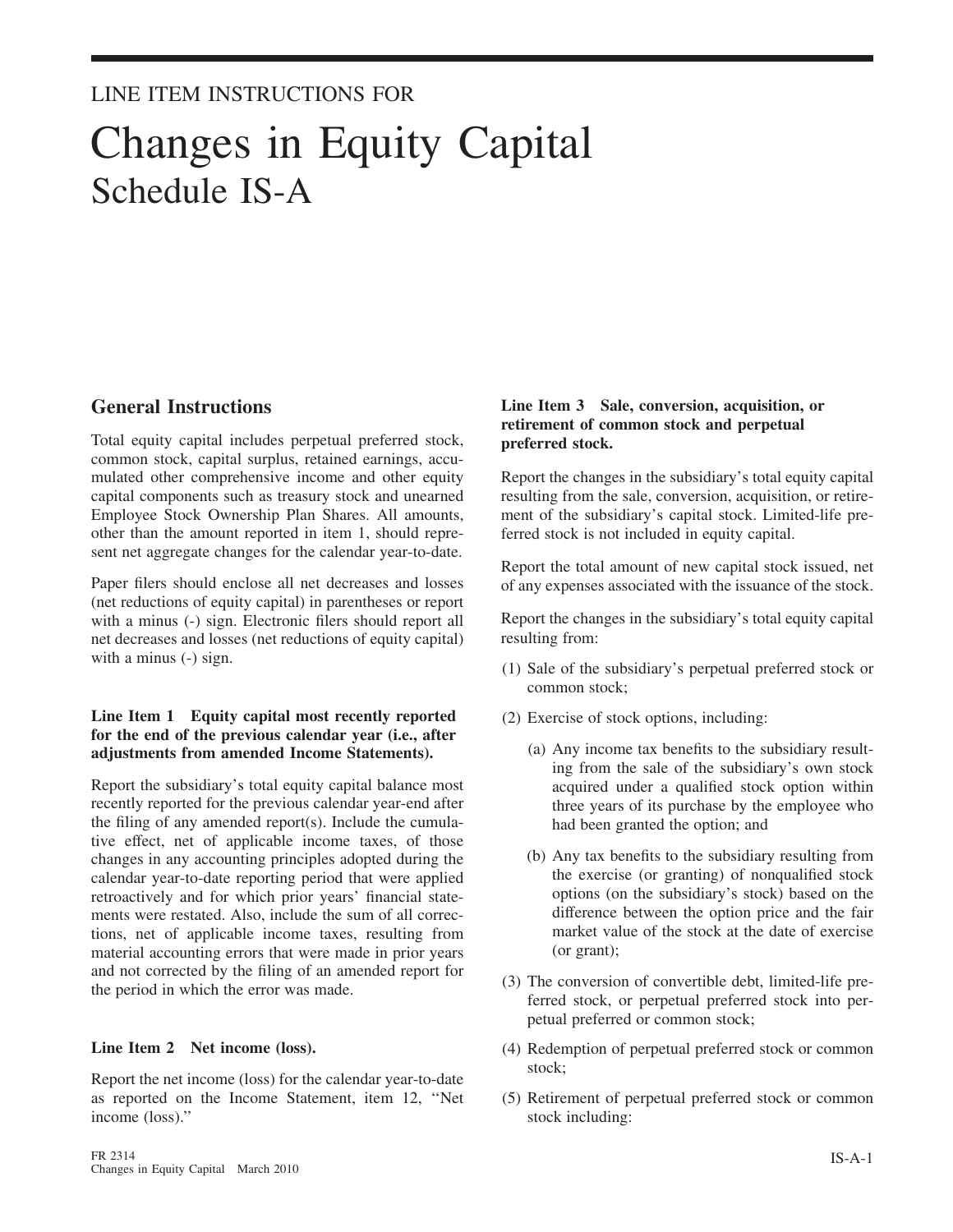- (a) The net decrease in equity capital which occurs when cash is distributed in lieu of fractional shares in a stock dividend; and
- (b) The net increase in equity capital when a stockholder who receives a fractional share from a stock dividend purchases the additional fraction necessary to make a whole share; and
- (6) Capital-related transactions involving the subsidiary's Employee Stock Option Plan.

#### **Line Item 4 LESS: Cash dividends declared.**

Report all cash dividends declared during the calendar year-to-date, including dividends on common and preferred stock. Include dividends not payable until after the report date. Exclude dividends declared during the previous calendar year but paid in the current period.

Cash dividends are payments of cash to stockholders in proportion to the number of shares they own. Cash dividends on preferred and common stock are to be reported on the date they are declared by the subsidiary's board of directors (the declaration date) by debiting ''retained earnings'' and crediting ''dividends declared not yet payable,'' which is to be reported in other liabilities. Upon payment of the dividend, ''dividends declared not yet payable'' is debited for the amount of the cash dividend with an offsetting credit, normally in an equal amount, to ''dividend checks outstanding.''

A liability for dividends payable may not be accrued in advance of the formal declaration of a dividend by the boards of directors. However, the subsidiary may segregate a portion of retained earnings in the form of a capital reserve in anticipation of the declaration of a dividend.

#### **Line Item 5 Other comprehensive income.**

Report the amount of other comprehensive income for the calendar year-to-date. Other comprehensive income includes changes during the calendar year-to-date in: net unrealized holding gains (losses) on available-for-sale securities, accumulated net gains (losses) on cash flow hedges, foreign currency translation adjustments, and minimum pension liability adjustments. Refer to the FR Y-9C instructions and ASC Subtopic 220-10, Comprehensive Income – Overall (formerly FASB Statement No. 130, *Reporting Comprehensive Income*) for additional information on reporting this item.

#### **Line Item 6 Other adjustments to equity capital.**

Report all adjustments to equity capital that are not properly reported in items 1 through 5 above. This item should include:

- (1) changes incident to business combinations;
- (2) sales of treasury stock (the resale or the disposal on the subsidiary's own perpetual preferred stock or common stock, i.e., treasury stock transactions);
- (3) LESS: Purchases of treasury stock (the resale or the disposal on the subsidiary's own perpetual preferred stock or common stock, i.e., treasury stock transactions);
- (4) change in offsetting debit to the liability for Employee Stock Ownership Plan (ESOP) debt guaranteed by the subsidiary;
- (5) contributions and distributions to and from partners or limited liability company (LLC) shareholders when the company is a partnership or an LLC; and
- (6) capital contributions not in the form of stock.

#### **Line Item 7 Total equity capital at end of current period.**

Report the sum of items 1, 2, 3, 5, and 6, minus item 4. This item must equal Schedule BS, Balance Sheet item 18(g), ''Total equity capital.''

ı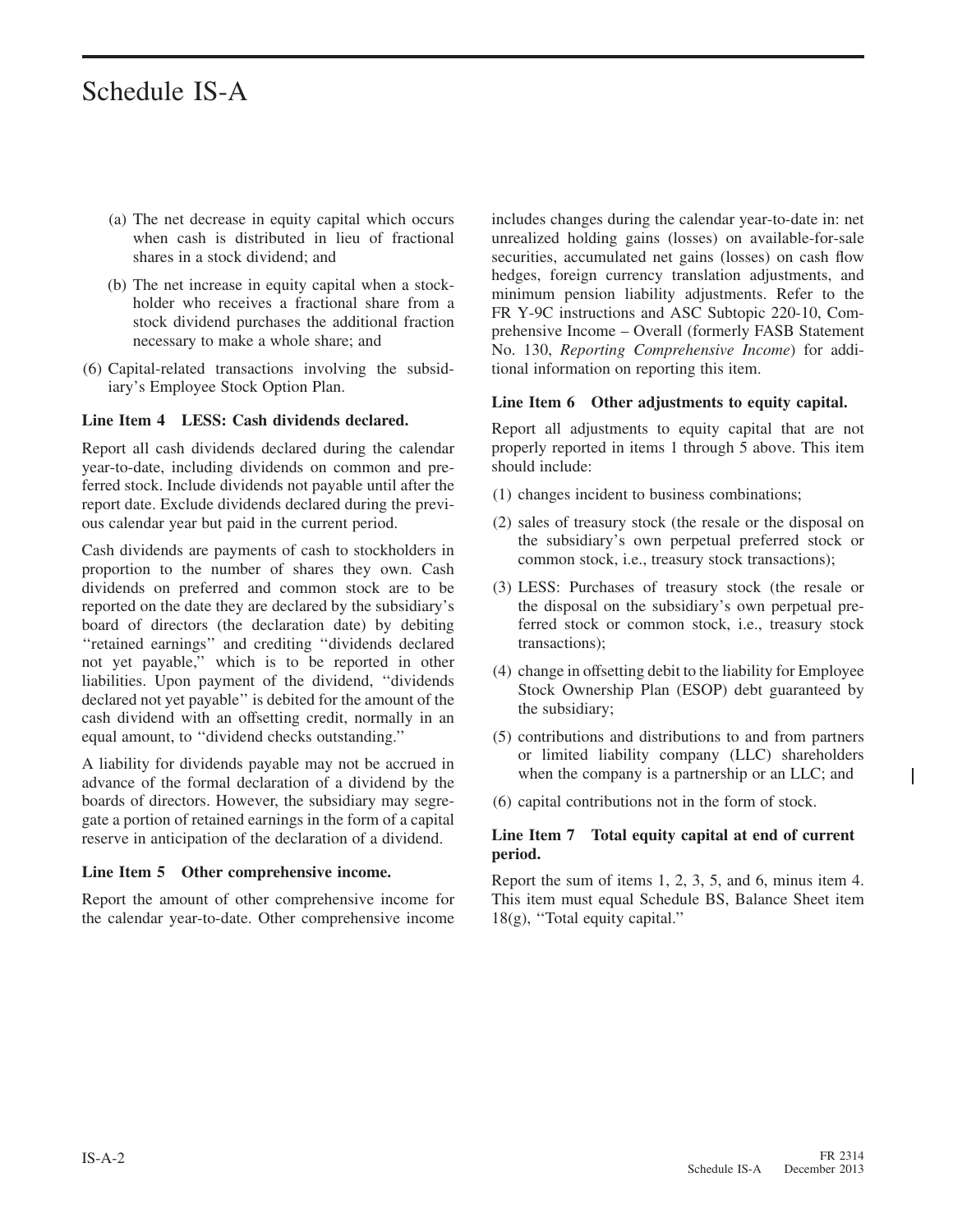#### LINE ITEM INSTRUCTIONS FOR

## Changes in Allowance for Credit Losses Schedule IS-B

#### **General Instructions**

This schedule has three columns for information on the allowances for credit losses, one for each of the following asset types: 1) loans and leases held for investment (Column A), 2) held-to-maturity debt securities (Column B), and 3) available-for-sale debt securities (Column C). Entities that have not adopted ASU 2016-13, which governs the accounting for credit losses, report the reconcilement of the allowance for loan and lease losses on a calendar year-to-date basis in column A. Leave columns B and C blank. Entitiess that have adopted ASU 2016-13 report changes in the allowances for credit losses for loans and leases held for investment, held-tomaturity debt securities and available-for-sale debt securities in the applicable columns.

Report all changes in the allowance account on a year-todate basis. When the subsidiary maintains an allowance for possible loan and lease losses, report all related transactions and reconcile, beginning with the balance reported at the end of the previous year, to the balance of the allowance shown in Schedule BS, Balance Sheet, Item 3(b), as of the end of the current period. The provision for possible loan and lease losses should correspond to the amount reported in Schedule IS, item 4, ''Provision for loan or lease losses.'' Exclude transactions pertaining to reserves carried in capital accounts, such as reserves for contingencies that represent a segregation of undivided profits. Also exclude any allowance for credit losses on off-balance-sheet exposures.

#### **Line Item 1 Balance most recently reported at end of previous calendar year.**

Entities that have not adopted ASU 2016-13, include in column A the ending balance as most recently reported for the prior year end in the allowance for possible loan and lease losses account. The amount must reflect the effect of all corrections and adjustments to the allowance

for loan and lease losses that were made in any amended report(s) for the previous calendar year-end.

#### **Line Item 2 Recoveries.**

Entities that have not adopted ASU 2016-13, report the amount credited to the allowance for loan and lease losses for recoveries during the calendar year-to-date on amounts previously charged against the allowance for loan and lease losses. Entities that have adopted ASU 2016-13, report the amount credited to the allowance for credit losses for recoveries during the calendar year-todate on amounts previously charged against the allowance for credit losses.

#### **Line Item 3 Less: Charge-offs.**

Entities that have *not* adopted ASU 2016-13, report the amount of all loans and leases charged against the allowance for loan and lease losses during the calendar year-to-date.

Entities that have adopted ASU 2016-13, report the amount charged against the allowance for credit losses during the calendar year-to-date.

#### **Line Item 4 Provision for credit losses.**

Entities that have *not* adopted ASU 2016-13, report the amount expensed as the provision for loan and losses during the calendar year-to-date. The provision for loan and lease losses represents the amount needed to make the allowance for loan and lease losses adequate to absorb estimated loan and lease losses, based upon management's evaluation of the current loan and lease exposures. The amount reported in this item must equal Schedule IS, item 4. If the amount reported in this item is negative, report it with a minus (-) sign.

Entities that have adopted ASU 2016-13 should report in the appropriate column the amount expensed as the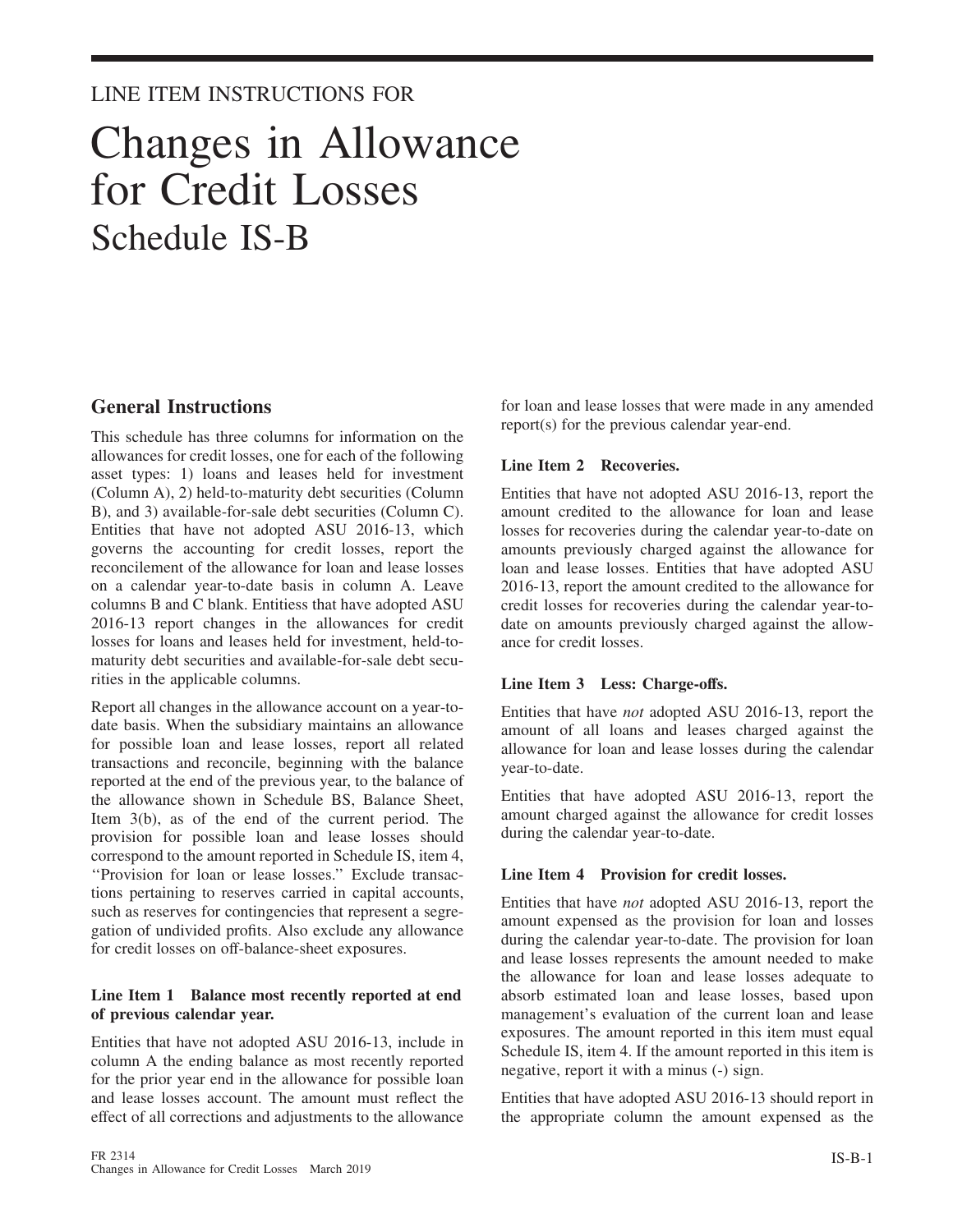provision for credit losses during the calendar year-todate. The provisions for credit losses represents the amount appropriate to absorb estimated credit losses over the life of the financial assets reported at amortized cost within the scope of the standard. The amount reported in this item must equal Schedule IS, item 4. If the amount reported in this item is negative, report it with a minus (-) sign.

#### **Line Item 5 Adjustments.**

Include any increase or decrease resulting from foreign currency translation of the allowance for possible loan and lease losses into dollars.

If this amount is negative, paper filers should enclose it in parentheses or report with a minus (-) sign. Electronic filers should report negative amounts with a minus (-) sign.

Entities that have not adopted ASU 2016-13, report in column A of in this item as a negative the balance of the allowance for loan and lease losses most recently reported for the end of the previous calendar year.

Entities that have adopted ASU 2016-13, report in the appropriate columns for this item as a negative the balance of the allowances for credit losses on financial assets that are not determined by management to be PCD most recently reported for the end of the previous calendar year. For those assets determined by management to be PCD, the allowances for credit losses as of the acquisition date should then be reported as a positive number in the appropriate columns for this line item.

#### **Line Item 6 Balance at end of current period.**

Enter the total of items 1, 2, 4, and 5, minus item 3. This item must equal Schedule BS, item 3(b), "Allowance for Loan and Lease Losses."

#### **Memoranda**

#### **Line Item M1 Provisions for credit losses on other financial assets measured at amortized cost (not included in item 4).**

Report in this line item provisions related to allowances for credit losses on financial assets measured at amortized cost, included in Schedule IS, item 4, other than loans, leases, held-to-maturity debt securities and available-for-sale debt securities. Provisions for credit losses (or reversals of provisions) on these other financial assets measured at amortized cost represent the amounts necessary to adjust the related allowances for credit losses at the quarter-end report date for management's current estimate of expected credit losses on these assets.

*Exclude* provisions for credit losses on off-balance sheet credit exposures, which are reported in Schedule IS item 7, "noninterest expense."

#### **Line Item M2 Allowances for credit losses on other assets measured at amortized cost (not included in memorandum item 1 above).**

Report in this line item total allowances related to credit losses on financial assets measured at amortized cost other than loans, leases, held-to-maturity debt securities and available-for-sale debt securities that are associated with the provisions reported in memorandum item 1, above.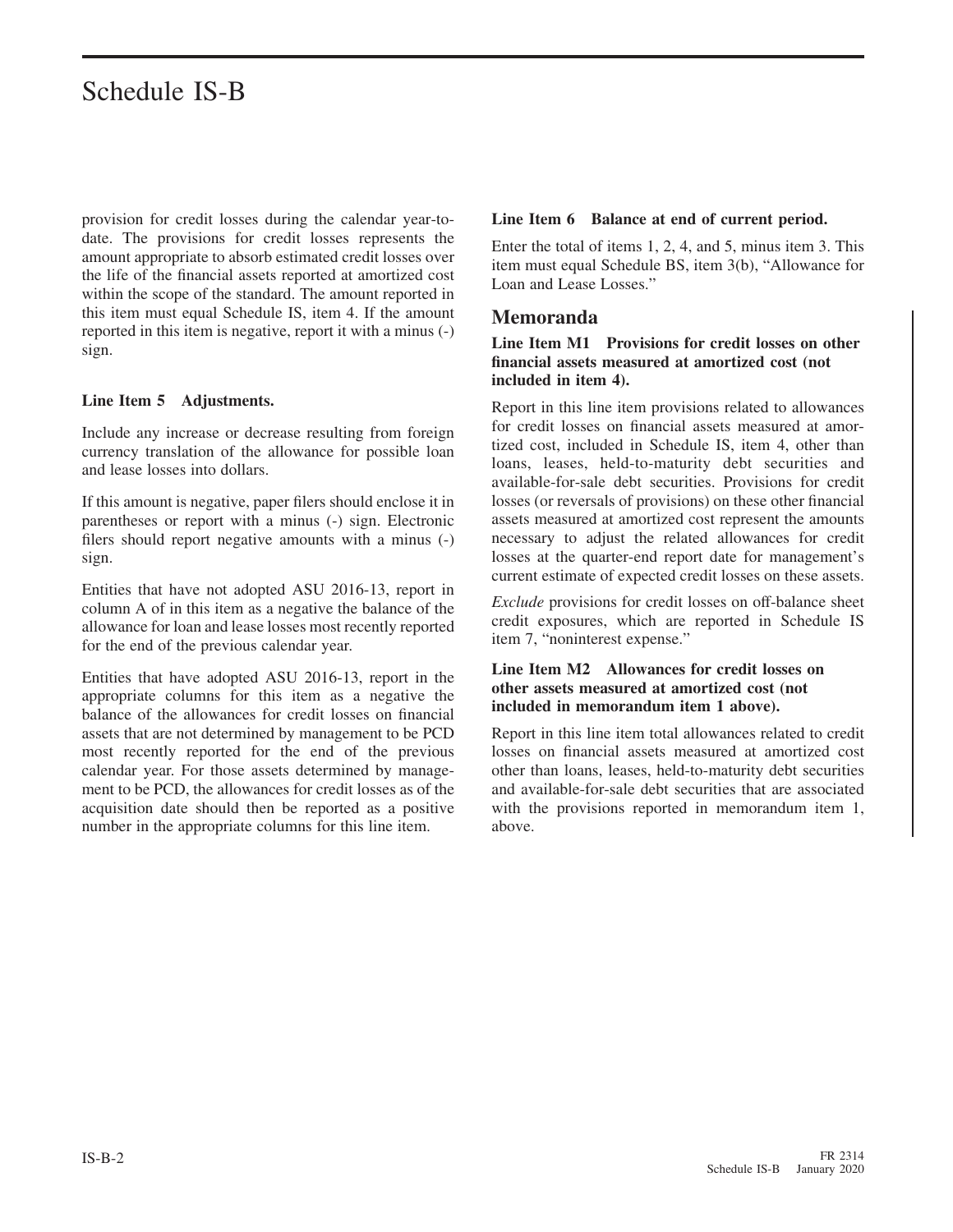### LINE ITEM INSTRUCTIONS FOR

## Balance Sheet and Off-Balance-Sheet Items Schedule BS

#### **Assets**

Items 1 through 8 exclude balances due from related institutions (see definition in the General Instructions). Report balances due from related institutions in item 9.

#### **Line Item 1 Cash and balances due from depository institutions.**

Report the total of non-interest bearing and interestbearing balances due from depository institutions, currency and coin, cash items in process of collection and unposted debits.

Depository institutions consist of commercial banks in the United States, credit unions, mutual and stock savings banks, savings or building and loan associations, cooperative banks, industrial banks that accept deposits, U.S. branches and agencies of foreign banks, and banking organizations in foreign countries.

Balances due from depository institutions include:

- (1) Noninterest-bearing funds on deposit at depository institutions for which the reporting company has already received credit; and
- (2) Interest-bearing balances due from depository institutions, whether in the form of demand, savings or time balances, including certificates of deposit, but excluding certificates of deposits held for trading.

Exclude balances with closed or liquidating banks or other depository institutions and all loans (report in item 3 below). Also exclude balances due from subsidiary banks (and their branches) of the reporting holding company (report in item 9 below).

Cash and due from balances include:

(1) Cash items in the process of collection that include the following:

- (a) Checks or drafts in the process of collection that are drawn on banking institutions, and payable immediately upon presentation, including checks or drafts already forwarded for collection and checks on hand which will be presented for payment or forwarded for collection on the following business day in the country where the reporting office that is clearing or collecting the check or draft is located;
- (b) Government checks that are drawn on the Treasurer of the United States or any other government agency that are payable immediately upon presentation and that are in process of collection;
- (c) Checks or warrants that are drawn on a foreign government that are payable immediately upon presentation and that are in the process of collection; and
- (d) Amounts credited to deposit accounts in connection with automatic payment arrangements where such credits are made one business day prior to the payment date to ensure the availability of funds on the payment date; and
- (2) Unposted debits are cash items in the reporting organization's possession drawn on itself that are chargeable, but have not yet been charged to the general ledger deposit control account at the close of business on the report date.

Exclude from this item the following:

- (1) Credit or debit card sales slips in process of collection (report as noncash items in item 7, ''All other assets''). However, if the reporting organization has been notified that they have been given credit, the amount of such sales slips should be reported in this item;
- (2) Cash items not conforming to the definition of in process of collection, whether or not cleared; and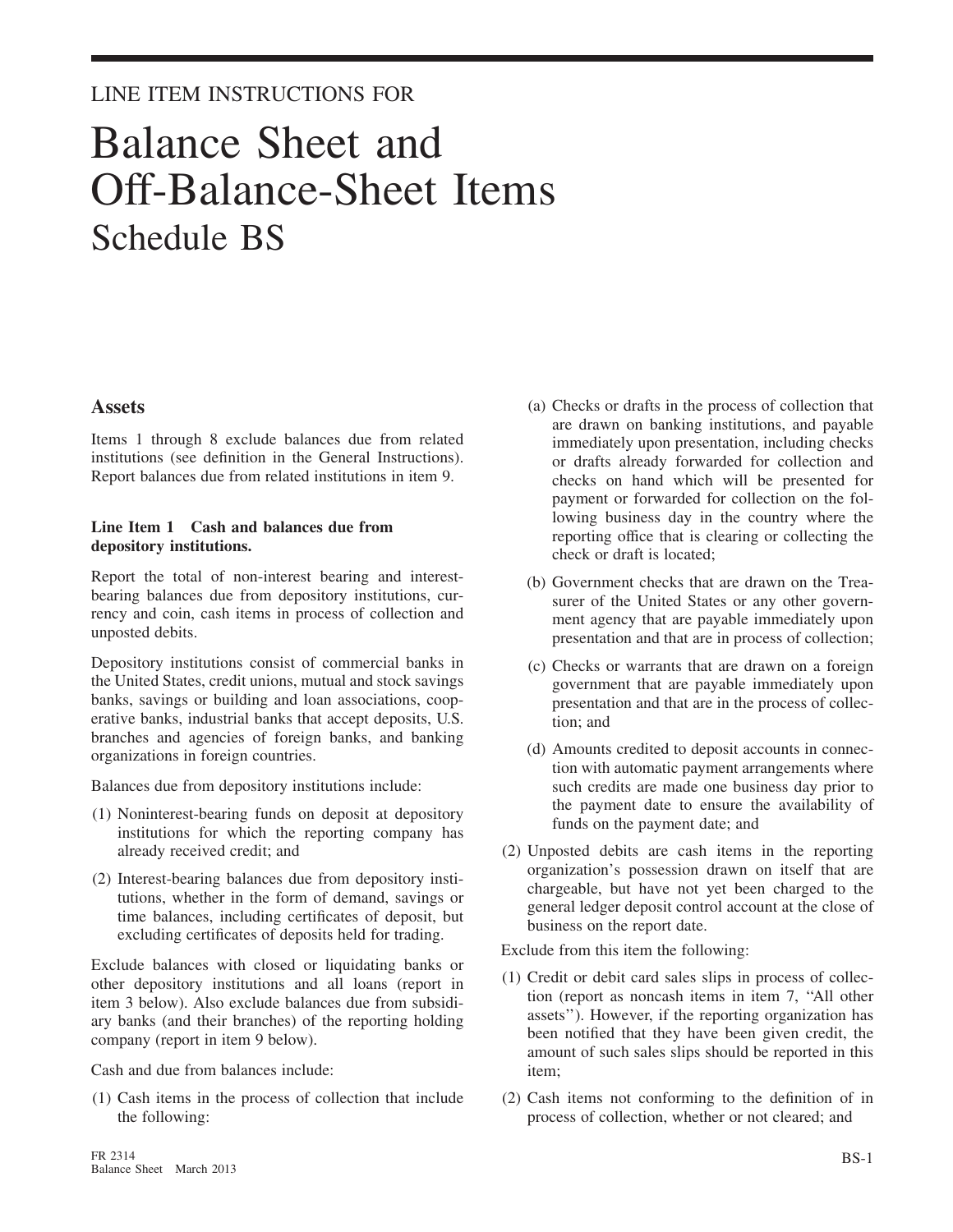(3) Commodity or bill-of-lading drafts (including arrival drafts) not yet payable (because the merchandise against which the draft was drawn has not yet arrived), whether or not deposit credit has been given. (If deposit credit has been given, report such drafts as loans in the appropriate line item; if the drafts were received on a collection basis, exclude them entirely until the funds have actually been collected.)

#### **Line Item 2 Securities.**

Report the amount of U.S. Treasury securities, U.S. government agency and corporation obligations, securities issued by states and political subdivisions in the U.S., and all other debt and equity securities with readily determinable fair values. Also, include as debt securities all holdings of commercial paper. Report held-to-maturity securities in item 2(a) and available-for-sale debt securities in item 2(b), and equity securities in 2(c). Exclude equity securities that do not have readily determinable fair values and report these equity securities in item 7, ''All other assets.''

ASC Topic 320, Investments-Debt Securities requires depository institutions to divide their debt securities holdings among three categories: held-to-maturity, available-for-sale, and trading securities. This accounting standard provides a different accounting treatment for each category. Under ASC Topic 320, only those debt securities for which an institution has the positive intent and ability to hold to maturity may be included in the held-to-maturity account, and the institution would continue to account for these debt securities at amortized cost.

Securities in the available-for-sale category under ASC Topic 320 are those securities for which an institution does not have the positive intent and ability to hold to maturity, yet does not intend to trade as part of its trading account. Report available-for-sale securities at fair value, and report unrealized holding gains (losses) on these securities, net of the applicable tax effect, as a separate component of equity capital in Schedule BS, item 18(d), ''Accumulated other comprehensive income.''

Trading securities are debt and equity securities that an institution buys and holds principally for the purpose of selling in the near term. Report trading securities at fair value (generally, market value), and report unrealized changes in value (appreciation and depreciation) directly

in the income statement as a part of earnings. Exclude all trading securities from this item and report trading securities in Schedule BS, item 4, ''Trading assets.''

#### **Line Item 2(a) Held-to-maturity securities.**

Report the amortized cost of held-to-maturity securities. Entities that have adopted ASU 2016-13, which governs the accounting for credit losses, report the amortized cost net of any applicable allowance for credit losses.

#### **Line Item 2(b) Available-for-sale debt securities.**

Report the fair value of available-for-sale debt securities.

NOTE: All institutions must complete Schedule BS, item 2(c) (i.e. not leave item 2(c) blank), because all institutions are now required to have adopted FASB Accounting Standards No. 2016-01 (ASU 2016-01). ASU 2016-01 includes provisions governing the accounting for investments in equity securities, including investment in mutual funds, and eliminates the concept of available-for-sale equity securities.

#### **Line Item 2(c) Fair value of equity securities with readily determinable fair values not held for trading.**

Report the fair value of all investments in mutual funds and other equity securities (as defined in ASC Topic 321, Investments-Equity Securities) with readily determinable fair values that are not held for trading. Such securities include, but are not limited to, money market mutual funds, mutual funds that invest solely in U.S. Government securities, common stock, and perpetual preferred stock. Perpetual preferred stock does not have a stated maturity date and cannot be redeemed at the option of the investor, although it may be redeemable at the option of the issuer.

According to ASC Topic 321, the fair value of an equity security is readily determinable if sales prices or bid-andasked quotations are currently available on a securities exchange registered with the U.S. Securities and Exchange Commission (SEC) or in the over-the-counter market, provided that those prices or quotations for the over-thecounter market are publicly reported by the National Association of Securities Dealers Automated Quotations systems or by OTC Markets Group Inc. ("Restricted stock" meets that definition if the restriction terminates within one year.) The fair value of an equity security traded only in a foreign market is readily determinable if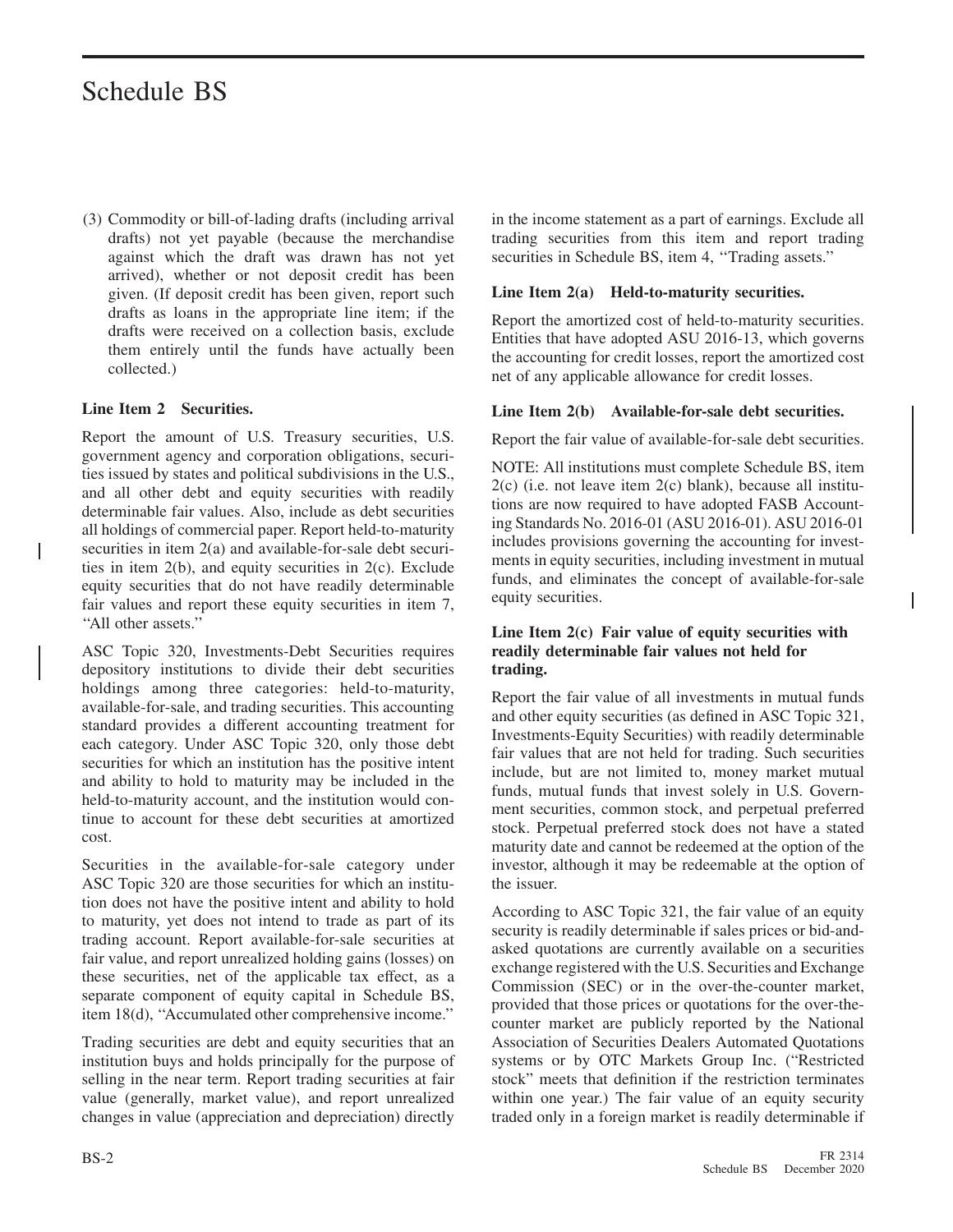that foreign market is of a breadth and scope comparable to one of the U.S. markets referred to above. The fair value of an investment in a mutual fund (or in a structure similar to a mutual fund, i.e., a limited partnership or a venture capital entity) is readily determinable if the fair value per share (unit) is determined and published and is the basis for current transactions.

Investments in mutual funds and other equity securities with readily determinable fair values may have been purchased by the reporting institution or acquired for debts previously contracted.

*Include* in this item common stock and perpetual preferred stock of the Federal National Mortgage Association (Fannie Mae), common stock and perpetual preferred stock of the Federal Home Loan Mortgage Corporation (Freddie Mac), Class A voting and Class C non-voting common stock of the Federal Agricultural Mortgage Corporation (Farmer Mac), and common and preferred stock of SLM Corporation (the private-sector successor to the Student Loan Marketing Association).

*Exclude* from equity securities with readily determinable fair values not held for trading:

- (1) Paid-in stock of a Federal Reserve Bank.
- (2) Stock of a Federal Home Loan Bank.
- (3) Common and preferred stocks that do not have readily determinable fair values, such as stock of bankers' banks and Class B voting common stock of the Federal Agricultural Mortgage Corporation (Farmer Mac).
- (4) Preferred stock that by its terms either must be redeemed by the issuing enterprise or is redeemable at the option of the investor (i.e., redeemable or limited-life preferred stock), including trust preferred securities subject to mandatory redemption.
- (5) ″Restricted stock,″ i.e., equity securities for which sale is restricted by governmental or contractual requirement (other than in connection with being pledged as collateral), except if that requirement terminates within one year or if the holder has the power by contract or otherwise to cause the requirement to be met within one year.
- (6) Participation certificates issued by a Federal Intermediate Credit Bank, which represent nonvoting stock in the bank.
- (7) Minority interests held by the reporting institution in any companies not meeting the definition of associated company, except minority holdings that indirectly represent bank premises , or other real estate owned.
- (8) Equity holdings in those corporate joint ventures over which the reporting institution does not exercise significant influence, except equity holdings that indirectly represent bank premises.
- (9) Holdings of capital stock of and investments in unconsolidated subsidiaries, associated companies, and those corporate joint ventures over which the reporting bank exercises significant influence.

#### **Line Item 3 Loans and lease financing receivables (including federal funds sold).**

#### **Line Item 3(a) Loans and leases, held for investment and held for sale.**

Report the aggregate book value of all loans and leases of the subsidiary, net of unearned income, before the deduction of the ''Allowance for loan and lease losses,'' (report in item 3(b)). This item must equal Schedule BS-A, item 6. See Schedule BS-A, ''General Instructions,'' for further detail.

#### **Line Item 3(b) Less: Allowance for loan and lease losses.**

Report the allowance for loan and lease losses as determined in accordance with generally accepted accounting principles (GAAP) for the subsidiary. Entities that have adopted ASU 2016-13, which governs the accounting for credit losses, report the allowance for credit losses. For further information, see the FR Y9C Glossary entry for "allowance for credit losses." Exclude any allowance for loan and lease losses on loans and leases with related institutions.

#### **Line Item 3(c) Loan and lease financing receivables, held for investment and held for sale, net of the allowance for loan and lease losses.**

Report the amount derived by subtracting item 3(b) from item 3(a).

#### **Line Item 4 Trading assets.**

Subsidiaries that (a) regularly underwrite or deal in securities, interest rate contracts, foreign exchange rate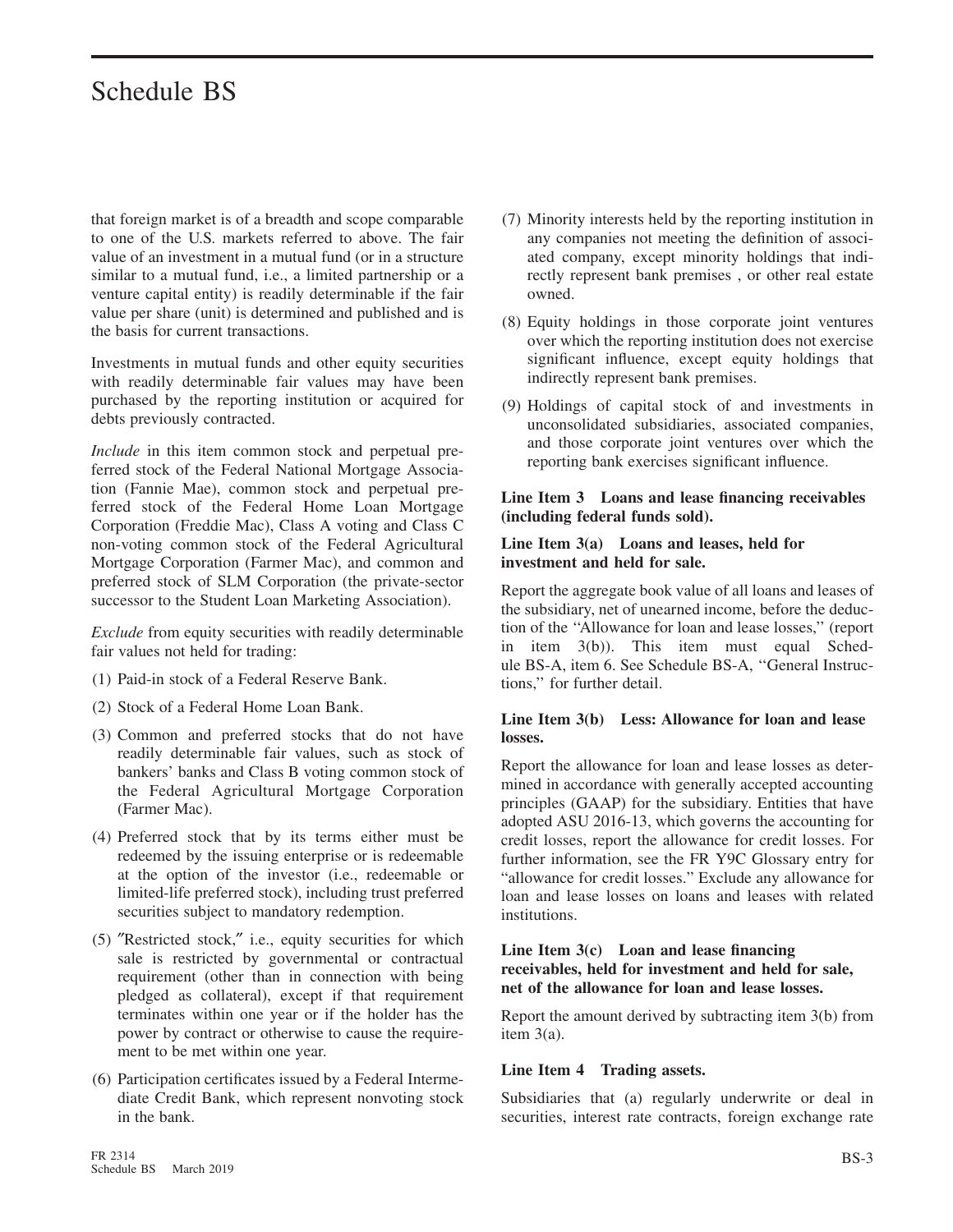contracts, other commodity and equity derivative contract, other financial instruments, and other assets for resale, (b) acquire or take positions in such items principally for the purpose of selling in the near term or otherwise with the intent to resell in order to profit from short-term price movements, or (c) acquire or take positions in such items as an accommodation to customers or for other trading purposes shall report in this item the value of such assets or positions on the report date. Assets and other financial instruments held for trading shall be valued at fair value.

Assets held in trading accounts include, but are not limited to:

- (1) U.S. Treasury securities;
- (2) U.S. government agency and corporation obligations;
- (3) Securities issued by states and political subdivisions in the U.S.;
- (4) Securities of all foreign governments and official institutions;
- (5) Equity securities;
- (6) Other bonds, notes, and debentures;
- (7) Certificates of deposit;
- (8) Commercial paper;
- (9) Bankers acceptances; and
- (10) Revaluation gains from derivative contracts.

#### **Line Item 5 Premises and fixed assets (including capitalized leases).**

Report the book value, less accumulated depreciation or amortization, of all premises, equipment, furniture, and fixtures purchased directly or acquired by means of a capital lease. Any method of depreciation or amortization conforming to generally accepted accounting principles may be used.

Include as premises and fixed assets:

- (1) Premises that are actually owned and occupied (or to be occupied, if under construction) by the subsidiary;
- (2) Leasehold improvements, vaults, and fixed machinery and equipment;
- (3) Remodeling costs to existing premises;
- (4) Real estate acquired and intended to be used for future expansion;
- (5) Parking lots that are used by customers or employees of the subsidiary;
- (6) Furniture, fixtures, and movable equipment of the subsidiary;
- (7) Automobiles, airplanes, and other vehicles owned by the subsidiary and used in the conduct of its business;
- (8) The amount of capital lease property (with the subsidiary as lessee), premises, furniture, fixtures, and equipment; and
- (9) Stocks and bonds issued by nonmajority-owned corporations whose principal activity is the ownership of land, buildings, equipment, furniture, or fixtures occupied or used (or to be occupied or used) by the subsidiary.

Property formerly but no longer used for subsidiary activities may be reported in this item as ''Premises and fixed assets'' or in item 6, ''Other real estate owned.''

Exclude from premises and fixed assets:

- (1) Original paintings, antiques, and similar valuable objects (report in item 7, ''All other assets'');
- (2) Favorable leasehold rights (report in Schedule BS-M, item 5(e), ''All other identifiable intangible assets''); and
- (3) Loans and advances, whether secured or unsecured, to individuals, partnerships, and nonmajority-owned corporations for the purpose of purchasing or holding land, buildings, or fixtures occupied or used (or to be occupied or used) by the subsidiary (report in item 3(a) "Loans and lease financing receivables, held for investment and held for sale.").

#### **Line Item 6 Other real estate owned.**

Report the book value (not to exceed the fair value), less accumulated depreciation, if any, of all real estate other than premises actually owned by the subsidiary.

Exclude any property necessary for the conduct of banking business (report in item 5 above, ''Premises and fixed assets''). Property formerly but no longer used for subsidiary activities may be reported in this item or in item 5 above.

Include as other real estate owned: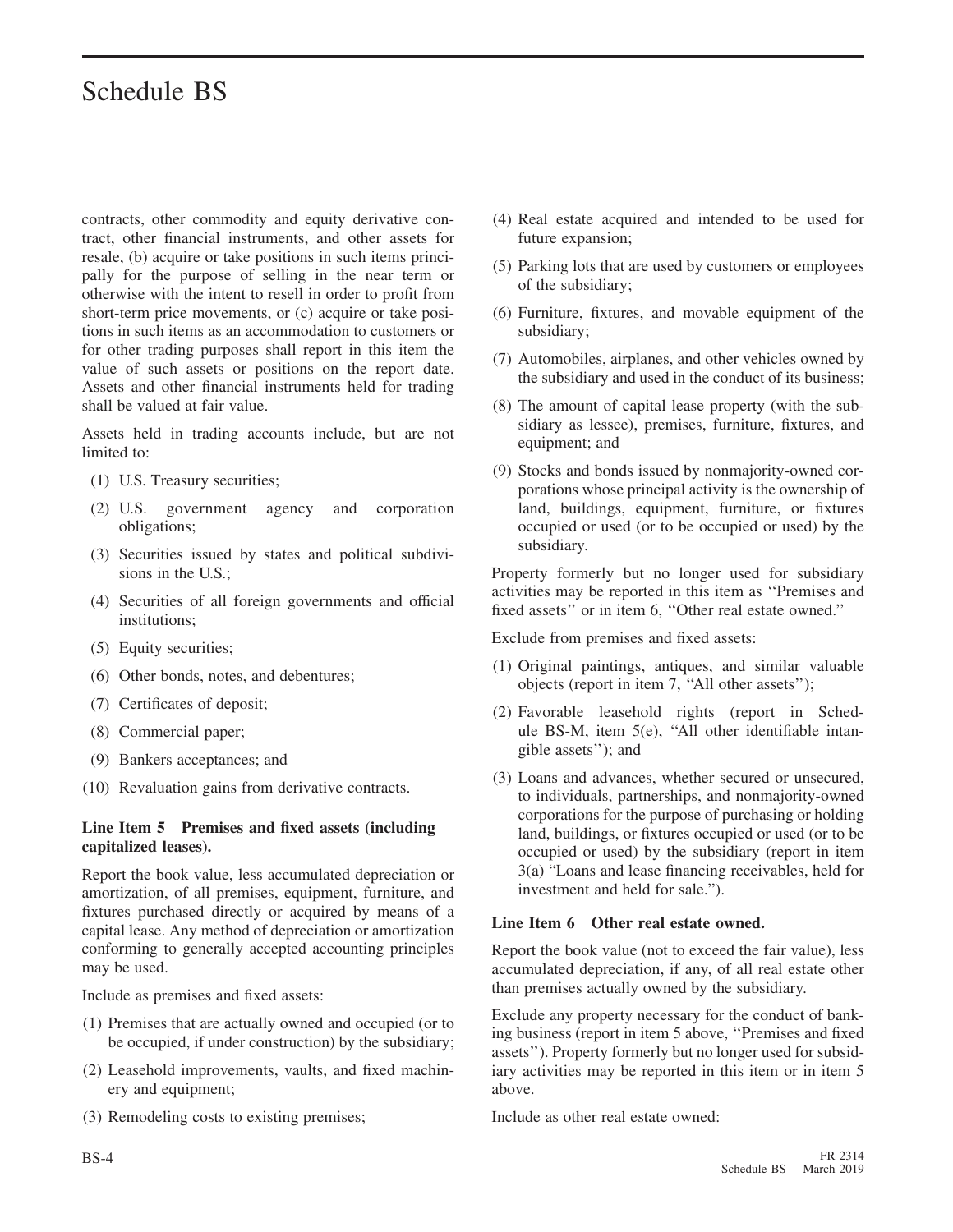- (1) Real estate acquired in any manner for debts previously contracted (including, but not limited to, real estate acquired through foreclosure and real estate acquired by deed in lieu of foreclosure), even if the subsidiary has not yet received title to the property;
- (2) Real estate collateral underlying a loan when the subsidiary has obtained physical possession of the collateral, regardless of whether formal foreclosure proceedings have been instituted against the borrower;
- (3) Foreclosed real estate sold under contract and accounted for under the deposit method of accounting in accordance with ASC Subtopic 360-20, Property, Plant, and Equipment – Real Estate Sales (formerly FASB Statement No. 66, *Accounting for Sales of Real Estate*);
- (4) Any real estate acquired, directly or indirectly, by the subsidiary and held for development or other investment purposes;
- (5) Real estate acquisition, development, or construction (ADC) arrangements that are accounted for as direct investments in real estate or real estate joint ventures in accordance with ASC Subtopic 310-10, Receivables – Overall (formerly AICPA Practice Bulletin 1, Appendix, Exhibit I, *ADC Arrangements*);
- (6) Real estate acquired and held for investment by the subsidiary that has been sold under contract and accounted for under the deposit method in accordance with ASC Subtopic 360-20;
- (7) Any other loans secured by real estate and advanced for real estate acquisition, development, or investment purposes if the reporting subsidiary in substance has virtually the same risks and potential rewards as an investor in the borrower's real estate venture;
- (8) Investments in corporate joint ventures, unincorporated joint ventures, and general or limited partnerships that are primarily engaged in the holding of real estate for development, resale, or other investment purposes and over which the subsidiary does not exercise significant influence. Report such investments at (i) fair value or (ii) if chosen by the reporting institution for an equity investment that does not have a readily determinable fair value, at cost minus impairment, if any, plus or minus changes resulting from observable price changes in orderly

transactions for the identical or a similar investment of the same issuer; and

(9) Property originally acquired for future expansion but no longer intended to be used for that purpose.

#### **Line Item 7 All other assets.**

Report all other assets held by the respondent subsidiary that cannot be properly included in any of the preceding items. Include investments in nonrelated companies, customers' liability on acceptances outstanding, goodwill, and intangible assets. Also report income earned but not collected, prepaid expenses, accounts receivable, and the positive fair value of all derivatives held for purposes other than trading.

Report net deferred tax assets in this item and net deferred tax liabilities in item 14, ''Other liabilities.'' Exclude all balances due from related institutions and investments in all subsidiaries and associated companies. Report such transactions in item 9.

#### **Line Item 8 Claims on nonrelated organizations.**

Enter the sum of items 1, 2, and 3(c) through 7.

#### **Line Item 9 Balances due from related institutions, gross.**

Report all balances due from the top-tier holding company or banking organization, all balances due from subsidiary banks (or their branches) or subsidiary holding companies of the top-tier holding company, and all balances due from other subsidiaries of these organizations (including subsidiaries of the parent organization and the reporting nonbank subsidiary), on a gross basis. Include the amount of the subsidiary's investment in all (whether consolidated or unconsolidated) subsidiaries, associated companies, corporate joint ventures, unincorporated joint ventures, and general partnerships over which the respondent exercises significant influence; and noncontrolling investments in certain limited partnerships and limited liability companies (as described in the FR Y-9C Glossary entry for "equity method of accounting''), less any dividends paid or declared.

Exclude all balances due to related institutions and include in item 16.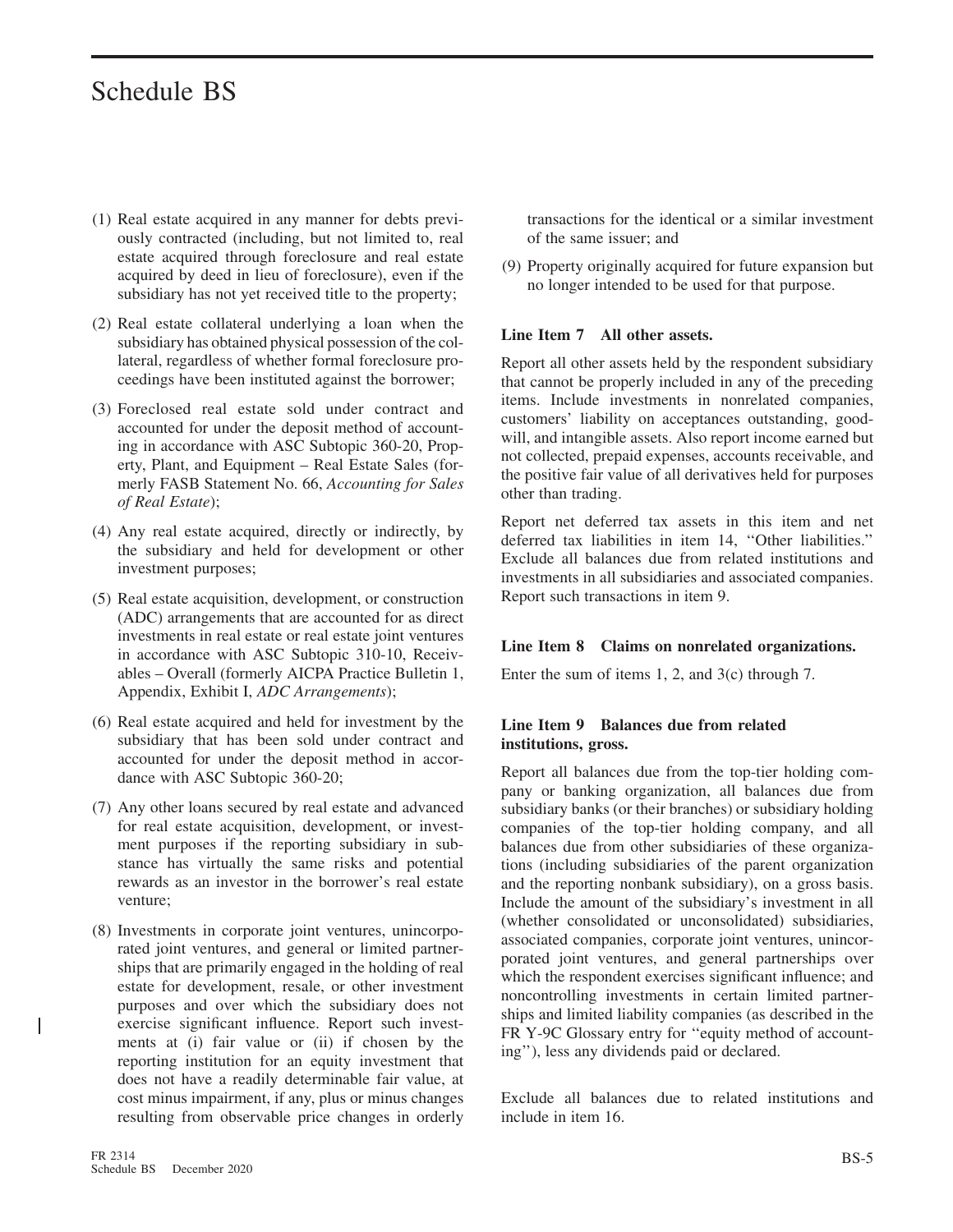#### **Line Item 10 Total assets.**

Report the sum of items 8 and 9.

#### **Liabilities and Equity Capital**

Items 11 through 15 exclude balances due to related institutions. Report balances due to related institutions in item 16.

#### **Line Item 11 Trading liabilities.**

Report the amount of liabilities from the reporting subsidiary's trading activities. Include liabilities resulting from the sales of assets that the reporting subsidiary does not own (short position) and revaluation losses from ''marking to market'' (or the ''lower of cost or market'') of interest rate, foreign exchange rate, and other commodity and equity contracts into which the reporting subsidiary has entered for trading, dealer, customer accommodation, and similar purposes.

#### **Line Item 12 Other borrowed money with a remaining maturity of one year or less (including commercial paper issued and federal funds purchased).**

Report the total amount of money borrowed by the subsidiary with a remaining maturity of one year or less. Include outstanding commercial paper issued and federal funds purchased. For purposes of this item, remaining maturity is the amount of time remaining from the report date until final contractual maturity of a borrowing without regard to the borrowing's repayment schedule, if any.

Borrowings may take the form of:

- (1) Demand notes issued to the U.S. Treasury;
- (2) Promissory notes;
- (3) Notes and bills rediscounted (including commodity drafts rediscounted);
- (4) Loans sold under repurchase agreements and sales of participations in pools of loans that mature in more than one business day;
- (5) Due bills issued representing the subsidiary's receipt of payment and similar instruments, whether collateralized or uncollateralized;
- (6) Overnight and ''Term federal funds'' purchased;
- (7) Securities sold under agreements to repurchase; and
- (8) Mortgage indebtedness and obligations under capitalized leases with a remaining maturity of one year or less.

*Exclude* all borrowings with related institutions. Report such borrowings in item 16.

#### **Line Item 13 Other borrowed money with a remaining maturity of more than one year (including subordinated debt and limited-life preferred stock and related surplus).**

Report the total amount of all borrowings of the subsidiary with a remaining maturity of more than one year, including subordinated debt, limited-life preferred stock, and related surplus. For purposes of this item, remaining maturity is the amount of time remaining from the report date until final contractual maturity of a borrowing without regard to the borrowing's repayment schedule, if any.

Borrowings may take the form of:

- (1) Promissory notes;
- (2) Perpetual debt securities that are unsecured and not subordinated;
- (3) Notes and bills rediscounted (including commodity drafts rediscounted);
- (4) Loans sold under repurchase agreements and sales of participations in pools of loans that mature in more than one business day;
- (5) Due bills issued representing the subsidiary's receipt of payment and similar instruments, whether collateralized or uncollateralized;
- (6) ''Term federal funds'' purchased;
- (7) Securities sold under agreements to repurchase;
- (8) Notes and debentures issued by the respondent subsidiary; and
- (9) Mortgage indebtedness and obligations under capitalized leases with a remaining maturity of more than one year; and
- (10) Limited-life preferred stock. Limited life preferred stock is preferred stock that has a stated maturity date or that can be redeemed at the option of the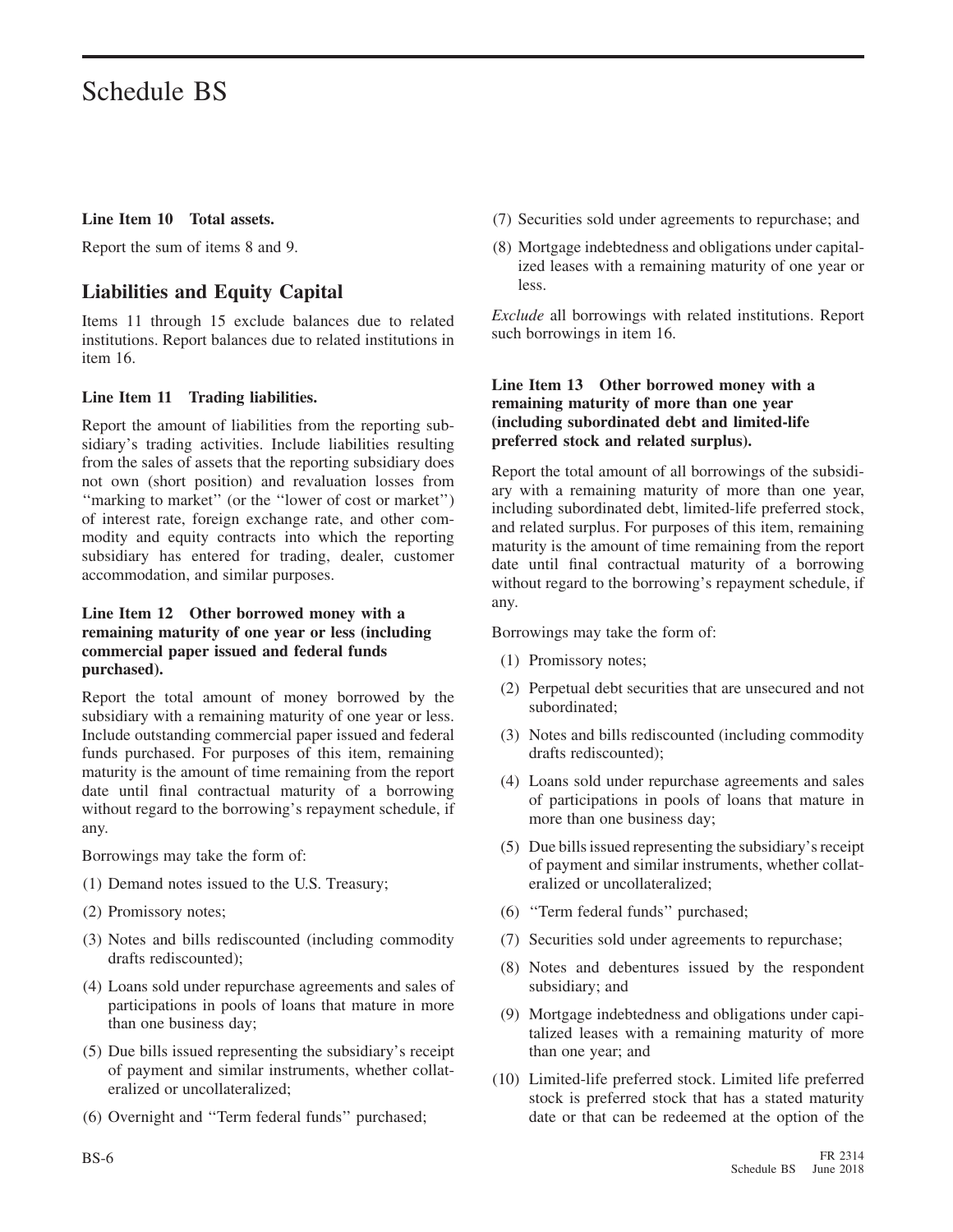holder. It excludes those issues of preferred stock that automatically convert into perpetual preferred stock at a stated date.

*Exclude* all borrowings with related institutions. Report such borrowings in item 16.

#### **Line Item 14 Other liabilities.**

Report the total amount of all other liabilities that cannot be properly reported in items 11 through 13. Include liabilities such as deposits held by the subsidiary, liability on acceptances outstanding, expenses accrued and unpaid, deferred income taxes (if credit balance), dividends declared but not yet payable, accounts payable (other than expenses accrued and unpaid), liability on deferred payment letters of credit, deferred gains from sale-leaseback transactions, unamortized loan fees (other than those that represent an adjustment of the interest yield, if material), and reserves for credit risk on offbalance sheet items.

Also, report all derivatives with negative fair value held for purposes other than trading in this item. Exclude all liabilities with related institutions. Report such liabilities in item 16.

#### **Line Item 15 Liabilities to nonrelated organizations.**

Enter the sum of items 11 through 14.

#### **Line Item 16 Balances due to related institutions, gross.**

Report all balances due to the top-tier holding company or banking organization, all balances due to subsidiary banks (or their branches) or subsidiary holding companies of the top-tier holding company, and all balances due to other subsidiaries of these organizations (including subsidiaries of the parent organization), on a gross basis.

*Exclude* all balances due from related institutions and include in item 9.

#### **Line Item 17 Total liabilities.**

Report the sum of items 15 and 16.

#### **Line Item 18 Equity capital.**

Equity capital represents the sum of capital stock, surplus, undivided profits, and various reserve accounts.

#### **Line Item 18(a) Stock.**

If the subsidiary is in corporate form, report the amount of perpetual preferred stock issued, including any amounts received in excess of its par or stated value, and the aggregate par or stated value of common stock issued.

If the subsidiary is not in corporate form, report the amount of general or limited partnership shares or interests issued in item 18(e).

#### **Line Item 18(b) Surplus (exclude all surplus related to preferred stock).**

If the subsidiary is in corporate form, report the net amount formally transferred to the surplus account, including capital contributions, and any amount received for common stock in excess of its par or stated value on or before the report date. Exclude any portion of the proceeds received from the sale of limited-life preferred stock in excess of its par or stated value (report in item 13) or any portion of the proceeds received from the sale of perpetual preferred stock in excess of its par or stated value (report in item 18(a)).

If the subsidiary is not in corporate form, report the amount of general or limited partnership shares or interests issued in item 18(e).

#### **Line Item 18(c) Retained earnings.**

Report the amount of retained earnings (including capital reserves) as of the report date. The amount of the retained earnings should reflect the transfer of net income, declaration of dividends, transfers to surplus, and any other appropriate entries. Adjustments of accruals and other accounting estimates made shortly after the report date that relate to the income and expenses of the year-to-date period ended as of the report date must be reported in the appropriate items of the Income Statement for that year-to-date period.

Capital reserves are segregations of retained earnings and are not to be reported as liability accounts or as reductions of asset balances. Capital reserves may be established for such purposes as follows:

(1) Reserve for undeclared stock dividends, which includes amounts set aside to provide for stock dividends (not cash dividends) not yet declared;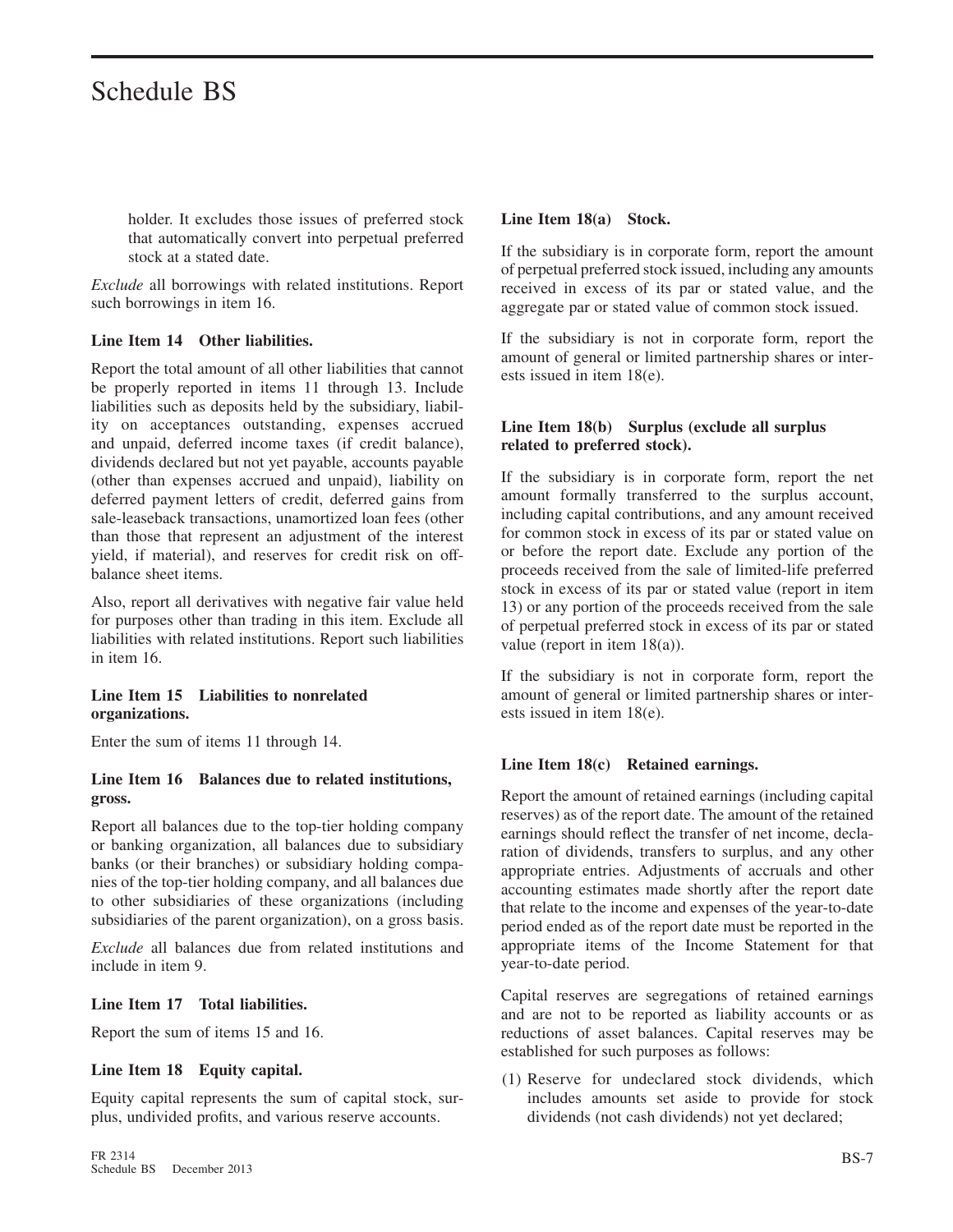- (2) Reserve for undeclared cash dividends, which includes amounts set aside for cash dividends on common and preferred stock not yet declared (report cash dividends declared but not yet payable in item 14);
- (3) Retirement account (for limited-life preferred stock or notes and debentures subordinated to deposits), which includes amounts allocated under the plan for retirement of limited-life preferred stock or notes and debentures subordinated to deposits contained in the subsidiary's articles of association or in the agreement under which such stock or notes and debentures were issued; and
- (4) Reserve for contingencies, which includes amounts set aside for possible unforeseen or indeterminate liabilities not otherwise reflected on the subsidiary's books and not covered by insurance.

*Exclude* from retained earnings:

- (1) The amount of the cumulative foreign currency translation adjustment (report in item 18(d));
- (2) Any portion of the proceeds received from the sale of perpetual preferred stock and common stock in excess of its par or stated value except where required by state law or regulation (report surplus related to perpetual preferred stock in item 18(a) and surplus related to common stock in item 18(b));
- (3) Any portion of the proceeds received from the sale of limited-life preferred stock in excess of its par or stated value (report in item 13); and
- (4) ''Reserves'' that reduce the related asset balances such as valuation allowances (e.g., allowance for loan and lease losses, or for entities that have adopted ASU 2016-13, the allowances for credit losses), reserves for depreciation, and reserves for bond premiums.

If the amount reported in this item is negative, paper filers should enclose it in parentheses or report with a minus (-) sign. Electronic filers should report negative amounts with a minus (-) sign.

#### **Line Item 18(d) Accumulated other comprehensive income.**

Report the amount of other comprehensive income in conformity with the requirements of ASC Subtopic 220- 10, Comprehensive Income – Overall (formerly FASB

Statement No. 130, *Reporting Comprehensive Income*). Accumulated other comprehensive income includes net unrealized holding gains (losses) on available-for-sale securities, accumulated net gains (losses) on cash flow hedges, foreign currency translation adjustments, and minimum pension liability adjustments. Net unrealized holding gains (losses) on available-for-sale securities is the difference between the amortized cost and fair value of the subsidiary's available-for-sale securities, net of tax effects, as of the report date.

For most subsidiaries, all ''securities,'' as the term is defined in ASC Topic 320, Investments-Debt and Equity Securities (formerly FASB Statement No. 115, *Accounting for Certain Investments in Debt and Equity Securities*), that are designated as ''available-for-sale'' will be reported as ''available-for-sale securities'' in item 2(b), above. However, a subsidiary may have certain assets that fall within the definition of ''securities'' in ASC Topic 320 (e.g., commercial paper or nonrated industrial development obligations) that the subsidiary has designated as ''available-for-sale'' which are reported for purposes of this report in a balance sheet category other than ''securities'' (e.g., ''loans and lease financing receivables''). These ''available-for-sale'' assets must be carried on the balance sheet at fair value rather than amortized cost and the difference between these two amounts, net of tax effects, must be included in this item.

Also include the unamortized amount of the unrealized holding gain or loss at the date of transfer of any debt security transferred into the held-to-maturity category from the available-for-sale category. When a debt security is transferred from available-for-sale to held-tomaturity, report the unrealized holding gain or loss at the date of transfer in this equity capital account and amortize it over the remaining life of the security as an adjustment of yield in a manner consistent with the amortization of any premium or discount. Accumulated net gains (losses) on cash flow hedges is the effective portion of the accumulated change in fair value (gain or loss) on derivatives designated and qualifying as cash flow hedges in accordance with ASC Topic 815, Derivatives and Hedging (formerly FASB Statement No. 133, *Accounting for Derivative Instruments and Hedging Activities*, as amended).

Under ASC Topic 815, a subsidiary that elects to apply hedge accounting must exclude from net income the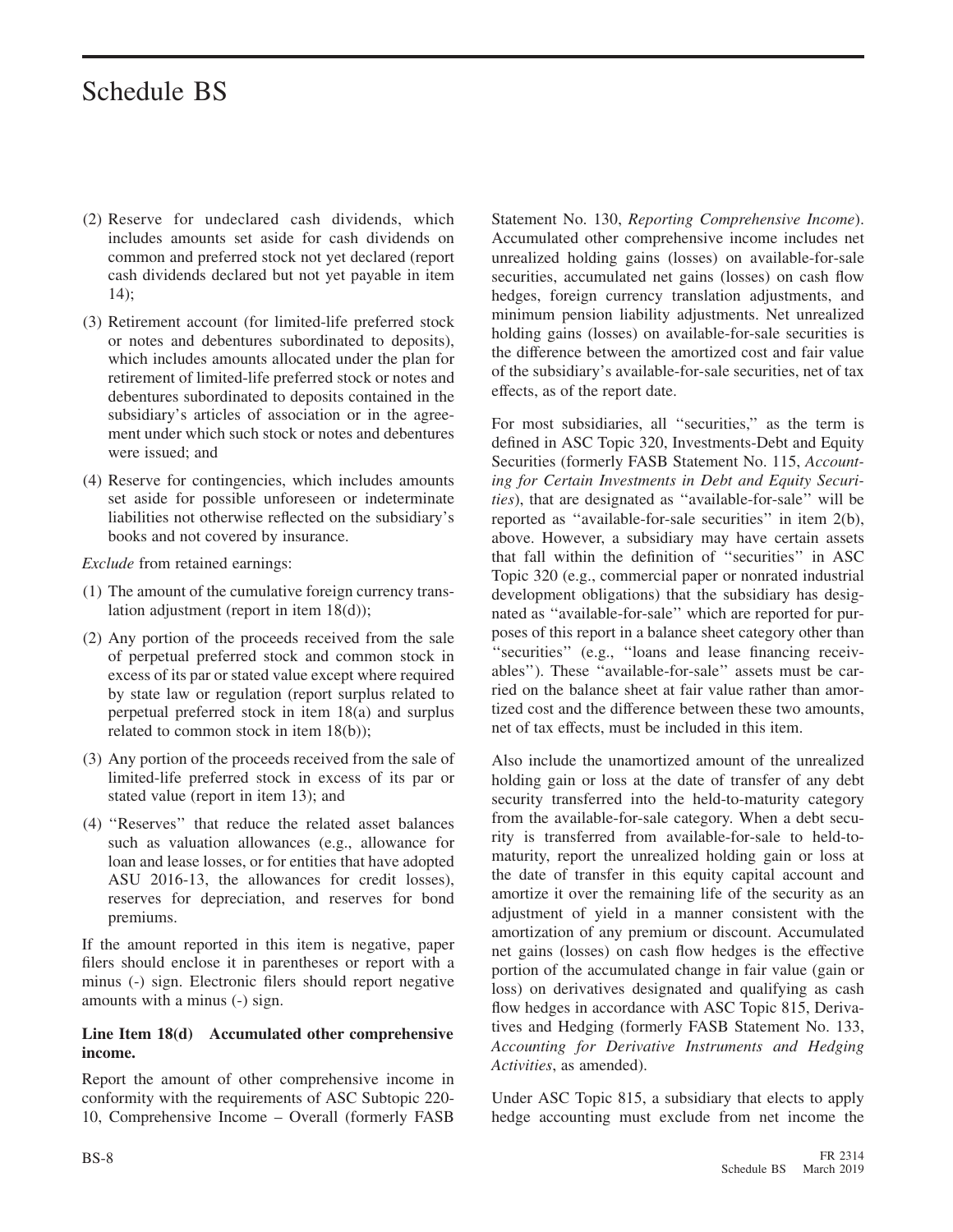effective portion of the change in fair value of a derivative designated as a cash flow hedge and record it on the balance sheet in a separate component of equity capital (referred to as ''accumulated other comprehensive income'' in the accounting standard). Report the ineffective portion of the cash flow hedge in earnings. Adjust the equity capital component (i.e., the accumulated other comprehensive income) associated with a hedged transaction each reporting period to a balance that reflects the lesser (in absolute amounts) of:

- (1) The cumulative gain or loss on the derivative from inception of the hedge, less (a) amounts excluded consistent with the subsidiary's defined risk management strategy and (b) the derivative's gains or losses previously reclassified from accumulated other comprehensive income into earnings to offset the hedged transaction, or
- (2) The portion of the cumulative gain or loss on the derivative necessary to offset the cumulative change in expected future cash flows on the hedged transaction from inception of the hedge less the derivative's gains or losses previously reclassified from accumulated other comprehensive income into earnings.

Accordingly, the amount reported in this item should reflect the sum of the adjusted balance (as described above) of the cumulative gain or loss for each derivative designated and qualifying as a cash flow hedge. These amounts will be reclassified into earnings in the same period or periods during which the hedged transaction affects earnings (for example, when a hedged variable rate interest receipt on a loan is accrued or when a forecasted sale occurs).

Report the sum of the subsidiary's foreign currency translation adjustments accumulated in accordance with ASC Topic 830, Foreign Currency Matters (formerly FASB Statement No. 52, *Foreign Currency Translation*). Report any minimum pension liability adjustment recognized in accordance with ASC Topic 715, Compensation-Retirement Benefits (formerly FASB Statement No. 87, *Employers' Accounting for Pensions*). Under ASC Topic 715, an employer must report in a separate component of equity capital, net of any applicable tax benefits, the excess of additional pension liability over unrecognized prior service cost.

Refer to the FR Y-9C instructions and ASC Subtopic 220-10 for additional information on reporting this item.

If the amount reported in this item is negative, paper filers should enclose it in parentheses or report with a minus (-) sign. Electronic filers should report negative amounts with a minus (-) sign.

#### **Line Item 18(e) General and limited partnership shares and interests.**

Report the amount of general or limited partnership shares or interests issued if the subsidiary is not in corporate form.

If this amount is negative, paper filers should enclose it in parentheses or report with a minus (-) sign. Electronic filers should report negative amounts with a minus (-) sign.

#### **Line Item 18(f) Other equity capital components.**

Report all other equity capital components including the total carrying value (at cost) of treasury stock, unearned Employee Stock Ownership Plan (ESOP) shares, and capital contributions not in the form of stock as of the report date. Refer to the FR Y-9C instructions for additional information on reporting this item.

If the amount reported in this item is negative, paper filers should enclose it in parentheses or report with a minus (-) sign. Electronic filers should report negative amounts with a minus (-) sign.

#### **Line Item 18(g) Total equity capital.**

Report the sum of items 18(a) through 18(f). This item must equal Schedule IS-A, Changes in Equity Capital, item 7, ''Total equity capital at end of current period.''

If the amount reported in this item is negative, paper filers should enclose it in parentheses or report with a minus (-) sign. Electronic filers should report negative amounts with a minus (-) sign.

#### **Line Item 19 Total liabilities and equity capital.**

Report the sum of items 17 and 18(g). This item must equal item 10, ''Total assets.''

#### **Derivatives and Off-Balance-Sheet Items**

Report the following selected commitments, contingencies, and other off-balance-sheet items and derivative contracts. Include transactions with related organizations. Exclude contingencies arising in connection with litigation.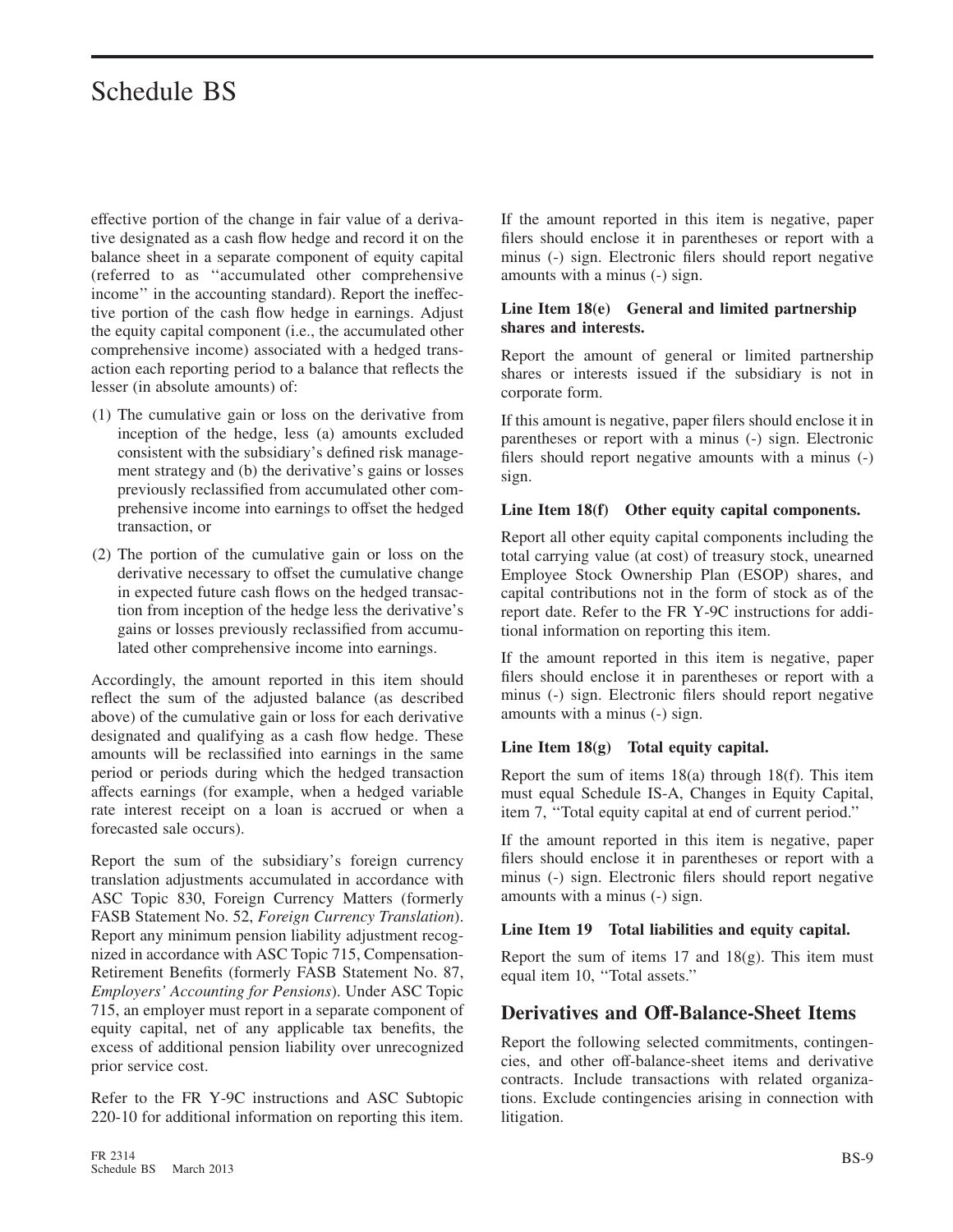Report in items 20 and 21 the unused portions of commitments. Unused commitments are to be reported gross, i.e., include in the appropriate item the unused amount of commitments acquired from and conveyed or participated to others. However, exclude commitments conveyed or participated to others that the subsidiary is not legally obligated to fund even if the party to whom the commitment has been conveyed or participated fails to perform in accordance with the terms of the commitment.

For purposes of items 20 and 21, commitments include:

- (1) Commitments to make or purchase extensions of credit in the form of loans or participations in loans, lease financing receivables, or similar transactions.
- (2) Commitments for which the subsidiary has charged a commitment fee or other consideration.
- (3) Commitments that are legally binding.
- (4) Loan proceeds that the subsidiary is obligated to advance, such as:
	- (a) Loan draws;
	- (b) Construction progress payments; and
	- (c) Seasonal or living advances to farmers under prearranged lines of credit.
- (5) Rotating, revolving, and open-end credit arrangements, including, but not limited to, retail credit card lines and home equity lines of credit.
- (6) Commitments to issue a commitment at some point in the future, where the subsidiary has extended terms, the borrower has accepted the offered terms, and the extension and acceptance of the terms are in writing or, if not in writing, are legally binding on the subsidiary and the borrower, even though the related loan agreement has not yet been signed.
- (7) Overdraft protection on depositors' accounts offered under a program where the subsidiary advises account holders of the available amount of overdraft protection, for example, when accounts are opened or on depositors' account statements or ATM receipts.
- (8) The subsidiary's own takedown in securities underwriting transactions.
- (9) Revolving underwriting facilities (RUFs), note issuance facilities (NIFs), and other similar arrange-

ments, which are facilities under which a borrower can issue on a revolving basis short-term paper in its own name, but for which the underwriting subsidiary has a legally binding commitment either to purchase any notes the borrower is unable to sell by the rollover date or to advance funds to the borrower.

Exclude forward contracts and other commitments that meet the definition of a derivative and must be accounted for in accordance with ASC Topic 815, Derivatives and Hedging – Overall (formerly FASB Statement No. 133, *Accounting for Derivative Instruments and Hedging Activities*, as amended), which should be reported in items 25 through 29, as appropriate. Include the amount (not the fair value) of the unused portions of loan commitments that do not meet the definition of a derivative that the subsidiary has elected to report at fair value under a fair value option. Also include forward contracts that do not meet the definition of a derivative.

Report the unused portions of commitments in the appropriate item regardless of whether they contain ''material adverse change'' clauses or other provisions that are intended to relieve the issuer of its funding obligations under certain conditions and regardless of whether they are unconditionally cancelable at any time.

In the case of commitments for syndicated loans, report only the subsidiary's proportional share of the commitment.

For purposes of reporting the unused portions of revolving asset-based lending commitments, the commitment is defined as the amount a subsidiary is obligated to fund – as of the report date – based on the contractually agreed upon terms. In the case of revolving asset-based lending, the unused portions of such commitments should be measured as the difference between (a) the lesser of the contractual borrowing base (i.e., eligible collateral times the advance rate) or the note commitment limit, and (b) the sum of outstanding loans and letters of credit under the commitment. The note commitment limit is the overall maximum loan amount beyond which the subsidiary will not advance funds regardless of the amount of collateral posted. This definition of ''commitment'' is applicable only to revolving asset-based lending, which is a specialized form of secured lending in which a borrower uses current assets (e.g., accounts receivable and inventory) as collateral for a loan. The loan is structured so that the amount of credit is limited by the value of the collateral.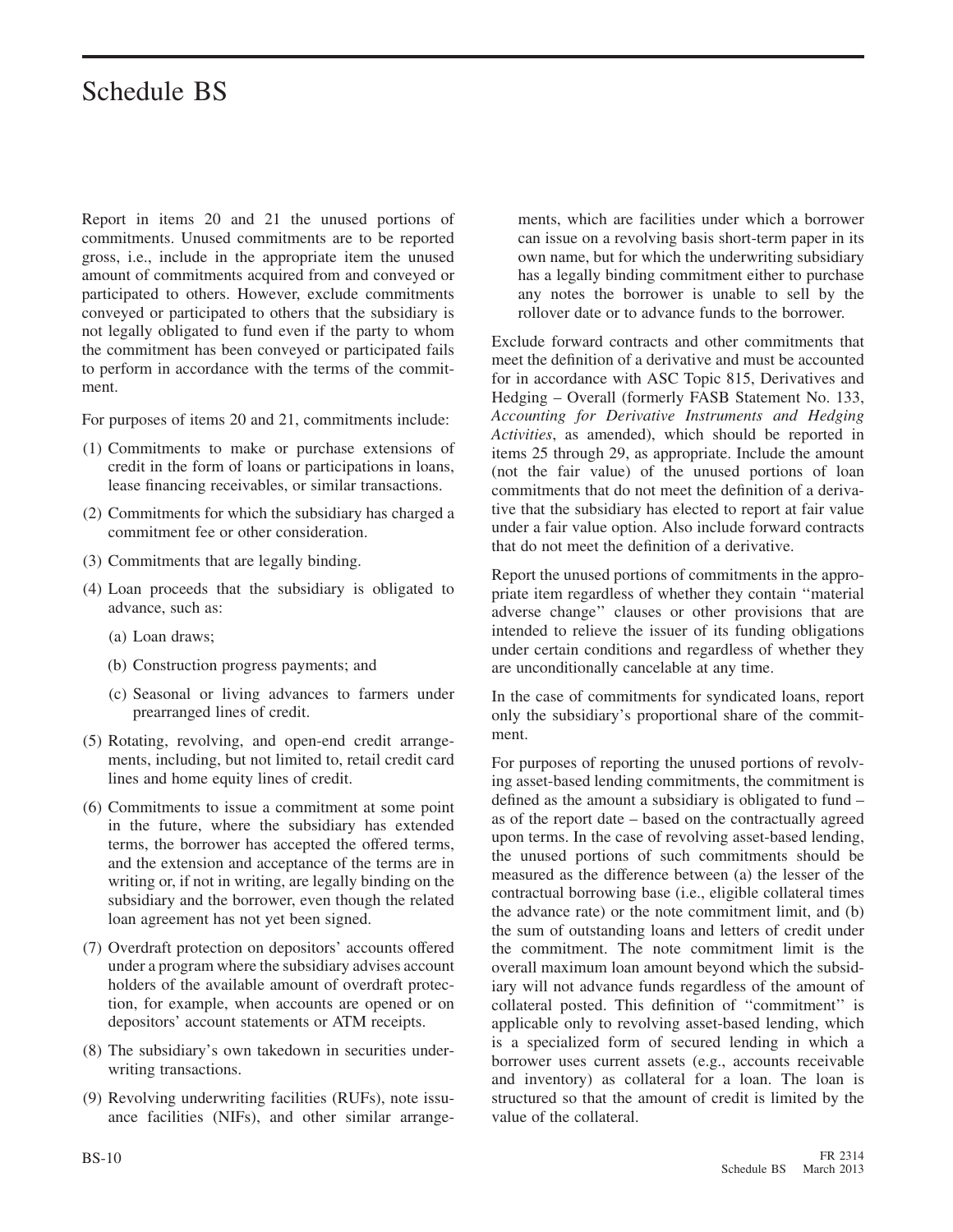#### **Line Item 20 Unused commitments on securities underwriting.**

Report the unsold portion of the subsidiary's own takedown in securities underwriting transactions. Include revolving underwriting facilities (RUFs), note issuance facilities (NIFs), and other similar arrangements.

#### **Line Item 21 Unused commitments on loans and all other unused commitments.**

Report the unused portion of commitments to extend credit for the following loans:

- (1) Revolving, open-end loans secured by 1−4 family residential properties, e.g., home equity lines;
- (2) Commercial real estate, construction, and land development;
- (3) Commitments to fund loans secured by real estate;
- (4) Commitments to fund loans not secured by real estate;
- (5) Credit card lines;
- (6) Overdraft facilities;
- (7) Commercial lines of credit; and
- (8) Retail check credit and related plans.

#### **Line Item 22 Standby letters of credit and foreign office guarantees.**

Report the amount outstanding and unused as of the report date of all standby letters of credit (and all legally binding commitments to issue standby letters of credit) issued by the subsidiary. The originating subsidiary must report the full outstanding and unused amount of standby letters of credit in which participations have been conveyed to others where (a) the originating and issuing subsidiary is obligated to pay the full amount of any draft drawn under the terms of the standby letter of credit and (b) the participating companies have an obligation to partially or wholly reimburse the originating subsidiary, either directly in cash or through a participation in a loan to the account party. The originating subsidiary also must report the amount of standby letters of credit conveyed to others through participations. The subsidiary participating in such arrangements must report the full amount of their contingent liabilities to participate in such standby letters of credit without deducting any amounts that they may have reparticipated to others. Participating subsidiaries also must report the amount of interest in transactions that they have reparticipated to others, if any. Also include those standby letters of credit that are collateralized by cash on deposit.

#### **Line Item 23 Commercial and similar letters of credit.**

Report the amount outstanding and unused as of the report date of issued or confirmed commercial letters of credit, travelers' letters of credit not issued for money or its equivalent, and all similar letters of credit, but excluding standby letters of credit (which are to be reported in item 22 above). Report legally binding commitments to issue commercial letters of credit.

#### **Line Item 24 Commitments to purchase foreign currencies and U.S. dollar exchange (spot, forward, and futures).**

Report the gross aggregate par value or notional amount (stated in U.S. dollars) of all futures contracts, forward and spot contracts to purchase foreign (non-U.S.) currencies and U.S. dollar exchange that are outstanding as of the report date. A purchase of U.S. dollar exchange is equivalent to a sale of foreign currency. Report only one side of a foreign currency transaction. In those transactions where foreign (non-U.S.) currencies are bought or sold against U.S. dollars, report only that side of the transaction that involves the foreign (non-U.S.) currency. A currency futures contract is a standardized agreement for delayed delivery of a foreign (non-U.S.) currency in which the buyer agrees to purchase and the seller agrees to deliver, at a specified future date, a specified amount at a specified exchange rate. Future contracts are traded on organized exchanges that act as the counterparty to each contract.

A forward foreign exchange contract is an agreement for delayed delivery of a foreign (non-U.S.) currency in which the buyer agrees to purchase and the seller agrees to deliver, at a specified future date, a specified amount at a specified exchange rate. These contracts are not standardized and are traded in an over-the-counter market. A spot contract is an agreement for the immediate delivery, usually within two days, of a foreign currency at the prevailing spot rate. Contracts are outstanding (i.e., open) until they have been canceled by acquisition or delivery of the underlying currencies or, for futures contracts, by offset. (''Offset'' is the purchase and sale of an equal number of contracts on the same underlying currencies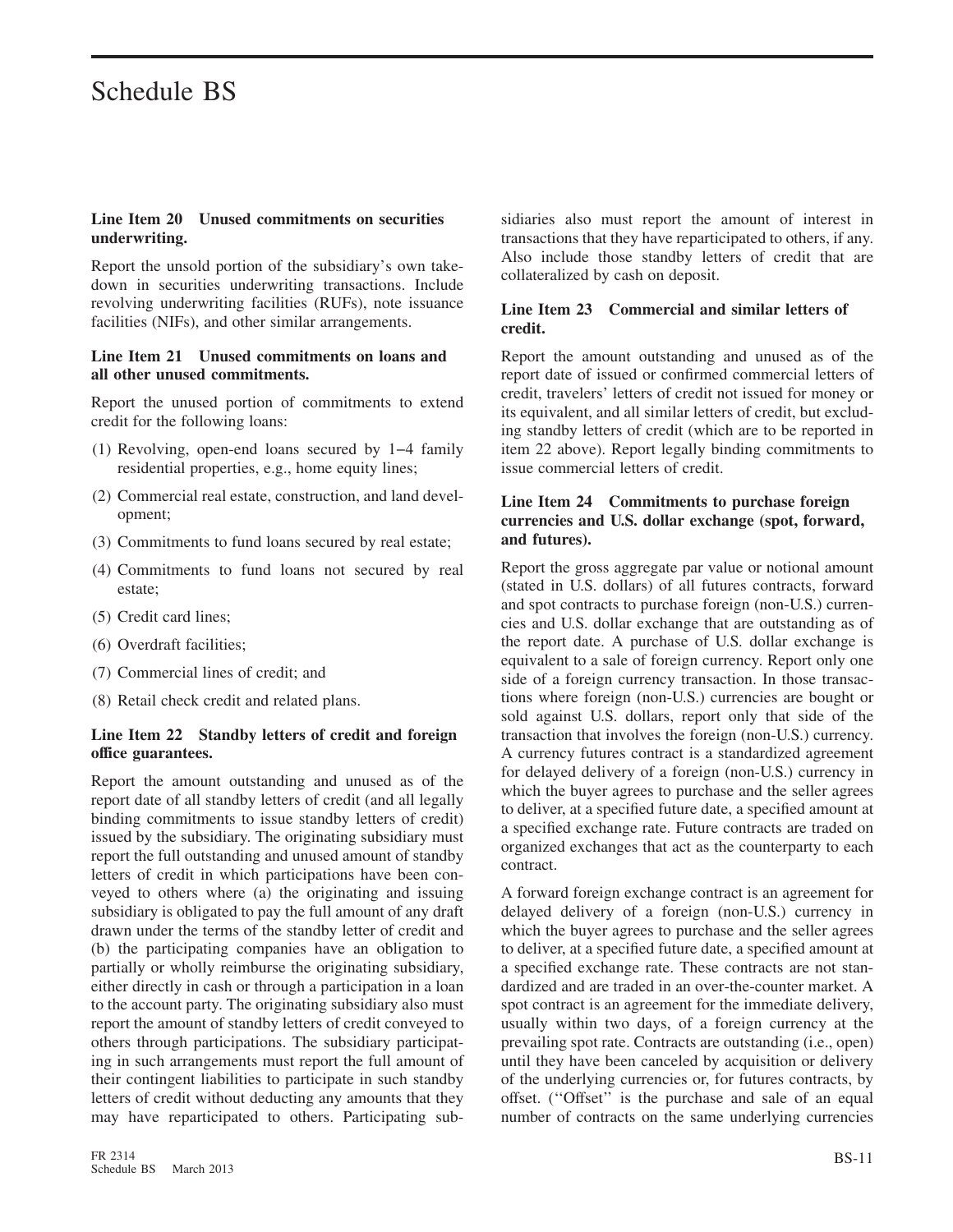for the same delivery month, executed through the same clearing member on the same exchange.)

#### **Line Item 25 All other futures and forward contracts (excluding contracts involving foreign exchange).**

Report the gross aggregate par value or notional amount of all other futures and forward contracts not included in item 24. Include futures and forward interest rate contracts (e.g., U.S. Treasury securities futures, forward rate agreements, and forward agreements on U.S. government securities) and futures and forward contracts on other commodities (e.g., stock index and commodity contracts). Report the aggregate par value of all futures and forward contracts that are related to an interestbearing financial instrument or whose cash flows are determined by referencing interest rates or another interest rate contract.

Report futures and forward contracts that commit the subsidiary to purchase or sell agricultural products (e.g., wheat or coffee), precious metals (e.g., gold or platinum), non-ferrous metals (e.g., copper or zinc) or any other commodity.

Futures and forward contracts are agreements for delayed delivery of financial instruments or other commodities in which the buyer agrees to purchase and the seller agrees to deliver, at a specified future date, a specified instrument or commodity at a specified price. Futures contracts are standardized, transferable agreements traded on organized exchanges that act as the counterparty to each contract. Forward contracts are not standardized and are not traded on organized exchanges. The contract amount to be reported for futures and forward contracts on commodities is the quantity, (i.e., number of units) of the commodity or product contracted for purchase or sale multiplied by the contract price of a unit.

#### **Line Item 26 Option contracts.**

Report the amount of written option contracts in item 26(a), and the amount of purchased option contracts in item 26(b). In reporting items 26(a) and 26(b), do not net the following:

- (1) Obligations of the subsidiary to buy against the subsidiary's obligations to sell, or
- (2) Written options against purchased options.

An option contract conveys either the right or the obligation, depending upon whether the reporting subsidiary is the purchaser or the writer, respectively, to (1) buy or sell a financial instrument or an interest rate futures contract on a financial instrument at a specified price by a specified future date, (2) exchange two different currencies at a specified exchange rate, or (3) buy or sell stock options, stock index options, or other commodities. Options can be traded on organized exchanges. In addition, options can be written to meet the specialized needs of the counterparties to the transaction. These customized option contracts are known as over the counter (OTC) options and are not generally traded.

#### **Line Item 26(a) Written option contracts.**

Report the amount of all financial instruments (aggregate par value), foreign currencies, and other commodities that the reporting subsidiary has obligated itself, for compensation (such as a fee or premium), to either purchase or sell under option contracts that are outstanding as of the report date.

#### **Line Item 26(b) Purchased option contracts.**

Report the amount of all financial instruments (aggregate par value), foreign currencies, and other commodities that the reporting subsidiary has purchased, for compensation (such as a fee or premium), the right to either purchase or sell under option contracts that are outstanding as of the report date. In the case of option contracts giving the reporting subsidiary the right to either purchase or sell a futures contract, report the amount of the financial instrument, foreign currency, or other commodity underlying the futures contract.

#### **Line Item 27 Notional value of interest rate swaps.**

Report the notional value of all outstanding interest rate and basis swaps. In those cases where the subsidiary is acting as an intermediary, report both sides of the transaction. Include cross-currency interest rate swaps that do not involve the exchange of principal amounts between the counterparties. An interest rate swap is a transaction in which two parties agree to exchange the interest payment streams on a specified principal amount of assets or liabilities for a certain number of years. The notional value of an interest rate swap is the underlying principal amount upon which the exchange of interest income or expense is based.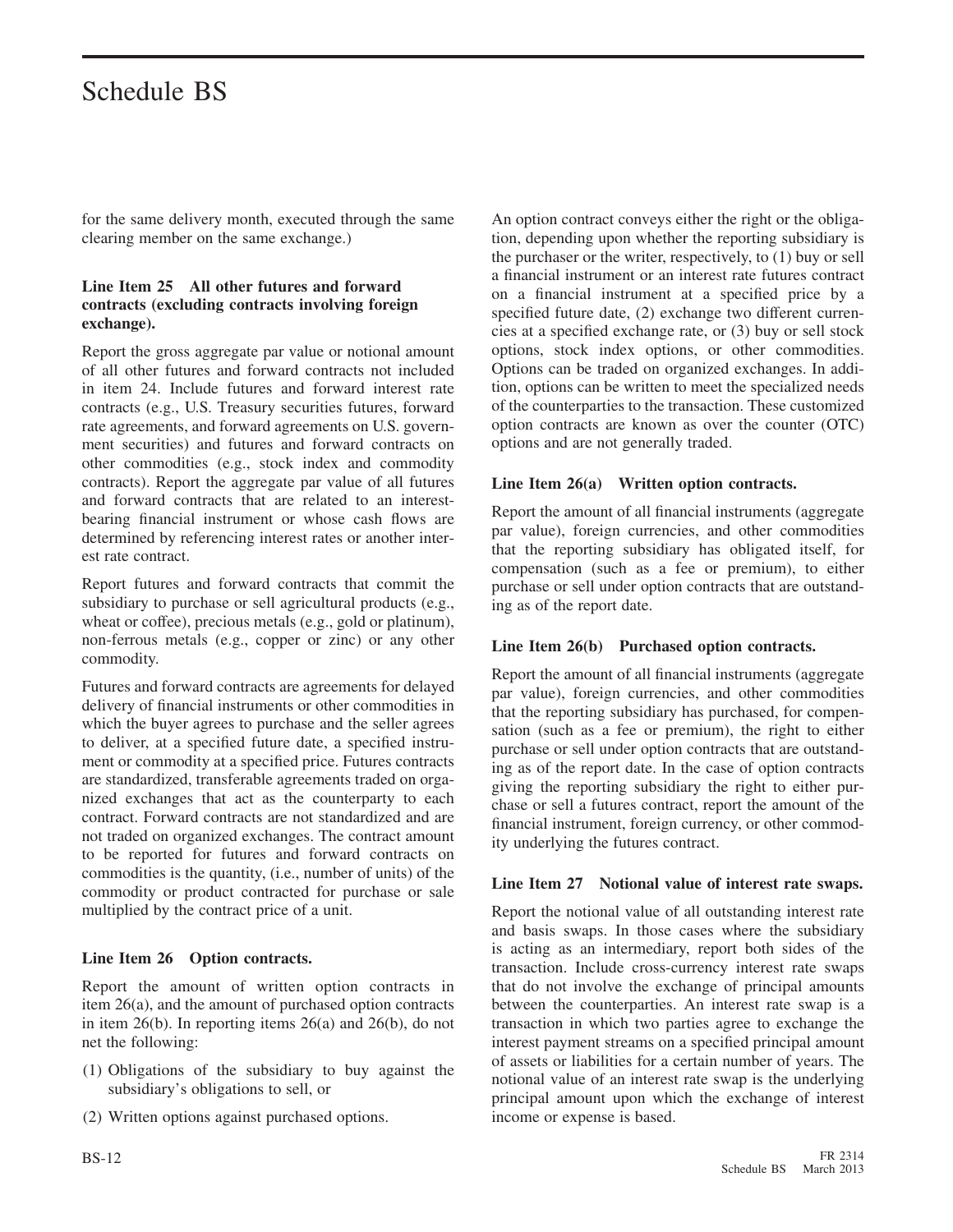#### **Line Item 28 Notional value of exchange swaps.**

Report the notional principal value (stated in U.S. dollars) of all outstanding cross-currency interest rate swaps. In those cases where the subsidiary is acting as an intermediary, report both sides of the transaction. A crosscurrency interest rate swap is a transaction in which two parties agree to exchange principal amounts of different currencies, usually at the prevailing spot rate, at the inception of the agreement, which lasts for a certain number of years. Over the life of the swap, the counterparties exchange payments in the different currencies based on fixed rates of interest. When the agreement matures, the principal amounts will be re-exchanged at the same spot rate. The notional value of a cross-currency interest rate swap is the underlying principal amount upon which the exchange is based.

#### **Line Item 29 Notional value of other swaps.**

Report the notional principal value of all other swap agreements that are not reportable as either interest or foreign exchange rate contracts in items 27 or 28.

#### **Line Item 30 All other off-balance-sheet liabilities.**

With the exceptions listed below, report all types of off-balance-sheet items not covered in other items of this schedule. Other off-balance-sheet liabilities include, but are not limited to:

- (1) Securities borrowed against collateral (other than cash) or on an uncollateralized basis;
- (2) Securities lent against collateral or on an uncollateralized basis (other than cash);
- (3) Commitments to purchase and to sell securities that have not been issued (when-issued securities) and are excluded from the requirements of ASC Topic 815, Derivatives and Hedging (formerly FASB Statement No. 133, *Accounting for Derivative Instruments and Hedging Activities*, as amended) and are not reported in item 25;
- (4) Credit derivatives, including contracts where the subsidiary is the beneficiary;
- (5) Participations in acceptances conveyed to others by the reporting subsidiary or acquired by the subsidiary;
- (6) Financial guarantee insurance that insures the timely payment of principal and interest on bond issues;
- (7) Letters of indemnity other than those issued in connection with the replacement of lost or stolen official checks; and
- (8) Shipside or dockside guarantees or similar guarantees relating to missing bills of lading or title documents and other document guarantees that facilitate the replacement of lost or destroyed documents and negotiable instruments.

*Exclude* from other off-balance-sheet items:

- (1) All items that are required to be reported on the balance sheet, such as repurchase and resale agreements;
- (2) Commitments to purchase property being acquired for lease to others (reported in item 23);
- (3) Contingent liabilities arising in connection with litigation in which the subsidiary is involved; and
- (4) Signature or endorsement guarantees of the type associated with the regular clearing of negotiable instruments or securities in the normal course of business.

#### **Memoranda**

#### *Memoranda items 1(a) and 1(b) are to be completed by subsidiaries that have elected to account for financial instruments or servicing assets and liabilities at fair value under a fair value option.*

Memoranda items 1(a) and 1(b) are to be completed by subsidiaries that have adopted ASC Topic 820, Fair Value Measurements and Disclosures (formerly FASB Statement No. 157, *Fair Value Measurements*), and have elected to report certain assets and liabilities at fair value with changes in fair value recognized in earnings in accordance with U.S. generally accepted accounting principles (GAAP) (i.e., ASC Subtopic 825-10, Financial Instruments – Overall (formerly FASB Statement No. 159, *The Fair Value Option for Financial Assets and Financial Liabilities*); ASC Subtopic 815-15, Derivatives and Hedging – Embedded Derivatives (formerly FASB Statement No. 155, *Accounting for Certain Hybrid Financial Instruments*); and ASC Subtopic 860-50, Transfers and Servicing – Servicing Assets and Liabilities (formerly FASB Statement No. 156, *Accounting for Servicing of Financial Assets*)). This election is generally referred to as the fair value option.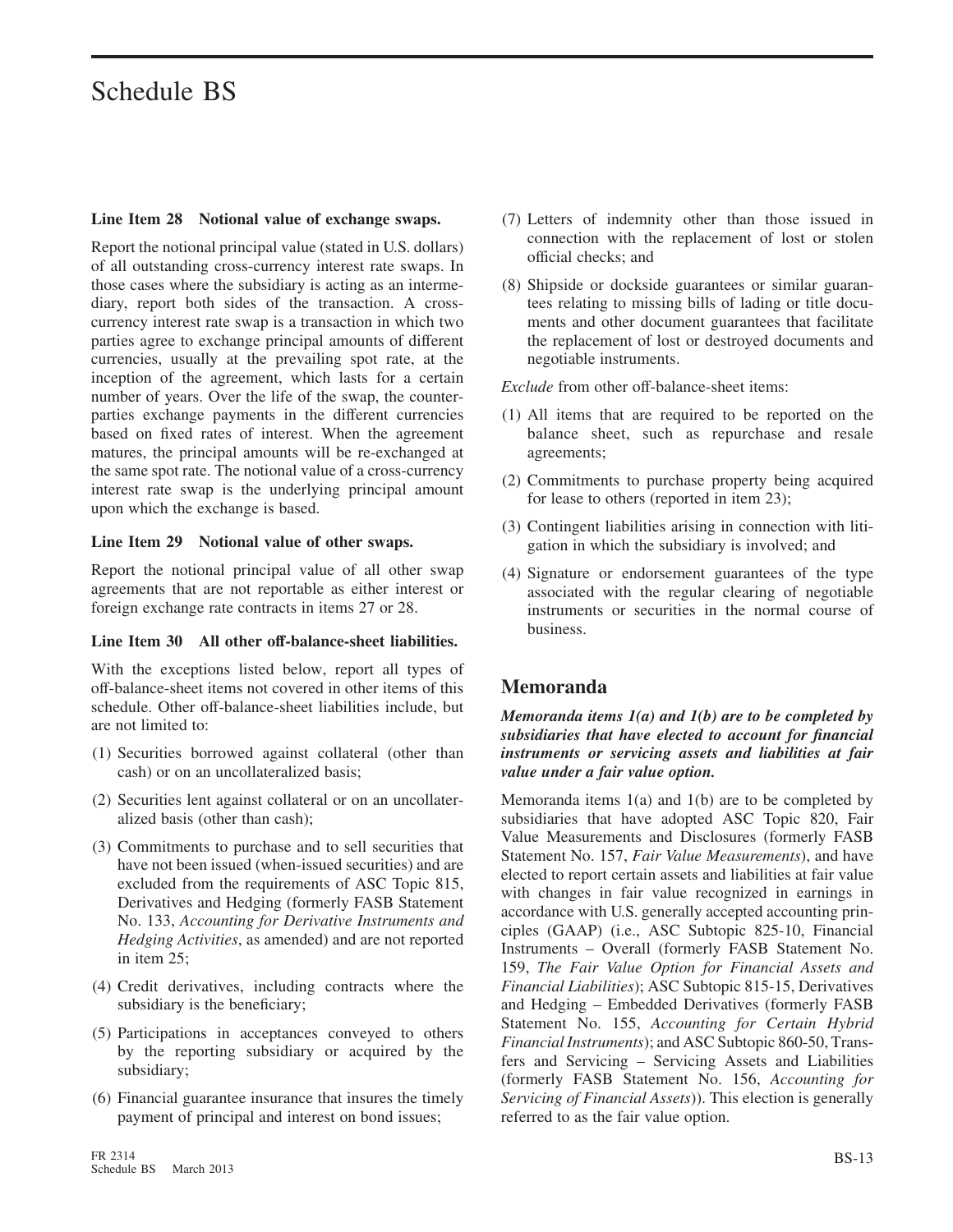#### **Line Item 1 Financial assets and liabilities measured at fair value under a fair value option.**

**Line Item 1(a) Total assets.**

Report the total fair value of all assets that the subsidiary has elected to account for under the fair value option that is included in Schedule BS, Balance Sheet.

#### **Line Item 1(b) Total liabilities.**

Report the total fair value of all liabilities that the subsidiary has elected to account for under the fair value option that is included in Schedule BS, Balance Sheet.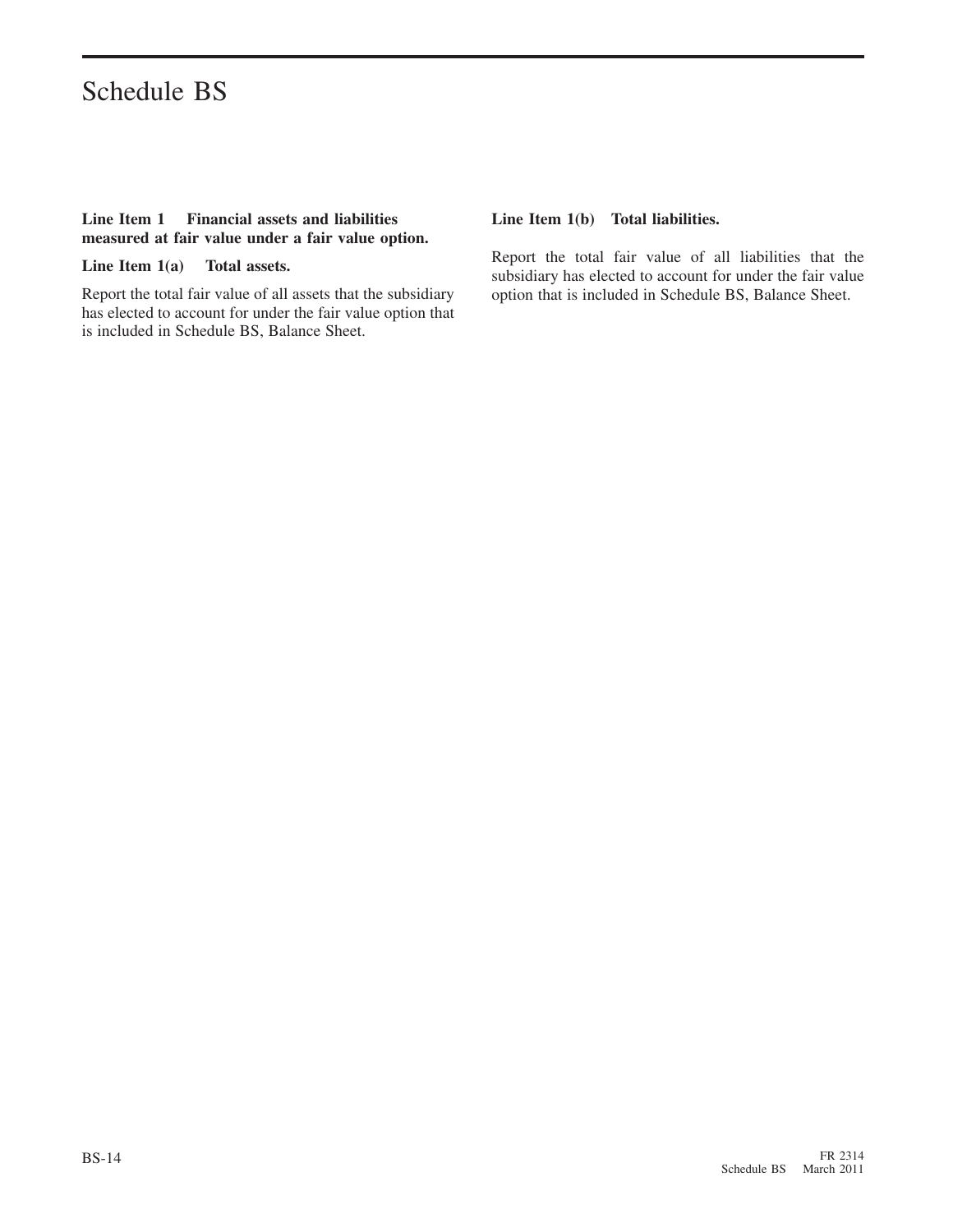#### LINE ITEM INSTRUCTIONS FOR

## Loans and Lease Financing Receivables Schedule BS-A

#### **General Instructions**

Loans and lease financing receivables are extensions of credit resulting from either direct negotiation between the subsidiary and their customers or the purchase of such assets from others. Loans may take the form of promissory notes, acknowledgments of advance, due bills, invoices, overdrafts, acceptances held, factoring account receivables, and similar written or oral obligations.

Include the dollar amount outstanding of all federal funds sold (including ''term federal funds'') and securities purchased under agreement to resell. Also include resale agreements involving assets other than securities.

#### *Exclude:*

- (1) All loans and leases with related institutions (including federal funds sold and securities purchased under agreements to resell), which are to be reported in Schedule BS, item 9;
- (2) Any loans or leases that the subsidiaries have sold or charged off;
- (3) The fair value of any assets received in full or partial satisfaction of a loan or lease (unless the asset received is itself reportable as a loan or lease) and any loans for which the subsidiary has obtained physical possession of the underlying collateral regardless of whether formal foreclosure or repossession proceedings have been instituted against the borrower;
- (4) Holdings of commercial paper (report in Schedule BS, item 2, ''Securities'');
- (5) Contracts of sale or other loans indirectly representing other real estate (report in Schedule BS, item 6, ''Other real estate owned''); and
- (6) Loans and leases held for trading purposes (report in Schedule BS, item 4, "Trading assets").

Exclude all transactions with related institutions. Include in items 1 through 7 all loans and leases on the books of the subsidiary even if on the report date they are past due and collection is doubtful. Also report all loans and leases held for sale as part of the subsidiary's mortgage banking activities or activities of a similar nature involving other types of loans. Loans held for sale shall be reported at the lower of cost or market value. Exclude any loans or leases the subsidiary has charged off (report in Schedule IS-B, item 3, ''less: charge-offs.'' Report the aggregate book value of all loans and leases before deduction of the allowance for loan and lease losses. Report each item in this schedule net of (1) unearned income (to the extent possible), (2) any applicable allocated transfer risk reserve, and (3) deposits accumulated for the payment of personal loans (hypothecated deposits).

#### **Line Item 1 Loans secured by real estate.**

Report all loans (other than those to states and political subdivisions in the U.S.), regardless of purpose and regardless of whether originated by the subsidiary or purchased from others, that are secured by real estate as evidenced by mortgages, deeds of trust, land contracts, or other instruments, whether first or junior liens (e.g., equity loans or second mortgages) on real estate. For additional information, refer to the FR Y-9C glossary entry for ''loans secured by real estate.''

#### **Line Item 2 Loans to depository institutions.**

Report all loans (other than those secured by real estate), including overdrafts, to banks, other depository institutions, and other associations, companies, and financial intermediaries whose primary business is to accept deposits and to extend credit for business or for personal expenditure purposes. This includes commercial banks in the U.S., foreign branches of U.S. banks and banks in foreign countries. Report the subsidiary's holdings of all bankers acceptances accepted by unrelated banks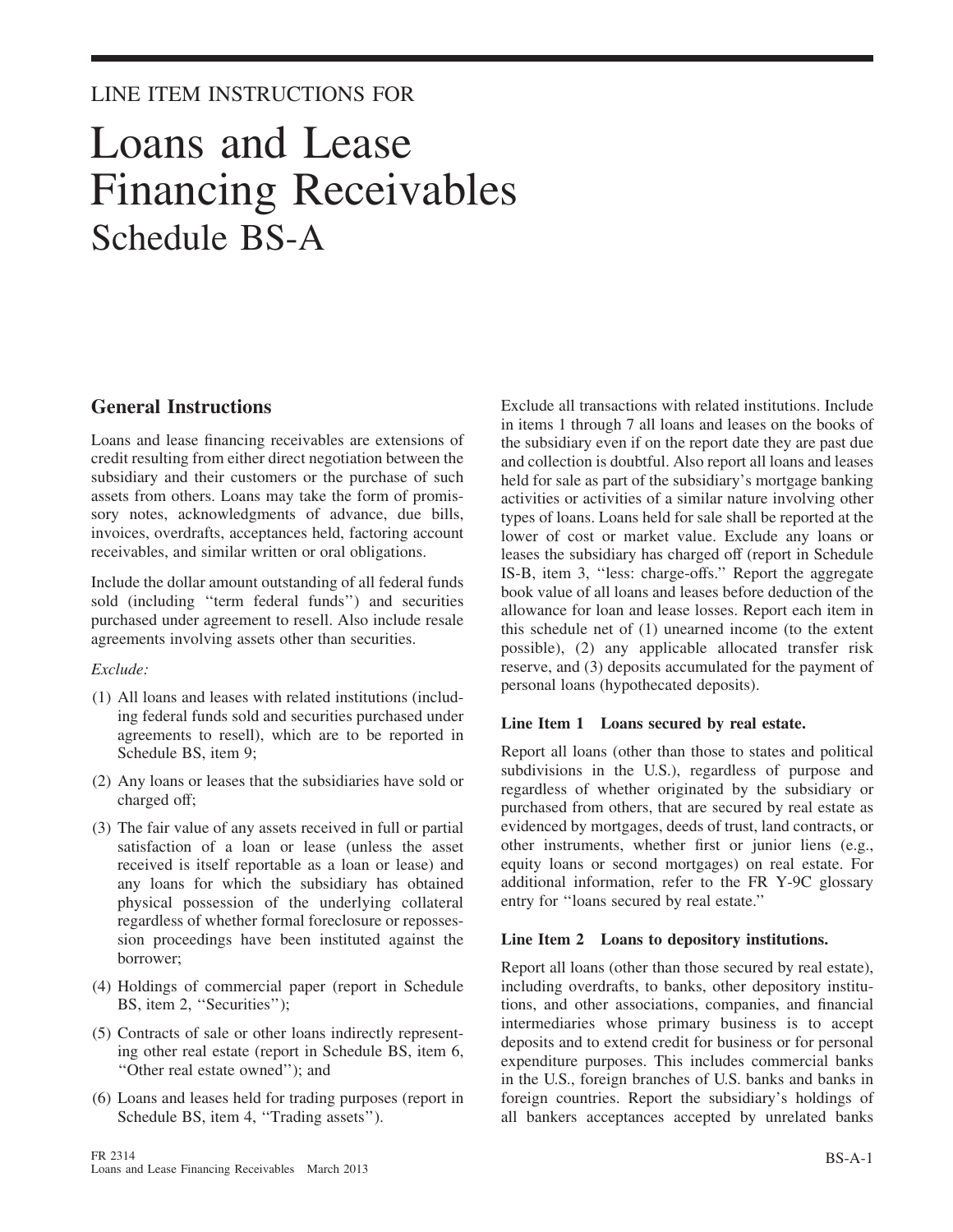(i.e., banks that are not direct or indirect subsidiaries of the subsidiary's holding company or parent organization).

Exclude acceptances accepted by related banks (i.e., banks that are direct or indirect subsidiaries of the subsidiary's holding company or parent organization). Also exclude loans to foreign governments and foreign official institutions.

#### **Line Item 3 Commercial and industrial loans.**

Report all loans (regardless of domicile) for commercial and industrial purposes to sole proprietorships, partnerships, corporations, and other business enterprises, whether secured (other than by real estate) or unsecured, single-payment or installment. These loans may take the form of direct or purchased loans. Include commercial and industrial loans guaranteed by foreign governmental institutions.

#### *Exclude:*

- (1) Loans secured by real estate (report in item 1);
- (2) Loans for the purpose of financing agricultural production, whether made to farmers or to nonagricultural businesses (report in item 5);
- (3) Loans to finance companies and insurance companies (report in item 5);
- (4) Loans to broker and dealers in securities, investment companies, and mutual funds (report in item 5);
- (5) Loans to depository institutions (report in item 2);
- (6) Loans to nonprofit organizations (report in item 5); and
- (7) Loans to nondepository financial institutions (report in item 5).

#### **Line Item 4 Loans to individuals for personal, household, and other personal expenditures.**

Report credit card and related plans and other loans to individuals for household, family, and other personal expenditures. Include all loans to individuals for household, family, and other personal expenditures that are not secured by real estate, whether direct loans or purchased paper. Exclude loans secured by real estate (report in item 1) and loans to individuals for the purpose of purchasing or carrying securities (report in item 5).

#### **Line Item 5 All other loans and lease financing receivables.**

Report all other loans held by the subsidiary that are not properly included in items 1 through 4 above and all lease financing receivables. Report all outstanding receivable balances relating to direct financing and leveraged leases on property acquired by the subsidiary for leasing purposes. These balances should include the estimated residual value of leased property and must be net of unearned income. Include all lease financing receivables of states and political subdivisions in the U.S. Also include all loans to foreign governments and official institutions.

#### **Line Item 6 Total loans and lease financing receivables.**

Report the sum of items 1 through 5.

#### **Line Item 7 Past due and nonaccrual loans and leases.**

Report the subsidiary loans and lease financing receivables included in item 6 above that are past due 30 through 89 days and still accruing in item 7(a), past due 90 days or more and still accruing in item 7(b), in nonaccrual status in item 7(c), and loans restructured in troubled debt restructurings included in past due and nonaccrual loans in item 7(d). Report the full outstanding balances of the past due loans and lease financing receivables, not simply the delinquent payments.

#### **Line Item 7(a) Loans and leases past due 30 through 89 days.**

Report loans and lease financing receivables that are contractually past due 30 through 89 days as to principal or interest payments, and still accruing. Include loans restructured in troubled debt restructurings past due 30 through 89 days and still accruing.

#### **Line Item 7(b) Loans and leases past due 90 days or more.**

Report loans and lease financing receivables that are contractually past due 90 days or more as to principal or interest payments, and still accruing. Include loans restructured in troubled debt restructurings past due 90 days or more and still accruing.

I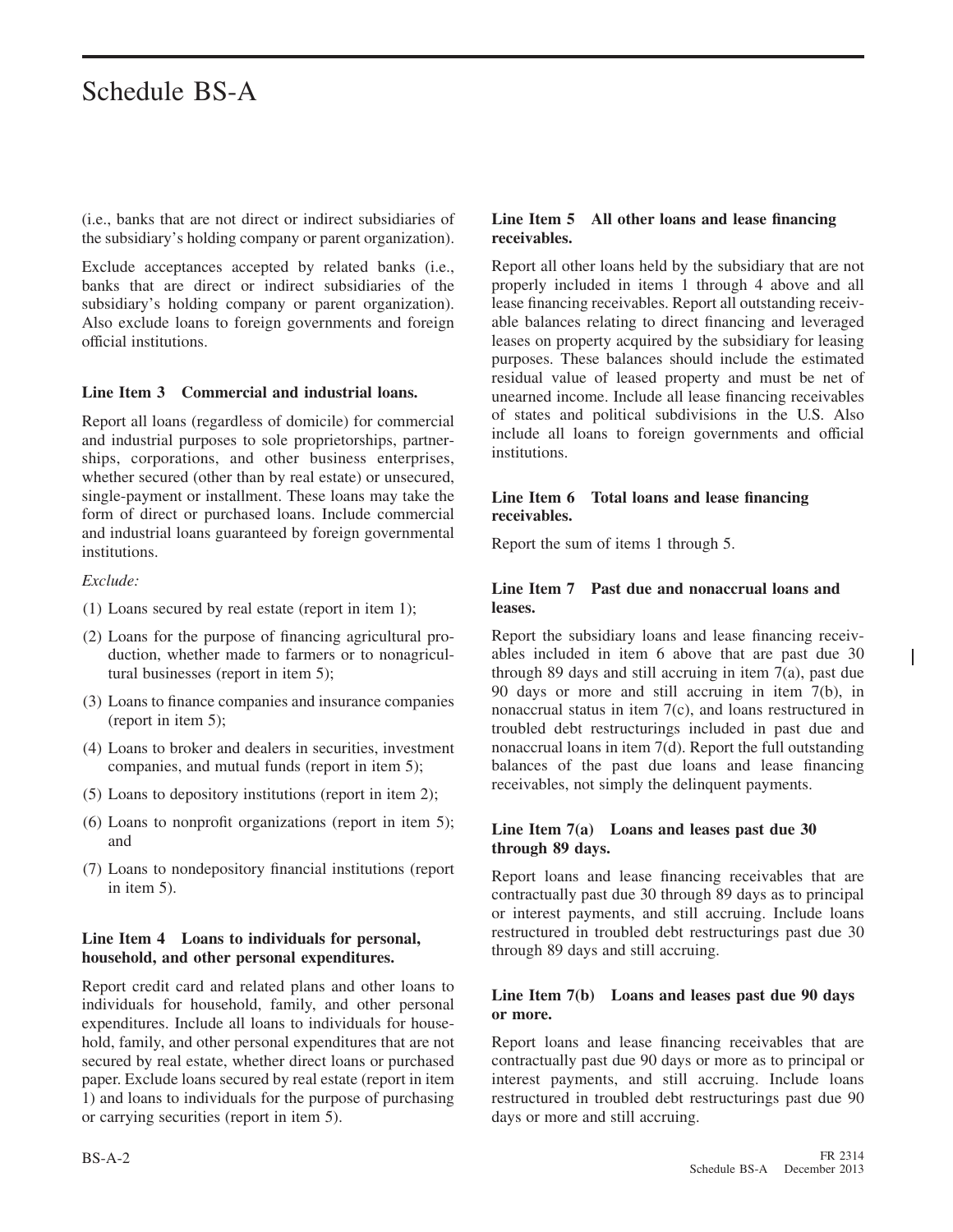#### **Line Item 7(c) Nonaccrual loans and leases.**

Report loans and lease financing receivables accounted for on a nonaccrual status. Include loans restructured in troubled debt restructurings that are in nonaccrual status. For purposes of this report, report loans and leases as being in nonaccrual status if: (a) they are maintained on a cash basis because of deterioration in the financial position of the borrower, (b) payment in full of interest or principal is not expected, or (c) principal or interest has been in default for a period of 90 days or more unless the obligation is both well-secured and in the process of collection.

NOTE: Loans to individuals for household, family, and other personal expenditures and loans secured by 1–4 family residential properties on which principal or interest is due and unpaid for 90 days or more are not required to be reported as nonaccrual loans. Nevertheless, such loans should be subject to other alternative methods of evaluation to assure that the subsidiary's net income is not materially overstated. To the extent that the subsidiary has elected to carry any loans in nonaccrual status on its books, such loans must be reported as nonaccrual in this item.

#### **Line Item 7(d) Loans restructured in troubled debt restructurings included in items 7(a) through 7(c) above.**

Report loans restructured in troubled debt restructurings that, under their modified terms, are past due 30 days or more and still accruing or are in nonaccrual status as of the report date. Such loans will have been included in items 7(a), 7(b), or 7(c) above. Loans restructured in troubled debt restructurings include those loans that have been restructured or renegotiated to provide a reduction of either interest or principal because of a deterioration in the financial position of the borrower. A loan extended or renewed at a stated interest rate equal to the current interest rate for new debt with similar risk is not considered restructured debt. For further information, see the FR Y-9C Glossary entry for "troubled debt restructurings.''

*Include* all loans to individuals for household, family, and other personal expenditures, and all loans secured by 1−4 family residential properties.

#### **Memoranda**

#### **Line Item 1. Closed-end loans with negative amortization features secured by 1–4 family residential properties.**

Report in the appropriate subitem the carrying amount of closed-end loans with negative amortization features secured by 1–4 family residential properties and, if certain criteria are met, the maximum remaining amount of negative amortization contractually permitted on these loans and the total amount of negative amortization included in the carrying amount of these loans. Negative amortization refers to a method in which a loan is structured so that the borrower's minimum monthly (or other periodic) payment is contractually permitted to be less than the full amount of interest owed to the lender, with the unpaid interest added to the loan's principal balance. The contractual terms of the loan provide that if the borrower allows the principal balance to rise to a pre-specified amount or maximum cap, the loan payments are then recast to a fully amortizing schedule. Negative amortization features may be applied to either adjustable-rate mortgages or fixed-rate mortgages, the latter commonly referred to as graduated payment mortgages (GPMs).

#### **Line Item 1(a) Total carrying amount of closed-end loans with negative amortization features secured by 1–4 family residential properties (included in Schedule BS-A, item 1).**

#### *This item is to be completed by all nonbank subsidiaries.*

Report the total carrying amount (before any loan loss allowances) of, i.e., the recorded investment in, closedend loans secured by 1–4 family residential properties whose terms allow for negative amortization. The carrying amounts included in this item will also have been reported in Schedule BS-A, item 1.

*Memoranda items 1(b) and 1(c) are to be completed by nonbank subsidiaries that had closed-end loans with negative amortization features secured by 1–4 family residential properties (included in Schedule BS-A, item 1) as of the previous December 31 report date, with a carrying amount (before any loan loss allowances) that exceeds 5 percent of total loans and leases, net of unearned income (as reported in Schedule BS-A, item 6) as of the previous December 31 report date.*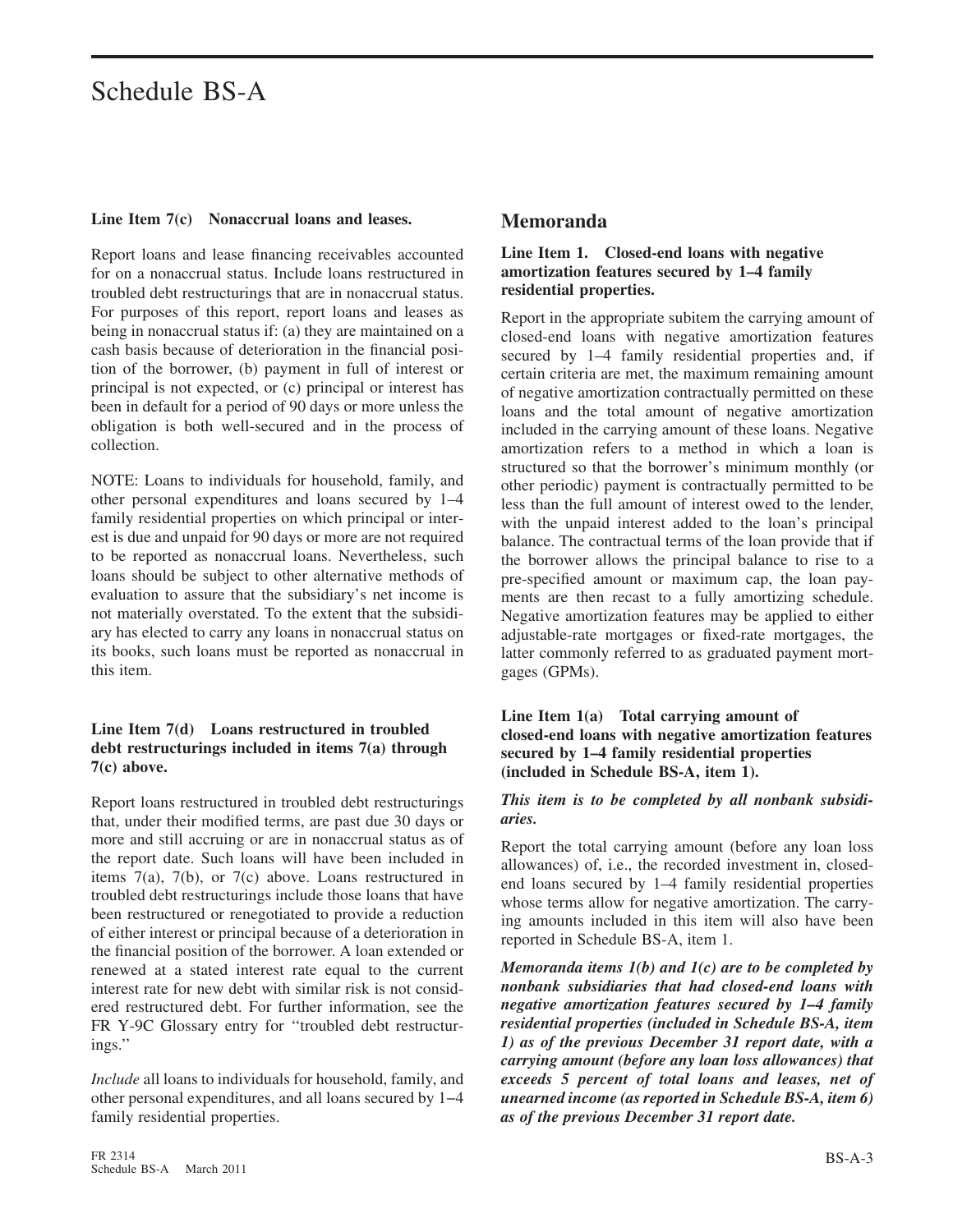#### **Line Item 1(b) Total maximum remaining amount of negative amortization contractually permitted on closed-end loans secured by 1–4 family residential properties.**

For all closed-end loans secured by 1–4 family residential properties whose terms allow for negative amortization (that were reported in Schedule BS-A, item 1), report the total maximum remaining amount of negative amortization permitted under the terms of the loan contract (i.e., the maximum loan principal balance permitted under the negative amortization cap less the principal balance of the loan as of the quarter-end report date).

#### **Line Item 1(c) Total amount of negative amortization on closed-end loans secured by 1–4 family residential properties included in the carrying amount reported in Memorandum item 1(a) above.**

For all closed-end loans secured by 1-4 family residential properties whose terms allow for negative amortization, report the total amount of negative amortization included in the carrying amount (i.e., the total amount of interest added to the original loan principal balance that has not yet been repaid) reported in Schedule BS-A, Memorandum item 1(a) above. Once a loan reaches its maximum principal balance, the amount of negative amortization included in the carrying amount should continue to be reported until the principal balance of the loan has been reduced through cash payments below the original principal balance of the loan.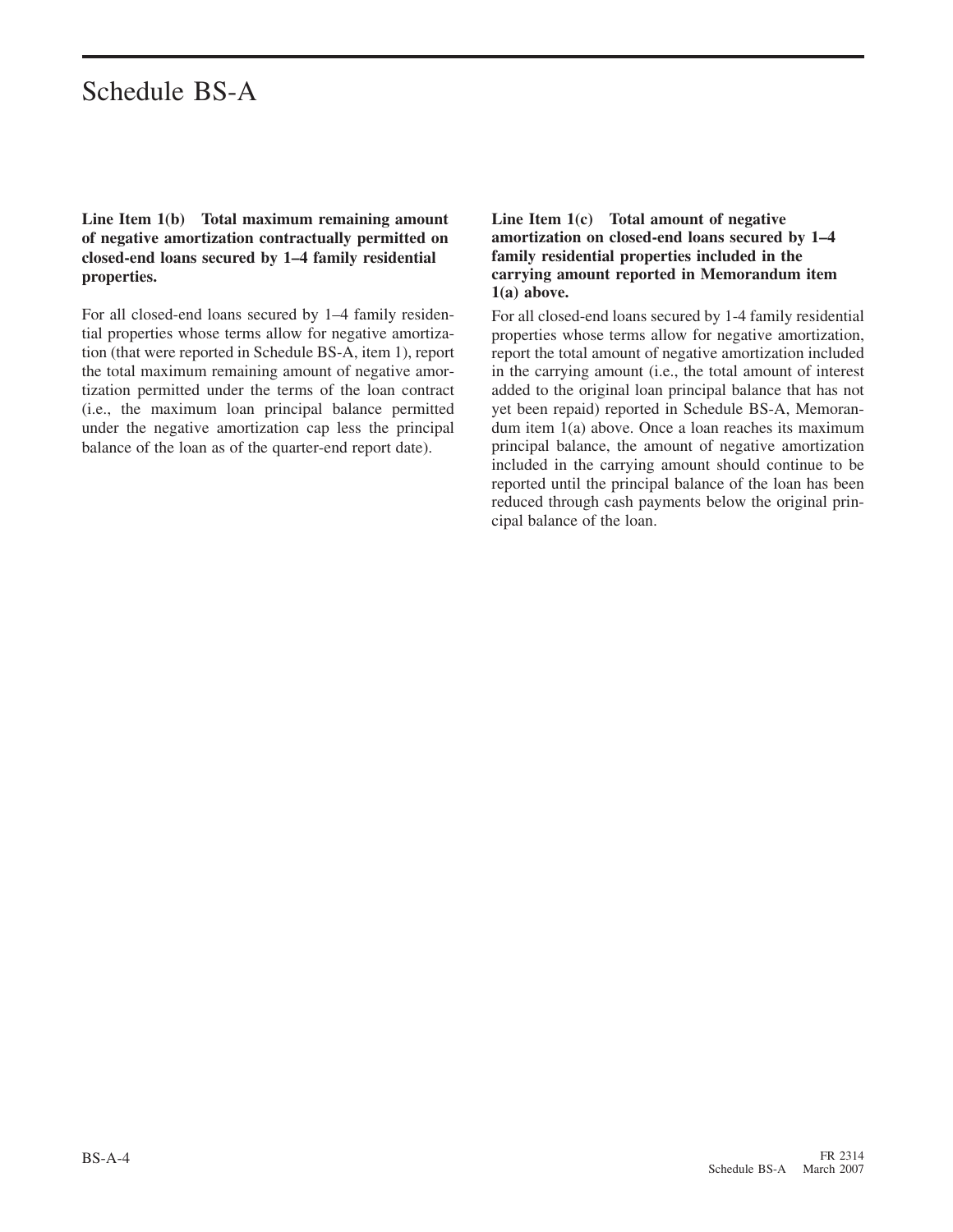### LINE ITEM INSTRUCTIONS FOR

## Memoranda Schedule BS-M

**Exclude all balances with related institutions from this schedule.**

**Line Item 1 Balances due from depository institutions, gross.**

#### **Line Item 1(a) Balances due from depository institutions in the U.S. (including their IBFs).**

Report demand, savings, and time balances on deposit with offices of commercial banks, industrial banks, stock savings banks, private banks, Edge and agreement corporations, mutual savings banks, savings and loan associations, and any other depository institutions domiciled in the fifty states of the United States, the District of Columbia, Puerto Rico, and U.S. territories and possessions. Include deposits with U.S.-chartered bank subsidiaries and U.S. branches and agencies of foreign banks and foreign official banking institutions in the United States. Report all such balances gross of any reciprocal balances.

#### **Line Item 1(b) Balances due from banks in foreign countries.**

#### **Line Item 1(b)(1) Foreign branches of U.S. banks.**

Report all balances on deposit with non-U.S. branches of U.S. banks; exclude balances with non-U.S. subsidiaries of U.S. banks and report in Item 1(b)(2). Also exclude balances with branches of non-U.S. banks that are domiciled in the United States and report in Item 1(a). Report all such balances gross of any reciprocal balances.

#### **Line Item 1(b)(2) Other banks in foreign countries.**

Report all balances on deposit with non-U.S. commercial banks, savings banks, discount houses, and similar non-U.S. domiciled institutions that accept deposits. Include balances with non-U.S. subsidiaries of U.S. banks. Report balances with non-U.S. branches of U.S. banks in item

1(b)(1). Report all such balances *gross* of any reciprocal balances.

#### **Line Item 2 Balances due from foreign central banks.**

Report all balances with foreign central banks. Refer to the FR Y-9C glossary for the definition of ''foreign central bank.''

#### **Line Item 3 Equity interest in nonrelated organizations.**

Include the total value of all equity investments other than those in related organizations.

Report equity investments that represent 20 percent to 50 percent of the voting shares of an organization using the equity method of accounting.

#### **Line Item 4 Assets held in trading accounts (excluding trading account balances with related organizations).**

Organizations that *regularly* underwrite or deal in securities and other assets for resale or that acquire securities and other assets with the intent to resell in order to profit from short-term price movements shall report in items 4(a) through 4(g) the value of such assets. Consistently value assets held in trading accounts at fair value. Exclude the carrying value of any available-for-sale securities or of any loans or leases that are held for sale. Exclude all trading account balances with related organizations, and report in Schedule BS, Item 9, ''Balances due from related organizations, gross'' or Schedule BS, Item 16, ''Balances due to related organizations, gross.'' Refer to the FR Y-9C instructions and glossary for further information.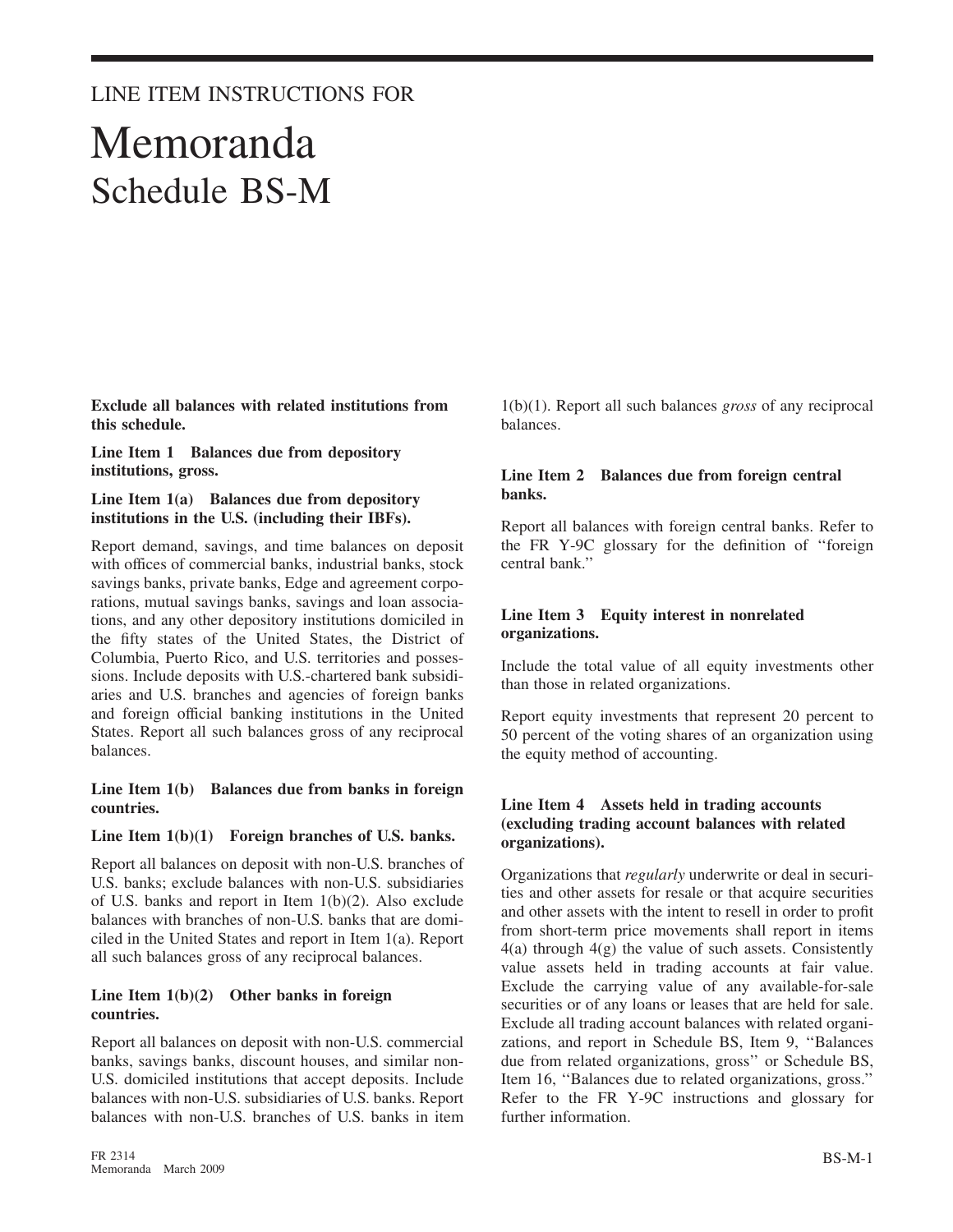#### **Line Item 4(a) Securities of U.S. government and its agencies.**

Report the fair value of securities issued by the U.S. government and all other U.S. government agencies and official institutions thereof.

#### **Line Item 4(b) Securities of all foreign governments and official institutions.**

Report the fair value of all debt securities issued by foreign governments (central, state, provincial and local), including their ministries, departments and agencies. Refer to the FR Y-9C glossary for the definition of ''foreign government.'' Exclude bankers' acceptances accepted by the reporting organization and held in its trading account when the account party is a foreign government or official institution. Also exclude securities issued by nonbank corporations and enterprises which are foreign-government-owned.

#### **Line Item 4(c) Equity securities.**

Report the fair value of all equity securities held in the organization's trading account. Exclude:

- (1) Equity securities that have been purchased for investment or acquired for debts previously contracted.
- (2) Equity securities that do not have readily determinable fair values (report such securities at historical cost in Schedule BS, item 7, ''All other assets'').

#### **Line Item 4(d) Corporate bonds, notes, and debentures.**

Report the total value of debt securities issued by corporations.

#### **Line Item 4(e) Revaluation gains on interest rate, foreign exchange rate, and other commodity and equity contracts.**

Report the amount of revaluation gains (that is, assets) from the ''marking to market'' of interest rate, foreign exchange rate, and other off-balance-sheet commodity and equity contracts held for trading purposes (in compliance with ASC Subtopic 210-20, Balance Sheet – Offsetting (formerly FASB Interpretation No. 39, *Offsetting of Amounts Related to Certain Contracts*). Refer to the FR Y-9C instructions for further information.

#### **Line Item 4(f) Loans.**

Report the fair value of all loans held for trading reported in Schedule BS, item 4.

#### **Line Item 4(f)(1) Loans that are past due 90 days or more.**

Report in the appropriate subitem the total fair value and unpaid principal balance of all loans held for trading included in item 4(f) that are past due 90 days or more as of the report date.

#### **Line Item 4(f)(1)(a) Fair value.**

Report the total fair value of all loans held for trading included in item 4(f) that are past due 90 days or more as of the report date.

#### **Line Item 4(f)(1)(b) Unpaid principal balance.**

Report the total unpaid principal balance of all loans held for trading included in item 4(f) that are past due 90 days or more as of the report date.

#### **Line Item 4(g) Other (including commercial paper).**

Report the total value of all assets held in trading accounts that cannot be properly reported in items 4(a) through 4(f). Include certificates of deposit, bankers acceptances, and commercial paper.

#### **Line Item 5 Other assets.**

#### **Line Item 5(a) Accrued interest receivable.**

Report the amount of interest, commissions, and other income earned or accrued on loans, securities, and other earning assets and applicable to current or prior periods that has not yet been collected.

#### **Line Item 5(b) Prepaid expenses.**

Report the amount of all expenses prepaid and applicable as a charge against operations in future periods.

#### Line Item 5(c) Net deferred tax assets.

Report the cumulative tax effect of all deductible temporary differences, operating loss carryforwards, and tax credit carryforwards in accordance with GAAP. Report the net amount after offsetting deferred tax assets (net of valuation allowance) and net deferred tax liabilities measured at the report date for a particular tax jurisdiction if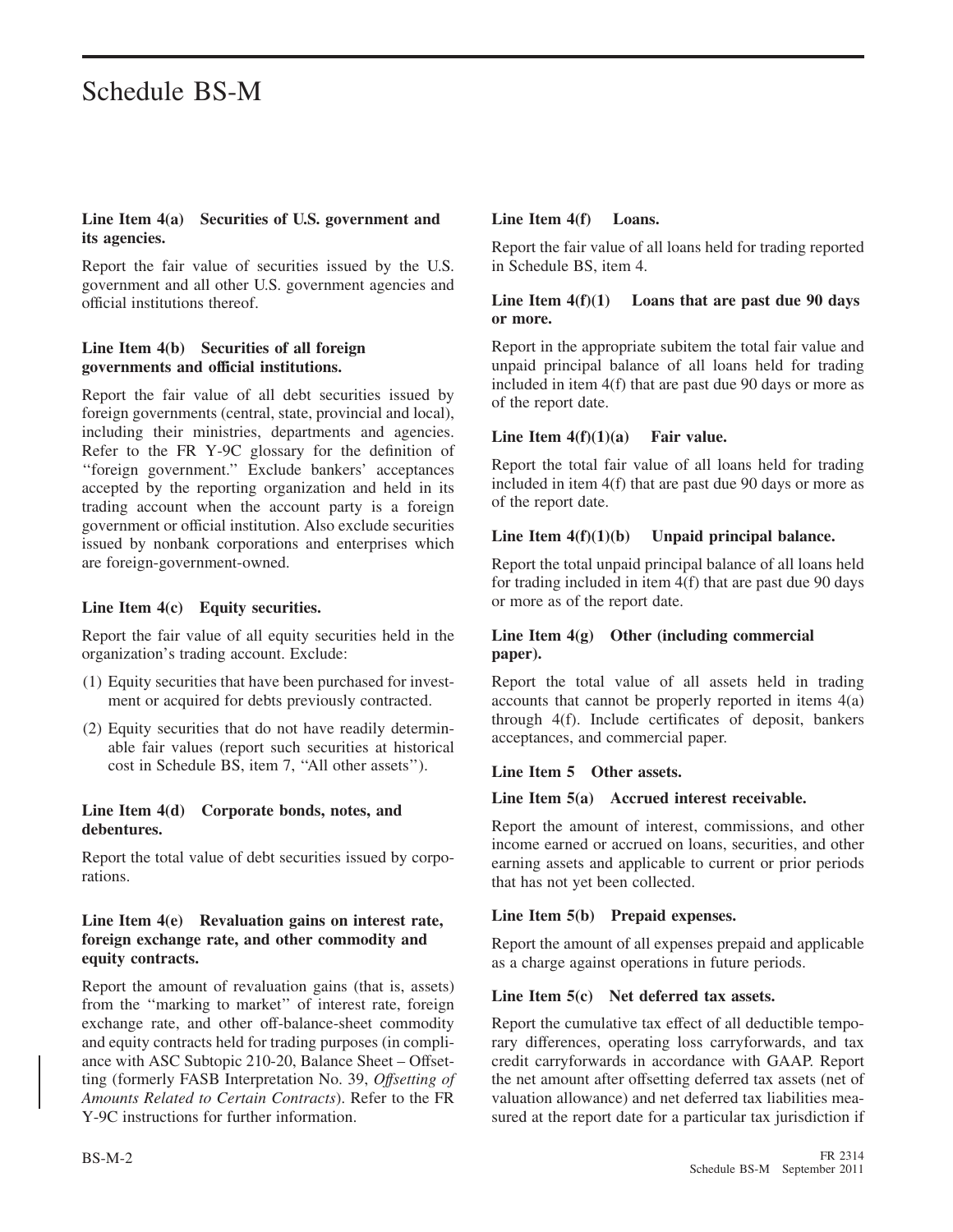the net result is a debit balance. If the result for a particular tax jurisdiction is a net credit balance, report the amount in item 8(b), ''Net deferred tax liabilities.''

#### **Line Item 5(d) Accounts receivable.**

Report the amount owed to the subsidiary in the form of regular accounts or written promissory notes to be collected in the future arising from the sale of goods and services. Exclude notes with a maturity of more than one year.

#### **Line Item 5(e) Intangible Assets.**

Report the cost of intangible assets. Such intangibles may arise from the following:

- (1) Business combinations accounted for under the purchase method in accordance with ASC Topic 805, Business Combinations (formerly FASB Statement No. 141(R), *Business Combinations*), and
- (2) Acquisitions of portions or segments of another institution's business, such as branch offices, mortgage servicing portfolios, and credit card portfolios

Report the carrying value of mortgage servicing assets, i.e., the unamortized cost of acquiring contracts to service loans secured by real estate that have been securitized or are owned by another party, net of any related valuation allowances. Also report in this item the unamortized amount of other specifically identifiable intangible assets such as purchased credit card relationships (PCCRs), core deposit intangibles, favorable leasehold rights, and goodwill. Goodwill represents the excess of the cost of a company over the sum of the fair values of the tangible assets and identifiable intangible assets acquired less the fair value of liabilities assumed in a business combination accounted for as a purchase. Also, include servicing assets other than mortgage servicing assets.

#### **Line Item 6 Deposits.**

Report the total amount of deposits held by the subsidiary. Include both noninterest-bearing and interest-bearing deposits. Such deposits may take the form of passbook accounts, certificates of deposit, NOW accounts, money market deposit accounts, time deposits, open accounts, or similar deposits. Include all deposits regardless of customer or form.

*Exclude* all deposits due to related institutions. Report such deposits in Schedule BS, item 16.

#### **Line Item 7 Balances due to U.S. and foreign banks.**

Report all deposit balances of all banks headquartered and chartered in the United States and foreign countries. Include both U.S. and non-U.S. branches of U.S. commercial banks (including IBFs established by U.S. commercial banks). Also include both U.S. and non-U.S. branches of foreign banks.

#### **Line Item 8 Other liabilities.**

#### **Line Item 8(a) Expenses accrued and unpaid.**

Report the amount of interest on deposits, interest on nondeposit liabilities, income taxes, and other expenses accrued through charges to expense during the current or prior periods, but not yet paid or credited to a deposit account.

#### **Line Item 8(b) Net deferred tax liabilities.**

Report the cumulative tax effect of all taxable temporary differences, in accordance with GAAP. Report the net amount after offsetting deferred tax assets and net deferred tax liabilities measured at the report date for a particular tax jurisdiction if the net result is a credit balance. If the result for a particular tax jurisdiction is a net debit balance, report the amount in item 5(c).

#### **Line Item 8(c) Accounts payable.**

Report the amount due from the reporting subsidiary for the purchase of goods and services.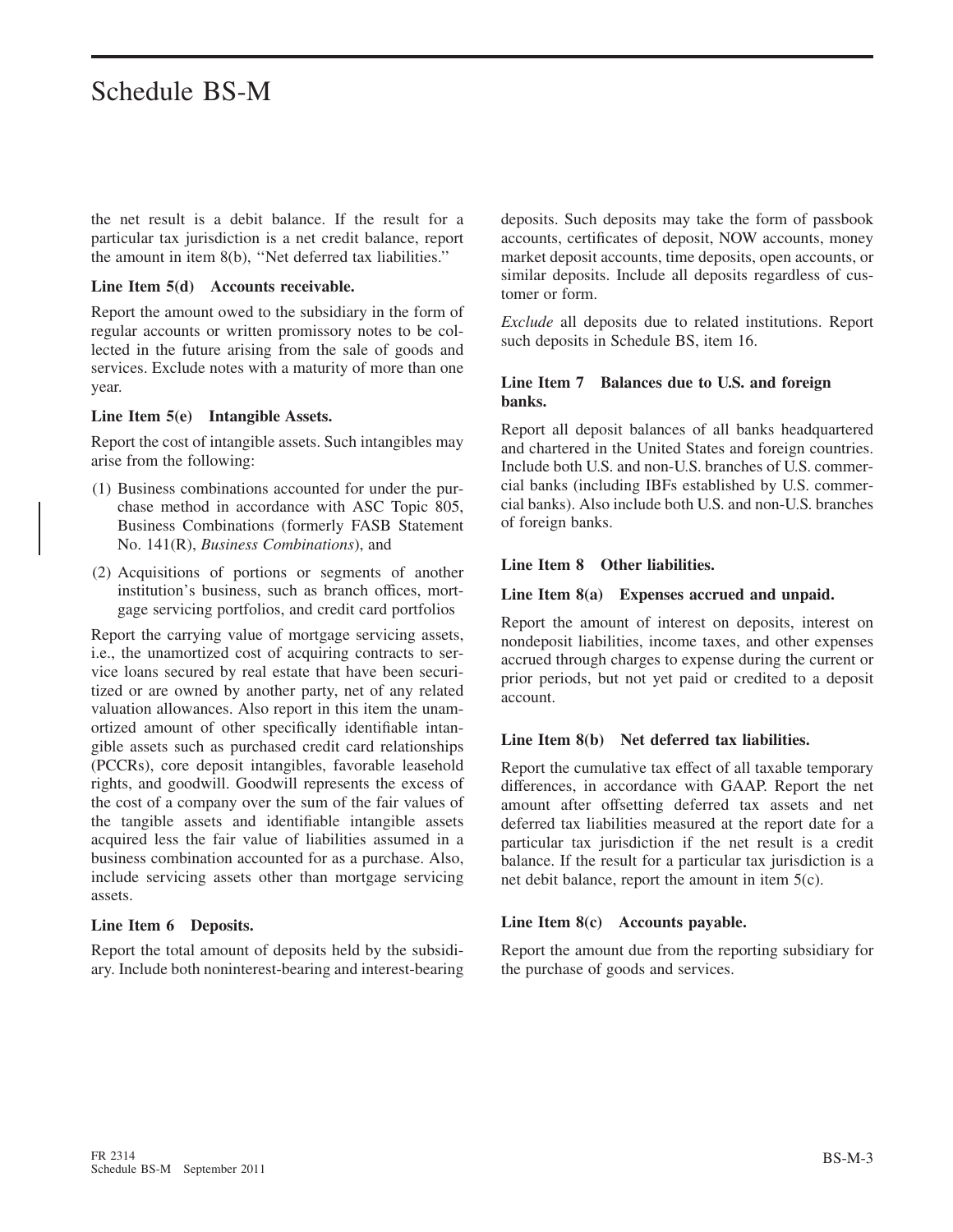# Notes to the Financial Statements

This section has been provided to allow banking organizations the opportunity to provide additional explanations of the content of specific items in the subsidiary's financial statements. The reporting banking organization should include any transactions reported on the subsidiary's financial statements that it wishes to explain that are material in amount and cannot be disclosed separately in the existing line items.

Report in the space provided the financial statement and line item for which the banking organization is specifying additional information, a description of the transaction and, in the column provided, the dollar amount associated with the transaction being disclosed.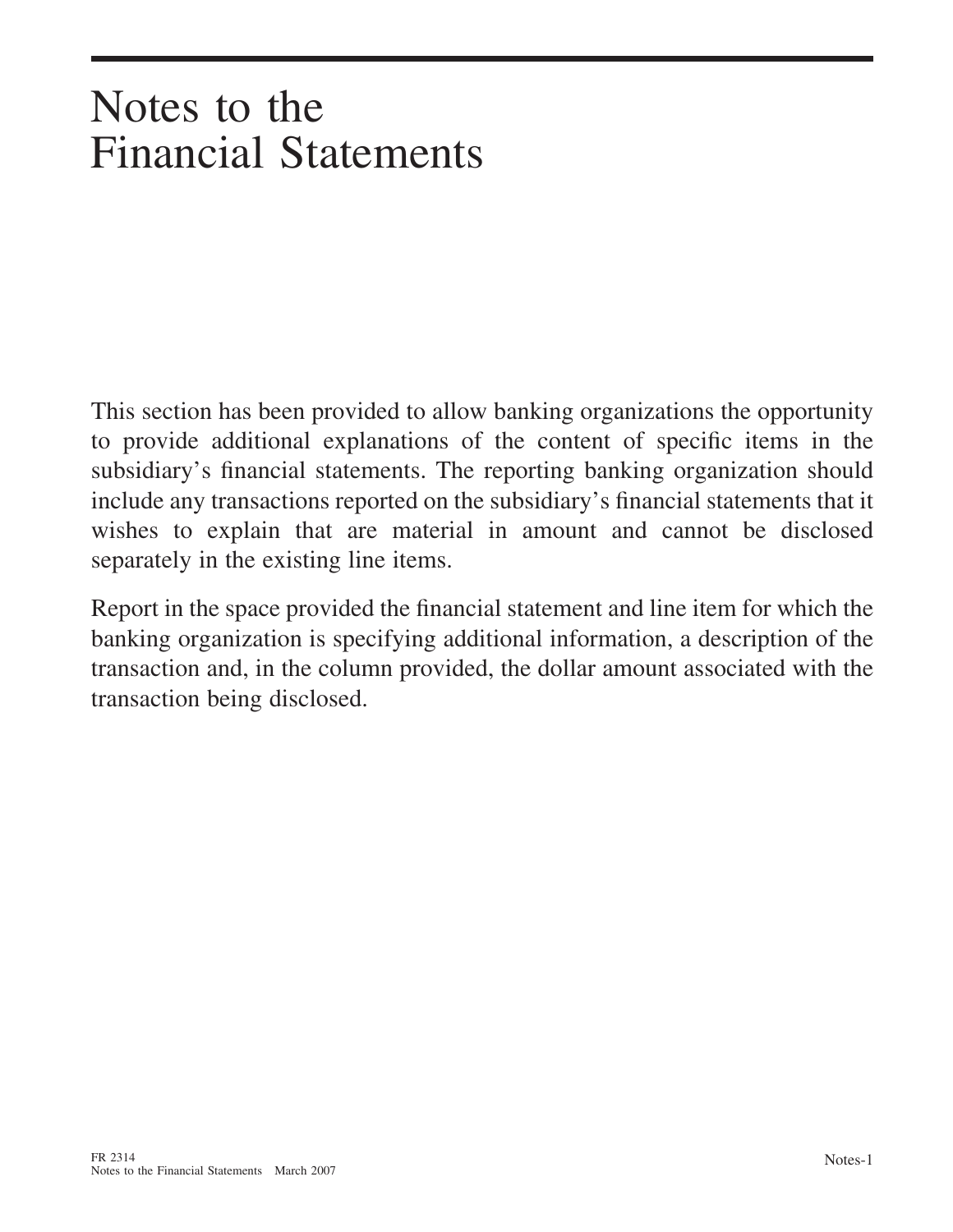#### **Edit Test Alg Edit Test**

 $nm$ -q1 eq 12 then subc6909 eq 1 or subc6909 eq 2

 $mm$ -q1 eq 03 or mm-q1 eq 06 or mm-q1 eq 09) then bc6909 eq null

 $\frac{1}{10}$ ibia028 + subia029) eq subi4107  $\frac{1}{10}$ bia030 + subia031) eq subi4073  $nbi4107 - subi4073)$  eq subi4074

 $\frac{1}{33}$  eq (subi4230 + subijh90 + subijh96 + subijj02)

 $u$ bi4070 + subi4080 + subia220 + subib490 + subib491 + subib492 + subib493 + subib494 + subiC887 + subib497 + bi4619) eq subi4079

 $B(z)$ ibia $034 + S$ ubic $376$ ) eq subi $4093$ 

ubi4074 + subi4079 + subi4091) - (subijj33 + subi4093)) subiht69

 $F<sub>1</sub>$  ibiht69 + subiht70) eq subi4301

| <b>Series</b> | <b>Effective Start</b> | <b>Effective End</b> | <b>Edit Change</b> | Schedule  | <b>Edit Type</b> | <b>Edit Number</b> | <b>TargetItem</b> | <b>MDRM</b>     | <b>Edit Test</b>                                                      | <b>Alg Edit Test</b>     |
|---------------|------------------------|----------------------|--------------------|-----------|------------------|--------------------|-------------------|-----------------|-----------------------------------------------------------------------|--------------------------|
|               | Date                   | <b>Date</b>          |                    |           |                  |                    |                   | Number          |                                                                       |                          |
| FR2314        | 20120630               | 99991231             | No Change          | Page 1    | Validity         | 0100               | FC                | <b>SUBC6909</b> | For December, the filing code must equal "1" if mm-q1 eq 12 then su   |                          |
|               |                        |                      |                    |           |                  |                    |                   |                 | for an annual reporter or "2" for a quarterly                         |                          |
|               |                        |                      |                    |           |                  |                    |                   |                 | reporter.                                                             |                          |
| FR2314        | 20120630               | 99991231             | No Change          | Page 1    | Validity         | 0110               | FC                | <b>SUBC6909</b> | f quarter equals March, June, or September, if (mm-q1 eq 03 or mn     |                          |
|               |                        |                      |                    |           |                  |                    |                   |                 | then the filing code must equal null.                                 | subc6909 eq null         |
| FR2314        | 20120630               | 99991231             | No Change          | Page 1    | Validity         | 0120               | <b>NUMRPTS</b>    | SUBCJ444        | Number of reports attested to under this                              | subcj444 ge 1            |
|               |                        |                      |                    |           |                  |                    |                   |                 | signature must be greater than or equal to 1                          |                          |
| FR2314        | 20080331               | 99991231             | No Change          | IS.       | Validity         | 0150               | $IS-1c$           | <b>SUBI4107</b> | Sum of IS-1a and IS-1b must equal IS-1c.                              | $(subia028 + subia029)$  |
| FR2314        | 20080331               | 99991231             | No Change          | lis.      | Validity         | 0160               | $IS-2c$           | <b>SUBI4073</b> | Sum of IS-2a and IS-2b must equal IS-2c.                              | $(subia030 + subia031)$  |
| FR2314        | 20080331               | 99991231             | No Change          | lis.      | Validity         | 0170               | $IS-3$            | <b>SUBI4074</b> | IS-1c minus IS-2c must equal IS-3.                                    | (subi4107 - subi4073)    |
| FR2314        | 20190930               | 99991231             | No Change          | IS.       | Validity         | 0175               | $IS-4$            | SUBIJJ33        | IS-4 must equal sum of IS-B4A, IS-B4B, IS-                            | subijj33 eq (subi4230 -  |
|               |                        |                      |                    |           |                  |                    |                   |                 | B4C, IS-B memo 1                                                      |                          |
| FR2314        | 20080331               | 99991231             | No Change          | IS.       | Validity         | 0180               | $IS-5c$           | <b>SUBI4079</b> | Sum of IS-5a1 through IS-5a9, and IS-5b                               | (subi4070 + subi4080 -   |
|               |                        |                      |                    |           |                  |                    |                   |                 | must equal IS-5c.                                                     | subib492 + subib493 +    |
|               |                        |                      |                    |           |                  |                    |                   |                 |                                                                       | subi4619) eq subi4079    |
| FR2314        | 20080331               | 99991231             | No Change          | IS.       | Validity         | 0190               | $IS-7c$           | <b>SUBI4093</b> | Sum of IS-7a and IS-7b must equal IS-7c.                              | $(subia034 + subic376)$  |
| FR2314        | 20190331               | 99991231             | No Change          | IS.       | Validity         | 0200               | $IS-8a$           | SUBIHT69        | Sum of IS-3, IS-5c, and IS-6 minus IS-4 and IS- ((subi4074 + subi4079 |                          |
|               |                        |                      |                    |           |                  |                    |                   |                 | 7c must equal IS-8a.                                                  | eq subiht69              |
| FR2314        | 20180630               | 99991231             | No Change          | <b>IS</b> | Validity         | 0205               | $IS-8c$           | SUBI4301        | Sum of IS-8a and IS-8b must equal IS-8c.                              | (subiht69 + subiht70) (  |
| FR2314        | 20180630               | 99991231             | No Change          | IS.       | Validity         | 0210               | $IS-12$           | <b>SUBI4340</b> | Sum of IS-8c, IS-10, and IS-11 minus IS-9                             | (subi4301 + subift28 +   |
|               |                        |                      |                    |           |                  |                    |                   |                 | must equal IS-12.                                                     |                          |
| FR2314        | 20080331               | 99991231             | No Change          | IS.       | Validity         | 0230               | $IS-12$           | SUBI4340        | IS-A2 must equal IS-12.                                               | subt4340 eq subi4340     |
| FR2314        | 20080331               | 99991231             | No Change          | IS-A      | Validity         | 0240               | IS-A6             | <b>SUBI3581</b> | Sum of IS-A1, IS-A2, IS-A3, IS-A5 and IS-A6                           | (subi3217 + subt4340     |
|               |                        |                      |                    |           |                  |                    |                   |                 | minus IS-A4 must equal IS-A7.                                         | subi4598) eq subt3210    |
| FR2314        | 20190331               | 99991231             | No Change          | IS-B      | Validity         | 0250               | IS-B6A            | <b>SUBT3123</b> | Sum of IS-B1A, IS-B2A, IS-B4A, and IS-B5A                             | (subi3124 + subi4605 -   |
|               |                        |                      |                    |           |                  |                    |                   |                 | minus IS-B3A must equal IS-B6A                                        | eq subt3123              |
| FR2314        | 20190331               | 99991231             | No Change          | IS-B      | Validity         | 0255               | IS-B6B            | SUBIJH93        | Sum of IS-B1B, IS-B2B, IS-B4B, and IS-B5B                             | $(subijh88 + subijh89 +$ |
|               |                        |                      |                    |           |                  |                    |                   |                 | minus IS-B3B must equal IS-B6B                                        | subijh93                 |
| FR2314        | 20190331               | 99991231             | No Change          | $IS-B$    | Validity         | 0260               | IS-B6C            | SUBIJH99        | Sum of IS-B1C, IS-B2C, IS-B4C, and IS-B5C                             | $(subijh94 + subijh95 +$ |
|               |                        |                      |                    |           |                  |                    |                   |                 | minus IS-B3C must equal IS-B6C                                        | subijh99                 |
| FR2314        | 20080331               | 99991231             | No Change          | <b>BS</b> | Validity         | 0270               | BS-3a             | <b>SUBC2122</b> | BS-A6 must equal BS-3a.                                               | subt2122 eq subc2122     |
| FR2314        | 20190331               | 99991231             | No Change          | <b>BS</b> | Validity         | 0280               | BS-3b             | <b>SUBC3123</b> | IS-B6A must equal BS-3b                                               | subt3123 eq subc3123     |
| FR2314        | 20080331               | 99991231             | No Change          | <b>BS</b> | Validity         | 0290               | BS-3c             | <b>SUBC2125</b> | Sum of BS-3a minus BS-3b must equal BS-3c. (subc2122 - subc3123)      |                          |
| FR2314        | 20190331               | 99991231             | No Change          | <b>BS</b> | Validity         | 0300               | <b>BS-8</b>       | SUBCC377        | Sum of BS-1 through BS-2c and BS-3c                                   | $(subc0010 + subcjj34 +$ |
|               |                        |                      |                    |           |                  |                    |                   |                 | through BS-7 must equal BS-8.                                         | subc3545 + subc2145 ·    |
|               |                        |                      |                    |           |                  |                    |                   |                 |                                                                       | subcc377                 |
| FR2314        | 20080331               | 99991231             | No Change          | <b>BS</b> | Validity         | 0310               | <b>BS-10</b>      | <b>SUBC2170</b> | Sum of BS-8 and BS-9 must equal BS-10.                                | (subcc377 + subcc378)    |
| FR2314        | 20080331               | 99991231             | No Change          | <b>BS</b> | Validity         | 0320               | <b>BS-15</b>      | SUBCA012        | Sum of BS-11 through BS-14 must equal BS-                             | $(subc3548 + subcc379)$  |
|               |                        |                      |                    |           |                  |                    |                   |                 | 15.                                                                   | subca012                 |
| FR2314        | 20080331               | 99991231             | No Change          | <b>BS</b> | Validity         | 0330               | <b>BS-17</b>      | <b>SUBC2948</b> | Sum of BS-15 and BS-16 must equal BS-17.                              | $(subca012 + subcc380)$  |
| FR2314        | 20080331               | 99991231             | No Change          | <b>BS</b> | Validity         | 0340               | <b>BS-18g</b>     | <b>SUBC3210</b> | Sum of BS-18a through BS-18f should equal                             | (subc3230 + subc3240     |
|               |                        |                      |                    |           |                  |                    |                   |                 | <b>BS-18g</b>                                                         | + subca130) eq subc32    |
|               |                        |                      |                    |           |                  |                    |                   |                 |                                                                       |                          |

(subi4301 + subift28 + subi3147 - subi4302) eq subi4340

 $ubi3217 + subt4340 + subi a035 + subi b511 + subi3581$ bi4598) eq subt3210

 $ubi3124 + subi4605 + subi4230 + subi4815 - subic079)$ subt3123

 $\frac{1}{10}$ ibijh $88$  + subijh $89$  + subijh $90$  + subijh $91$  - subijh $92)$  eq bijh93

 $\frac{1}{10}$ ibijh $94$  + subijh $95$  + subijh $96$  + subijh $97$  - subijh $98)$  eq bijh99

 $16c2122$  - subc $3123$ ) eq subc $2125$ 

 $\frac{1}{1000010} + \frac{\text{subc}}{34} + \frac{\text{subc}}{1773} + \frac{\text{subc}}{322} + \frac{\text{subc}}{2125} + \frac{\text{subc}}{2125}$ subc3545 + subc2145 + subc2150 + subc1724) eq  $bcc377$ 

 $B = 100<sub>c377</sub> + 10<sub>c378</sub>$  eq subc2170

(bc3548 + subcc379 + subc1729 + subc2750) eq  $bca012$ 

 $B<sub>1</sub>$ bca012 + subcc380) eq subc2948

 $10c3230 + subc3240 + subc3247 + subcb530 + subc633$ ubca130) eq subc3210

### **Validity Edits (V) Edits for the FR 2314 (Effective as of March 31, 2022)** Each edit in the checklist must balance, rounding errors not allowed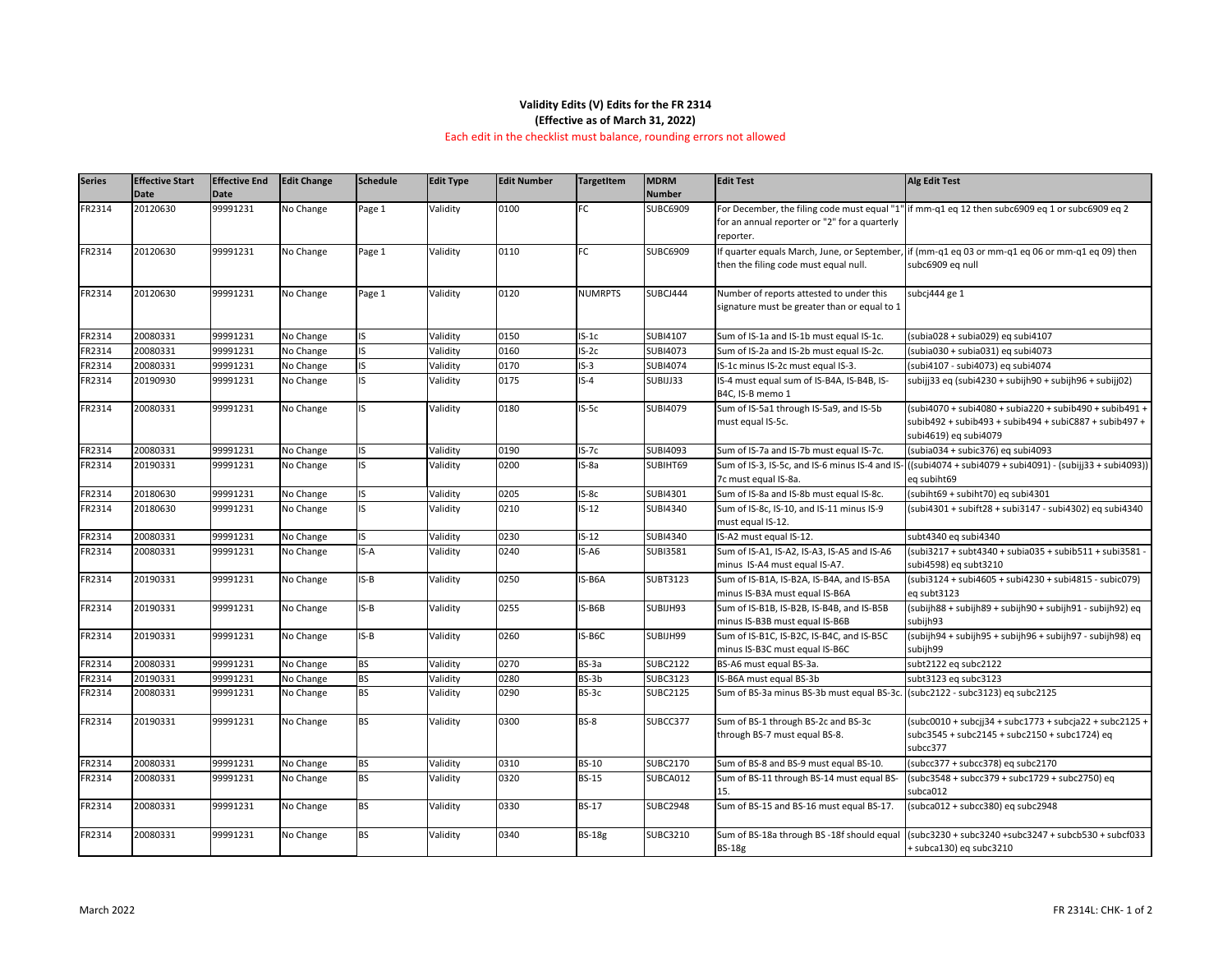| FR2314 | 20080331 | 99991231 | No Change | <b>BS</b>  | Validity | 0350 | <b>BS-18g</b>                               | <b>SUBC3210</b> | IS-A7 must equal BS-18g                                                                        | subt3210 eq subc3210                                                    |
|--------|----------|----------|-----------|------------|----------|------|---------------------------------------------|-----------------|------------------------------------------------------------------------------------------------|-------------------------------------------------------------------------|
| FR2314 | 20080331 | 99991231 | No Change | <b>BS</b>  | Validity | 0360 | <b>BS-19</b>                                | <b>SUBC3300</b> | Sum BS-17 and BS-18g must equal BS-19.                                                         | $(subc2948 + subc3210)$ eq subc3300                                     |
| FR2314 | 20080331 | 99991231 | No Change | <b>BS</b>  | Validity | 0370 | <b>BS-19</b>                                | <b>SUBC3300</b> | BS-19 must equal BS-10.                                                                        | subc3300 eq subc2170                                                    |
| FR2314 | 20080331 | 99991231 | No Change | IS-A       | Validity | 0390 | BS-A5                                       | SUBCA017        | Sum of BS-A1 through BS-A5 must equal BS-<br>A6.                                               | $(subc1410 + subc3622 + subc3623 + subc1975 +$<br>subca017) eq subt2122 |
| FR2314 | 20140930 | 99991231 | No Change | Page 1     | Validity | 8010 | <b>SROFFRNM</b>                             | SUBSC490        | Text for printed name of senior officer<br>(SROFFRNM) must be provided.                        | subsc490 ne null                                                        |
| FR2314 | 20140930 | 99991231 | No Change | Page 1     | Validity | 8011 | <b>TITLEOFF</b>                             | SUBSC491        | Text for printed title of senior officer<br>(TITLEOFF) must be provided.                       | subsc491 ne null                                                        |
| FR2314 | 20140930 | 99991231 | No Change | Page 1     | Validity | 8012 | <b>DATESIGN</b>                             | SUBSJ196        | Text for Date of Signature (DATESIGN) must<br>be provided and entered in MM/DD/YYYY<br>format. | subsj196 ne null                                                        |
| FR2314 | 20190331 | 99991231 | No Change | Page 1     | Validity | 8013 | <b>CONTACTN</b>                             | SUBS8901        | <b>CONTACTN</b> must not be null                                                               | subs8901 ne null                                                        |
| FR2314 | 20190331 | 99991231 | No Change | Page 1     | Validity | 8014 | <b>CONTACTP</b>                             | <b>SUBS8902</b> | CONTACTP must not be null.                                                                     | subs8902 ne null                                                        |
| FR2314 | 20190331 | 99991231 | No Change | Page 1     | Validity | 8016 | <b>CONTACTE</b>                             | <b>SUBS4086</b> | <b>CONTACTE</b> must not be null.                                                              | subs4086 ne null                                                        |
| FR2314 | 20210630 | 99991231 | No Change | Cover page | Validity | 8017 | Confidentiality SUBSKY38<br>Checkbox        |                 | If SUBSC447 equals 0 then SUBSKY38 must<br>equal null                                          | If SUBSC447 eq 0 then SUBSKY38 eq null                                  |
| FR2314 | 20210630 | 99991231 | No Change | Cover page | Validity | 8018 | Confidentiality SUBSKY38<br><b>Checkbox</b> |                 | If SUBSC447 equals 1 then SUBSKY38 must<br>equal 0 or 1 and must not equal null                | If SUBSC447 eq 1 then SUBSKY38 eq 0 or 1 and ne null                    |
| FR2314 | 20210630 | 99991231 | No Change | Cover page | Validity | 8019 | Confidentiality SUBSC447<br>Checkbox        |                 | SUBSC447 must equal 0 or 1                                                                     | SUBSC447 eq 0 or 1                                                      |
| FR2314 | 20210630 | 99991231 | No Change | Cover page | Validity | 8020 | Confidentiality SUBSC447<br>Checkbox        |                 | SUBSC447 must not equal null                                                                   | SUBSC447 ne null                                                        |

**Footnotes:**

**Footnote 1: Null values should be converted to zeroes for the purpose of test execution.**

**Footnote 2: The edit test should execute by processing null values as nulls.**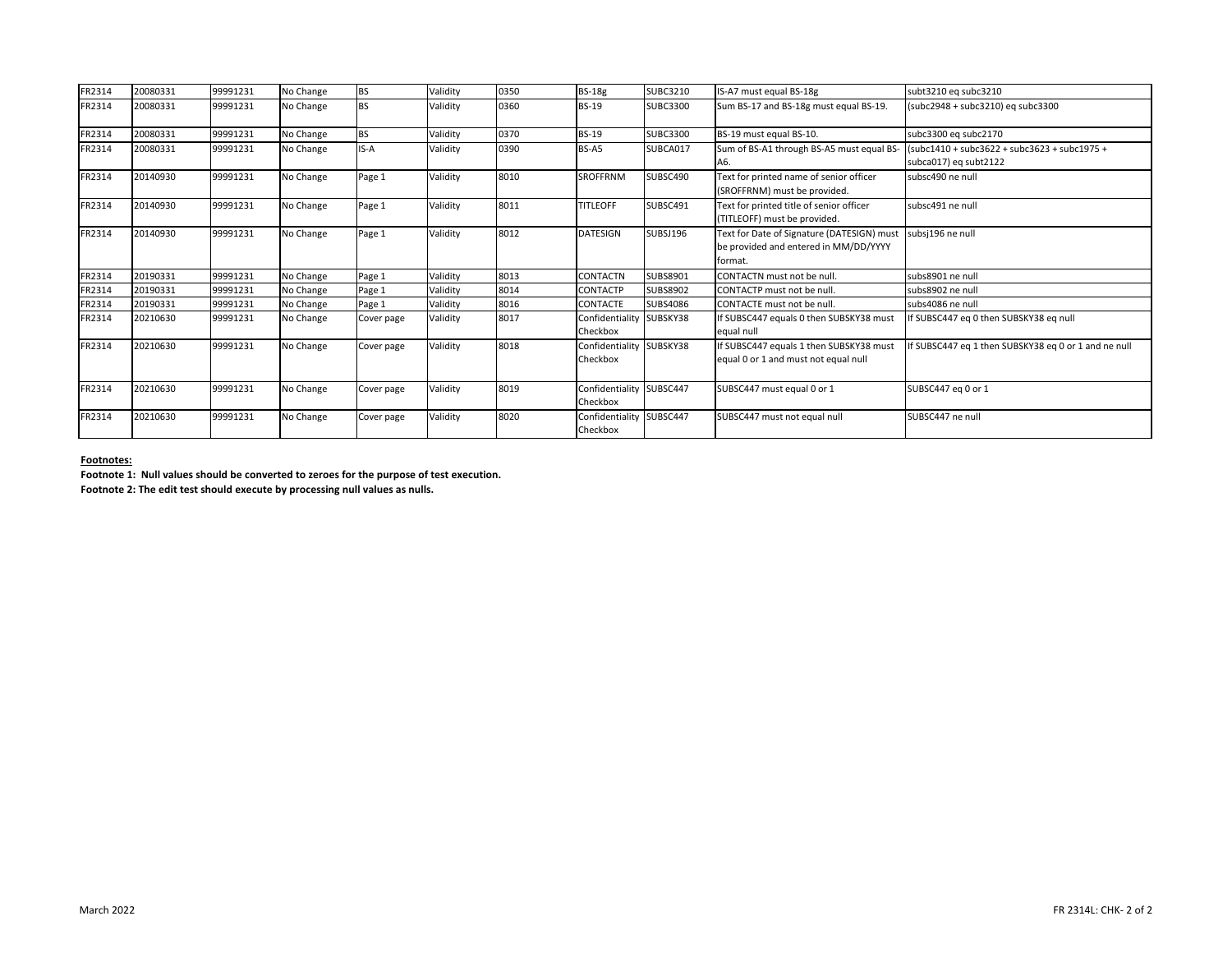| <b>Series</b> | <b>Effective Start</b><br>Date | <b>Effective End Date Edit Change</b> |           | <b>Schedule</b> | <b>Edit Type</b> | <b>Edit Number</b> | <b>TargetItem</b> | <b>MDRM</b><br>Number | <b>Edit Test</b>                                                                                                                                                                                             | <b>Alg Edit Test</b>                                                                                                                                     |
|---------------|--------------------------------|---------------------------------------|-----------|-----------------|------------------|--------------------|-------------------|-----------------------|--------------------------------------------------------------------------------------------------------------------------------------------------------------------------------------------------------------|----------------------------------------------------------------------------------------------------------------------------------------------------------|
| FR2314        | 20110331                       | 99991231                              | No Change |                 | Intraseries      | 0551               | $IS-1a$           | SUBIA028              | If quarter equals June or September and filing code<br>equals null, or quarter equals December and filing<br>code equals "2", then IS-1a (current) should be<br>greater than or equal to IS-1a (previous).   | if (mm-q1 eq 06 and subc6909 eq null) or (mm-q1 eq 09 and<br>subc6909 eq null) or (mm-q1 eq 12 and subc6909 eq 2) then<br>(subia028-q1 ge subia028-q2)   |
| FR2314        | 20101231                       | 20211231                              | Ended     | IS.             | Quality          | 9010               | $IS-1a$           | SUBIA028              | IS-1a should not be null and should not be negative.                                                                                                                                                         | subia028 ne null and subia028 ge 0                                                                                                                       |
| FR2314        | 20110331                       | 99991231                              | No Change |                 | Intraseries      | 0552               | $IS-1b$           | SUBIA029              | If quarter equals June or September and filing code<br>equals null, or quarter equals December and filing<br>code equals "2", then IS-1b (current) should be<br>greater than or equal to IS-1b (previous).   | if (mm-q1 eq 06 and subc6909 eq null) or (mm-q1 eq 09 and<br>subc6909 eq null) or (mm-q1 eq 12 and subc6909 eq 2) then<br>(subia029-q1 ge subia029-q2)   |
| FR2314        | 20101231                       | 20211231                              | Ended     | IS.             | Quality          | 9010               | $IS-1b$           | SUBIA029              | IS-1b should not be null and should not be negative.                                                                                                                                                         | ubia029 ne null and subia029 ge 0                                                                                                                        |
| FR2314        | 20101231                       | 20211231                              | Ended     | IS.             | Quality          | 9010               | $IS-1c$           | SUBI4107              | IS-1c should not be null and should not be negative.                                                                                                                                                         | subi4107 ne null and subi4107 ge 0                                                                                                                       |
| FR2314        | 20110331                       | 99991231                              | No Change |                 | Intraseries      | 0553               | $IS-2a$           | SUBIA030              | If quarter equals June or September and filing code<br>equals null, or quarter equals December and filing<br>code equals "2", then IS-2a (current) should be<br>greater than or equal to IS-2a (previous).   | if (mm-q1 eq 06 and subc6909 eq null) or (mm-q1 eq 09 and<br>subc6909 eq null) or (mm-q1 eq 12 and subc6909 eq 2) then<br>(subia030-q1 ge subia030-q2)   |
| FR2314        | 20101231                       | 20211231                              | Ended     | I۲              | Quality          | 9010               | $IS-2a$           | SUBIA030              | IS-2a should not be null and should not be negative.                                                                                                                                                         | subia030 ne null and subia030 ge 0                                                                                                                       |
| FR2314        | 20110331                       | 99991231                              | No Change | ıς              | Intraseries      | 0554               | $IS-2b$           | SUBIA031              | If quarter equals June or September and filing code<br>equals null, or quarter equals December and filing<br>code equals "2", then IS-2b (current) should be<br>greater than or equal to IS-2b (previous).   | if (mm-q1 eq 06 and subc6909 eq null) or (mm-q1 eq 09 and<br>subc6909 eq null) or (mm-q1 eq 12 and subc6909 eq 2) then<br>(subia031-q1 ge subia031-q2)   |
| FR2314        | 20101231                       | 20211231                              | Ended     | IS.             | Quality          | 9010               | $IS-2b$           | SUBIA031              | IS-2b should not be null and should not be negative.                                                                                                                                                         | subia031 ne null and subia031 ge 0                                                                                                                       |
| FR2314        | 20101231                       | 20211231                              | Ended     | IS.             | Quality          | 9010               | $IS-2c$           | <b>SUBI4073</b>       | IS-2c should not be null and should not be negative.                                                                                                                                                         | subi4073 ne null and subi4073 ge 0                                                                                                                       |
| FR2314        | 20101231                       | 99991231                              | No Change |                 | Quality          | 9030               | $IS-3$            | <b>SUBI4074</b>       | IS-3 should not be null.                                                                                                                                                                                     | subi4074 ne null                                                                                                                                         |
| FR2314        | 20190331                       | 99991231                              | No Change |                 | Quality          | 0565               | $IS-4$            | SUBIJJ33              | If IS-4 is not zero or null, then BS-3b should not be<br>zero or null.                                                                                                                                       | if subijj33 ne 0 or null, then subc3123 ne 0 or null                                                                                                     |
| FR2314        | 20110331                       | 99991231                              | No Change |                 | Intraseries      | 0555               | $IS-5a1$          | <b>SUBI4070</b>       | If quarter equals June or September and filing code<br>equals null, or quarter equals December and filing<br>code equals "2", then IS-5a1 (current) should be<br>greater than or equal to IS-5a1 (previous). | if (mm-q1 eq 06 and subc6909 eq null) or (mm-q1 eq 09 and<br>subc6909 eq null) or (mm-q1 eq 12 and subc6909 eq 2) then<br>(subi4070-q1 ge subi4070-q2)   |
| FR2314        | 20101231                       | 99991231                              | No Change |                 | Quality          | 9040               | $IS-5a1$          | <b>SUBI4070</b>       | IS-5a1 should not be negative.                                                                                                                                                                               | subi4070 ge 0 or subi4070 eq null                                                                                                                        |
| FR2314        | 20110331                       | 99991231                              | No Change |                 | Intraseries      | 0556               | $IS-5a2$          | <b>SUBI4080</b>       | If quarter equals June or September and filing code<br>equals null, or quarter equals December and filing<br>code equals "2", then IS-5a2 (current) should be<br>greater than or equal to IS-5a2 (previous). | if (mm-q1 eq 06 and subc6909 eq null) or (mm-q1 eq 09 and<br>subc6909 eq null) or (mm-q1 eq 12 and subc6909 eq 2) then<br>(subi4080-q1 ge subi4080-q2)   |
| FR2314        | 20101231                       | 99991231                              | No Change |                 | Quality          | 9040               | $IS-5a2$          | <b>SUBI4080</b>       | IS-5a2 should not be negative.                                                                                                                                                                               | subi4080 ge 0 or subi4080 eq null                                                                                                                        |
| FR2314        | 20110331                       | 20211231                              | Ended     |                 | Quality          | 0503               | $IS-5a3$          | SUBIA220              | If BS-4 is not equal to zero or null or BS-11 is not<br>equal to null or zero, then IS-5a3 should not equal<br>zero.                                                                                         | if (subc3545 ne 0 and subc3545 ne null) or (subc3548 ne 0 and<br>subc3548 ne null) then subia220 ne 0                                                    |
| FR2314        | 20110331                       | 20211231                              | Ended     |                 | Quality          | 9050               | $IS-5a3$          | SUBIA220              | IS-5a3 should not be null.                                                                                                                                                                                   | subia220 ne null                                                                                                                                         |
| FR2314        | 20110331                       | 99991231                              | No Change |                 | Intraseries      | 0557               | $IS-5a4$          | SUBIB490              | If quarter equals June or September and filing code<br>equals null, or quarter equals December and filing<br>code equals "2", then IS-5a4 (current) should be<br>greater than or equal to IS-5a4 (previous). | if (mm-q1 eq 06 and subc6909 eq null) or (mm-q1 eq 09 and<br>subc6909 eq null) or (mm-q1 eq 12 and subc6909 eq 2) then<br>$(subib490-q1 ge subib490-q2)$ |

### **Quality Edits (Q) Edits for the FR 2314 (Effective as of March 31, 2022)**

### Each edit in the checklist must balance, rounding errors not allowed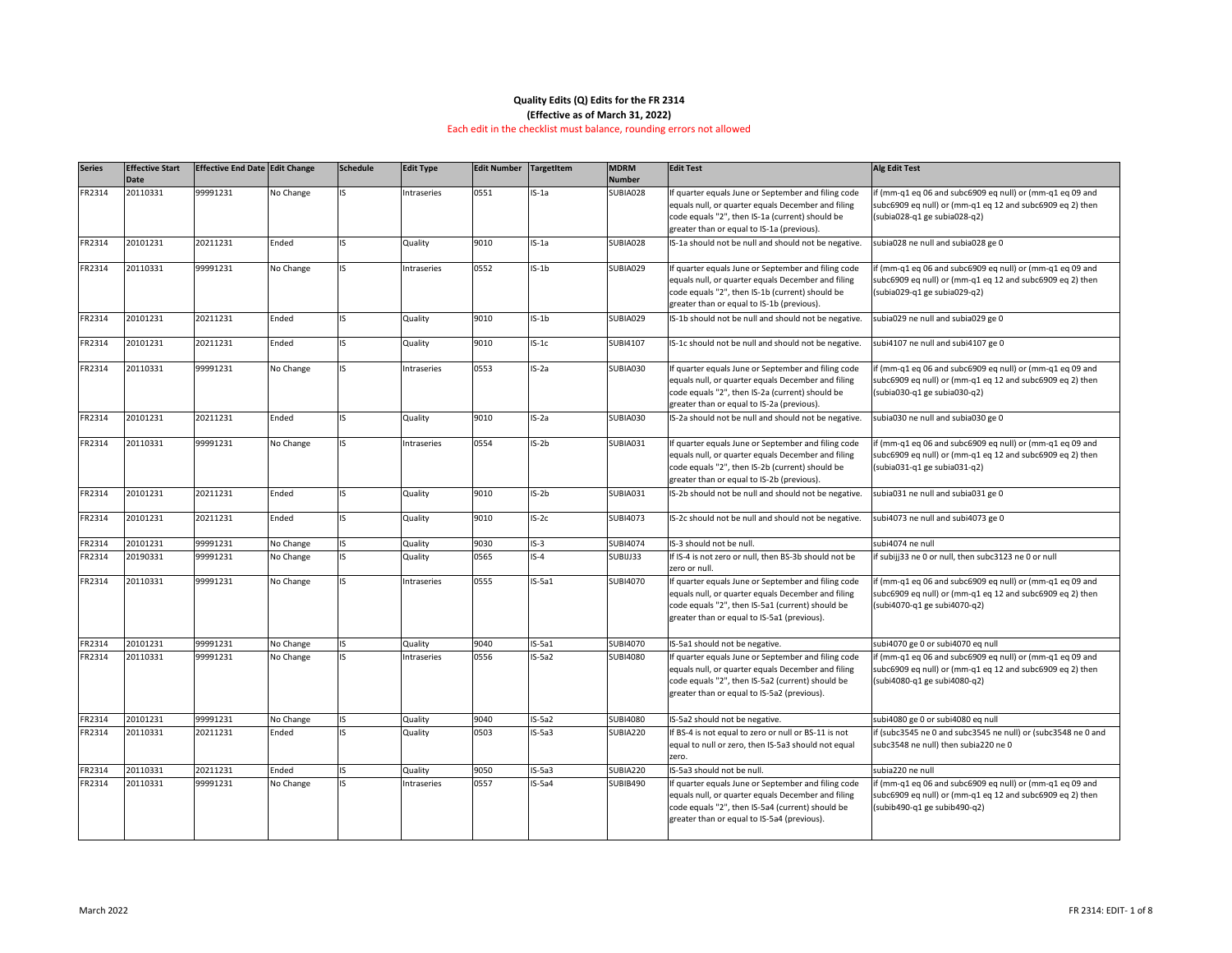| FR2314 | 20110331 | 99991231 | No Change |     | Intraseries | 0558 | $IS-5a8$ | SUBIB494        | If quarter equals June or September and filing code<br>equals null, or quarter equals December and filing<br>code equals "2", then IS-5a8 (current) should be<br>greater than or equal to IS-5a8 (previous). | if (mm-q1 eq 06 and subc6909 eq null) or (mm-q1 eq 09 and<br>subc6909 eq null) or (mm-q1 eq 12 and subc6909 eq 2) then<br>(subib494-q1 ge subib494-q2)                                                                                                                                                      |
|--------|----------|----------|-----------|-----|-------------|------|----------|-----------------|--------------------------------------------------------------------------------------------------------------------------------------------------------------------------------------------------------------|-------------------------------------------------------------------------------------------------------------------------------------------------------------------------------------------------------------------------------------------------------------------------------------------------------------|
| FR2314 | 20110331 | 20211231 | Ended     |     | Quality     | 9050 | $IS-5a9$ | SUBIC887        | IS-5a9 should not be null.                                                                                                                                                                                   | subic887 ne null                                                                                                                                                                                                                                                                                            |
| FR2314 | 20101231 | 20211231 | Ended     |     | Quality     | 9050 | IS-5a10  | SUBIB497        | IS-5a10 should not be null.                                                                                                                                                                                  | subib497 ne null                                                                                                                                                                                                                                                                                            |
| FR2314 | 20101231 | 20211231 | Ended     |     | Quality     | 9050 | $IS-5b$  | <b>SUBI4619</b> | IS-5b should not be null.                                                                                                                                                                                    | subi4619 ne null                                                                                                                                                                                                                                                                                            |
| FR2314 | 20101231 | 20211231 | Ended     |     | Quality     | 9050 | $IS-5c$  | <b>SUBI4079</b> | IS-5c should not be null.                                                                                                                                                                                    | subi4079 ne null                                                                                                                                                                                                                                                                                            |
| FR2314 | 20190331 | 99991231 | No Change |     | Quality     | 0580 | $IS-6$   | SUBI4091        | If IS-6 is not zero or null, then BS-2a or BS-2b should<br>not be zero or null.                                                                                                                              | if subi4091 ne 0 or null, then subcjj34 or subc1773 ne 0 or null                                                                                                                                                                                                                                            |
| FR2314 | 20110331 | 20211231 | Ended     |     | Intraseries | 0559 | $IS-7a$  | SUBIA034        | If quarter equals June or September and filing code<br>equals null, or quarter equals December and filing<br>code equals "2", then IS-7a (current) should be<br>greater than or equal to IS-7a (previous).   | if (mm-q1 eq 06 and subc6909 eq null) or (mm-q1 eq 09 and<br>subc6909 eq null) or (mm-q1 eq 12 and subc6909 eq 2) then<br>$(subia034-q1 ge subia034-q2)$                                                                                                                                                    |
| FR2314 | 20101231 | 20211231 | Ended     | IS. | Quality     | 9050 | $IS-7a$  | SUBIA034        | IS-7a should not be null.                                                                                                                                                                                    | subia034 ne null                                                                                                                                                                                                                                                                                            |
| FR2314 | 20110331 | 20211231 | Ended     |     | Intraseries | 0560 | $IS-7b$  | SUBIC376        | If quarter equals June or September and filing code<br>equals null, or quarter equals December and filing<br>code equals "2", then IS-7b (current) should be<br>greater than or equal to IS-7b (previous).   | if (mm-q1 eq 06 and subc6909 eq null) or (mm-q1 eq 09 and<br>subc6909 eq null) or (mm-q1 eq 12 and subc6909 eq 2) then<br>(subic376-q1 ge subic376-q2)                                                                                                                                                      |
| FR2314 | 20101231 | 20211231 | Ended     | IS  | Quality     | 9050 | IS-7b    | SUBIC376        | IS-7b should not be null.                                                                                                                                                                                    | subic376 ne null                                                                                                                                                                                                                                                                                            |
| FR2314 | 20101231 | 20211231 | Ended     |     | Quality     | 9050 | $IS-7c$  | <b>SUBI4093</b> | IS-7c should not be null.                                                                                                                                                                                    | ubi4093 ne null                                                                                                                                                                                                                                                                                             |
| FR2314 | 20180630 | 20211231 | Ended     |     | Quality     | 9050 | IS-8a    | SUBIHT69        | IS-8a should not be null.                                                                                                                                                                                    | subiht69 ne null                                                                                                                                                                                                                                                                                            |
| FR2314 | 20101231 | 20211231 | Ended     | IS. | Quality     | 9050 | $IS-9$   | <b>SUBI4302</b> | IS-9 should not be null.                                                                                                                                                                                     | subi4302 ne null                                                                                                                                                                                                                                                                                            |
| FR2314 | 20180331 | 20211231 | Ended     |     | Quality     | 9050 | $IS-10$  | SUBIFT28        | IS-10 should not be null.                                                                                                                                                                                    | subift28 ne null                                                                                                                                                                                                                                                                                            |
| FR2314 | 20101231 | 20211231 | Ended     |     | Quality     | 9050 | $IS-11$  | <b>SUBI3147</b> | IS-11 should not be null.                                                                                                                                                                                    | subi3147 ne null                                                                                                                                                                                                                                                                                            |
| FR2314 | 20101231 | 20211231 | Ended     |     | Quality     | 9050 | $IS-12$  | <b>SUBI4340</b> | IS-12 should not be null.                                                                                                                                                                                    | subi4340 ne null                                                                                                                                                                                                                                                                                            |
| FR2314 | 20101231 | 99991231 | No Change |     | Quality     | 0585 | IS-Mem1  | SUBIF228        | If the sum of BS-AMem1b and BS-AMem1c is greater<br>than zero, then IS-Mem1 should not be null.                                                                                                              | if (subcf231 + subcf232 gt 0) then subif228 ne null                                                                                                                                                                                                                                                         |
| FR2314 | 20101231 | 99991231 | No Change |     | Quality     | 9060 | IS-Mem1  | SUBIF228        | IS-Mem1 should not be negative.                                                                                                                                                                              | subif228 ge 0 or subif228 eq null                                                                                                                                                                                                                                                                           |
| FR2314 | 20110331 | 99991231 | No Change |     | Intraseries | 0586 | IS-Mem2  | <b>SUBIJ980</b> |                                                                                                                                                                                                              | If quarter equals March, June or September and filing lif (mm-q1 eq 03 and subc6909 eq null) or (mm-q1 eq 06 and                                                                                                                                                                                            |
|        |          |          |           |     |             |      |          |                 | code equals null, or quarter equals December and<br>filing code equals "2", and IS-Mem2 (previous) is not<br>equal to null, then IS-Mem2 (current) should not<br>equal null.                                 | subc6909 eq null) or (mm-q1 eq 09 and subc6909 eq null) or (mm-<br>$q1$ eq 12 and subc6909 eq 2) and subij980-q2 ne null then<br>subij980-q1 ne null                                                                                                                                                        |
| FR2314 | 20110331 | 99991231 | No Change |     | Intraseries | 0587 | IS-Mem2  | <b>SUBIJ980</b> | code equals null, or quarter equals December and<br>previous) is not equal to zero, then IS-Mem2 (current) (0)) then subij980-q1 ne null<br>should not equal null.                                           | If quarter equals March, June, or September and filing if (mm-q1 eq 03 and subc6909 eq null) or (mm-q1 eq 06 and<br>subc6909 eq null) or (mm-q1 eq 09 and subc6909 eq null) or (mm-<br>filing code equals "2", and BS-Mem1a (current minus  q1 eq 12 and subc6909 eq 2) and ((subcf819-q1 - subcf819-q2) ne |
| FR2314 | 20110331 | 99991231 | No Change |     | Quality     | 0588 | IS-Mem2  | SUBIJ980        | If BS-Mem1a is not equal to null, then IS-Mem2<br>should not equal null.                                                                                                                                     | if subcf819 ne null then subij980 ne null                                                                                                                                                                                                                                                                   |
| FR2314 | 20110331 | 99991231 | No Change |     | Quality     | 0589 | IS-Mem2  | SUBIJ980        | If BS-Mem1b is not equal to null, then IS-Mem2<br>should not equal null.                                                                                                                                     | if subcf820 ne null then subij980 ne null                                                                                                                                                                                                                                                                   |
| FR2314 | 20110331 | 99991231 | No Change |     | Intraseries | 0590 | IS-Mem2  | SUBIJ980        | code equals null, or quarter equals December and<br>previous) is not equal to zero, then IS-Mem2 (current) 0) then subij980-q1 ne null<br>should not equal null.                                             | If quarter equals March, June, or September and filing if (mm-q1 eq 03 and subc6909 eq null) or (mm-q1 eq 06 and<br>subc6909 eq null) or (mm-q1 eq 09 and subc6909 eq null) or (mm-<br>filing code equals "2", and BS-Mem1b (current minus  q1 eq 12 and subc6909 eq 2) and ((subcf820-q1 - subcf820-q2) ne |
| FR2314 | 20110331 | 99991231 | No Change |     | Quality     | 0591 | IS-Mem2  | SUBIJ980        | If IS-Mem2 is not equal to null or zero, then the sum<br>of IS-5a3, IS-5a6, IS-5a10, and IS-5b should not equal<br>zero.                                                                                     | If (subij980 ne null and subij980 ne 0) then ((subia220 + subib492<br>+ subib497 + subi4619) ne 0)                                                                                                                                                                                                          |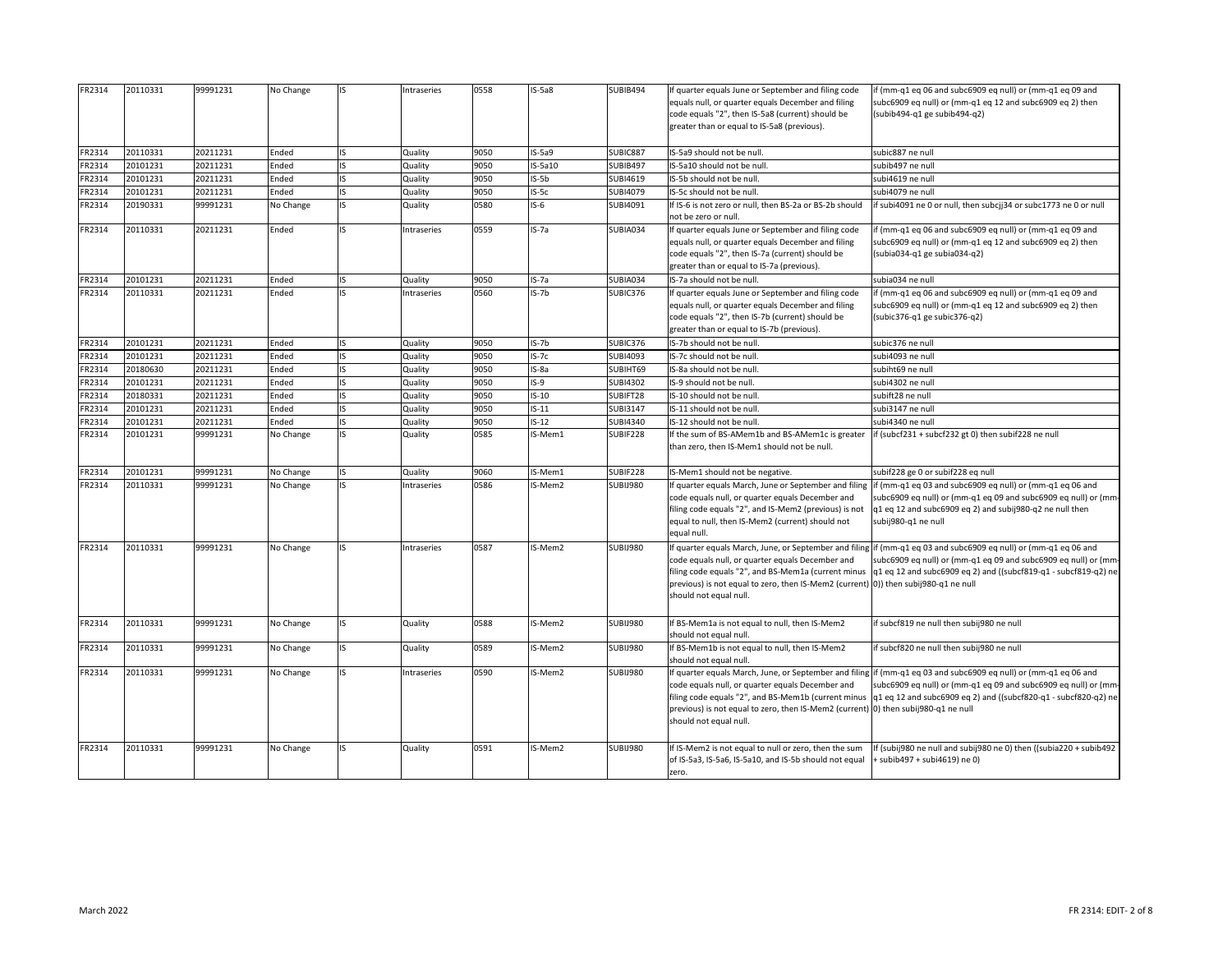| FR2314 | 20220331 | 99991231 | Revised   | IS-A   | Intraseries | 0600 | $IS-A1$  | <b>SUBI3217</b> | If BS-18g (previous December) is not equal to null,<br>then IS-A1 (current) should equal BS-18g (previous<br>December) plus or minus 1 million.                                                                                                                         | lif (mm-q1 eq 03 and subc3210-q2 ne null) then ((subi3217-q1 ge<br>subc3210-q2 -1000) and (subi3217-q1 le subc3210-q2 +1000)) or<br>if (mm-q1 eq 06 and subc3210-q3 ne null) then ((subi3217-q1 ge<br>subc3210-q3 -1000) and (subi3217-q1 le subc3210-q3 +1000)) or<br>if (mm-q1 eq 09 and subc3210-q4 ne null) then ((subi3217-q1 ge<br>subc3210-q4 -1000) and (subi3217-q1 le subc3210-q4 +1000)) or<br>if (mm-q1 eq 12 and subc3210-q5 ne null) then ((subi3217-q1 ge<br>subc3210-q5 -1000) and (subi3217-q1 le subc3210-q5 +1000)) |
|--------|----------|----------|-----------|--------|-------------|------|----------|-----------------|-------------------------------------------------------------------------------------------------------------------------------------------------------------------------------------------------------------------------------------------------------------------------|----------------------------------------------------------------------------------------------------------------------------------------------------------------------------------------------------------------------------------------------------------------------------------------------------------------------------------------------------------------------------------------------------------------------------------------------------------------------------------------------------------------------------------------|
| FR2314 | 20101231 | 99991231 | No Change | IS-A   | Quality     | 0600 | $IS-A1$  | <b>SUBI3217</b> | For December, if filing code (current) equals "1"<br>(annual filers) and BS-18g (previous December) is not  null)) then (subc3217-q1 eq subc3210-q5)<br>equal to null, then IS-A1 (current) should equal BS-<br>18g (previous December).                                | $\frac{1}{2}$ if ((mm-q1 eq 12) and (subc6909-q1 eq 1) and (subc3210-q5 ne                                                                                                                                                                                                                                                                                                                                                                                                                                                             |
| FR2314 | 20101231 | 99991231 | No Change | IS-A   | Quality     | 9070 | $IS-A1$  | <b>SUBI3217</b> | IS-A1 should not be null.                                                                                                                                                                                                                                               | subi3217 ne null                                                                                                                                                                                                                                                                                                                                                                                                                                                                                                                       |
| FR2314 | 20101231 | 99991231 | No Change | IS-A   | Quality     | 9070 | $IS-A2$  | <b>SUBT4340</b> | IS-A2 should not be null.                                                                                                                                                                                                                                               | subt4340 ne null                                                                                                                                                                                                                                                                                                                                                                                                                                                                                                                       |
| FR2314 | 20080331 | 99991231 | No Change | IS-A   | Quality     | 0610 | $IS- A3$ | SUBIA035        | IS-A3 should be less than or equal to the sum of BS-<br>18a and BS-18b.                                                                                                                                                                                                 | subia035 le (subc3230 + subc3240)                                                                                                                                                                                                                                                                                                                                                                                                                                                                                                      |
| FR2314 | 20101231 | 99991231 | No Change | IS-A   | Quality     | 9070 | $IS- A3$ | SUBIA035        | IS-A3 should not be null.                                                                                                                                                                                                                                               | subia035 ne null                                                                                                                                                                                                                                                                                                                                                                                                                                                                                                                       |
| FR2314 | 20080331 | 20211231 | Ended     | IS-A   | Quality     | 0620 | IS-A4    | <b>SUBI4598</b> | If IS-A4 is greater than zero, then BS-18a should be<br>greater than zero.                                                                                                                                                                                              | if subi4598 gt 0, then subi3230 gt 0                                                                                                                                                                                                                                                                                                                                                                                                                                                                                                   |
| FR2314 | 20110331 | 99991231 | No Change | IS-A   | Intraseries | 0640 | IS-A4    | <b>SUBI4598</b> | If quarter equals June or September and filing code<br>equals null, or quarter equals December and filing<br>code equals "2", then IS-A4 (current) should be<br>greater than or equal to IS-A4 (previous).                                                              | if (mm-q1 eq 06 and subc6909 eq null) or (mm-q1 eq 09 and<br>subc6909 eq null) or (mm-q1 eq 12 and subc6909 eq 2) then<br>(subi4598-q1 ge subi4598-q2)                                                                                                                                                                                                                                                                                                                                                                                 |
| FR2314 | 20101231 | 99991231 | No Change | IS-A   | Quality     | 9080 | IS-A4    | <b>SUBI4598</b> | IS-A4 should not be null and should not be negative.                                                                                                                                                                                                                    | subi4598 ne null and subi4598 ge 0                                                                                                                                                                                                                                                                                                                                                                                                                                                                                                     |
| FR2314 | 20101231 | 99991231 | No Change | IS-A   | Quality     | 9090 | $IS-AS$  | <b>SUBIB511</b> | IS-A5 should not be null.                                                                                                                                                                                                                                               | subib511 ne null                                                                                                                                                                                                                                                                                                                                                                                                                                                                                                                       |
| FR2314 | 20101231 | 99991231 | No Change | IS-A   | Quality     | 9090 | IS-A6    | <b>SUBI3581</b> | IS-A6 should not be null.                                                                                                                                                                                                                                               | subi3581 ne null                                                                                                                                                                                                                                                                                                                                                                                                                                                                                                                       |
| FR2314 | 20101231 | 99991231 | No Change | IS-A   | Quality     | 9090 | IS-A7    | <b>SUBT3210</b> | IS-A7 should not be null.                                                                                                                                                                                                                                               | subt3210 ne null                                                                                                                                                                                                                                                                                                                                                                                                                                                                                                                       |
| FR2314 | 20190331 | 99991231 | No Change | $IS-B$ | Intraseries | 0670 | IS-B1A   | <b>SUBI3124</b> | If BS-3b (previous December) is greater than or equal<br>to zero, then the sum of IS-B1A, IS-B1B, and IS-B1C<br>(current) should equal BS-3b (previous December).                                                                                                       | $\left  \text{if (mm-q1 eq 03 and subc3123-q2 ge 0)} \right $ then<br>$((\text{subi3124}+\text{subi})88+\text{subi})94)$ -q1 eq subc3123-q2) or if (mm-q1<br>eq 06 and subc3123-q3 ge 0) then ((subi3124+subijh88+subijh94)-<br>$q1$ eq subc3123-q3)) or if (mm-q1 eq 09 and subc3123-q4 ge 0)<br>then ((subi3124+subijh88+subijh94)-q1 eq subc3123-q4)) or if<br>$\frac{1}{2}$ (mm-q1 eq 12 and subc3123-q5 ge 0) then<br>$(subi3124+subjh88+subjh94)-q1 eq subc3123-q5)$                                                             |
| FR2314 | 20190331 | 99991231 | No Change | $IS-B$ | Quality     | 0670 | $IS-B1$  | <b>SUBI3124</b> | For December, if filing code (current) equals "1"<br>(annual filers) and BS-3b (previous December) is<br>greater than or equal to zero, then the sum of IS-B1A,<br>IS-B1B, and IS-B1C (current) should equal BS-3b<br>(current) should equal BS-3b (previous December). | $\frac{1}{2}$ if ((mm-q1 eq 12) and (subc6909-q1 eq 1) and (subc3123-q5 ge<br>$ 0\rangle$ ) then (subi3124+ subijh88 + subijh94)-q1 eq subc3123-q5)                                                                                                                                                                                                                                                                                                                                                                                    |
| FR2314 | 20190331 | 99991231 | No Change | $IS-B$ | Quality     | 9100 | IS-B1A   | <b>SUBI3124</b> | IS-B1A should not be negative.                                                                                                                                                                                                                                          | subi3124 ge 0 or subi3124 eq null                                                                                                                                                                                                                                                                                                                                                                                                                                                                                                      |
| FR2314 | 20190331 | 99991231 | No Change | $IS-B$ | Intraseries | 0681 | IS-B2A   | <b>SUBI4605</b> | If quarter equals June or September and filing code<br>equals null, or quarter equals December and filing<br>code equals "2", then IS-B2A (current) should be<br>greater than or equal to IS-B2A (previous).                                                            | if (mm-q1 eq 06 and subc6909 eq null) or (mm-q1 eq 09 and<br>subc6909 eq null) or (mm-q1 eq 12 and subc6909 eq 2) then<br>(subi4605-q1 ge subi4605-q2)                                                                                                                                                                                                                                                                                                                                                                                 |
| FR2314 | 20190331 | 99991231 | No Change | $IS-B$ | Intraseries | 0683 | IS-B2B   | SUBIJH89        | If quarter equals June or September and filing code<br>equals null, or quarter equals December and filing<br>code equals "2", then IS-B2B (current) should be<br>greater than or equal to IS-B2B (previous).                                                            | if (mm-q1 eq 06 and subc6909 eq null) or (mm-q1 eq 09 and<br>subc6909 eq null) or (mm-q1 eq 12 and subc6909 eq 2) then<br>(subijh89-q1 ge subijh89-q2)                                                                                                                                                                                                                                                                                                                                                                                 |
| FR2314 | 20190331 | 99991231 | No Change | $IS-B$ | Intraseries | 0685 | IS-B2C   | SUBIJH95        | If quarter equals June or September and filing code<br>equals null, or quarter equals December and filing<br>code equals "2", then IS-B2C (current) should be<br>greater than or equal to IS-B2C (previous).                                                            | if (mm-q1 eq 06 and subc6909 eq null) or (mm-q1 eq 09 and<br>subc6909 eq null) or (mm-q1 eq 12 and subc6909 eq 2) then<br>(subijh95-q1 ge subijh95-q2)                                                                                                                                                                                                                                                                                                                                                                                 |
| FR2314 | 20190331 | 99991231 | No Change | $IS-B$ | Quality     | 0690 | IS-B2A   | <b>SUBI4605</b> | IS-B2A should be less than or equal to BS-3a.                                                                                                                                                                                                                           | subi4605 le subc2122                                                                                                                                                                                                                                                                                                                                                                                                                                                                                                                   |
| FR2314 | 20190331 | 99991231 | No Change | $IS-B$ | Quality     | 0692 | IS-B2B   | SUBIJH89        | IS-B2B should be less than or equal to BS-3a.                                                                                                                                                                                                                           | subijh89 le subc2122                                                                                                                                                                                                                                                                                                                                                                                                                                                                                                                   |
| FR2314 | 20190331 | 99991231 | No Change | $IS-B$ | Quality     | 0694 | IS-B2C   | SUBIJH95        | IS-B2C should be less than or equal to BS-3a.                                                                                                                                                                                                                           | subijh95 le subc2122                                                                                                                                                                                                                                                                                                                                                                                                                                                                                                                   |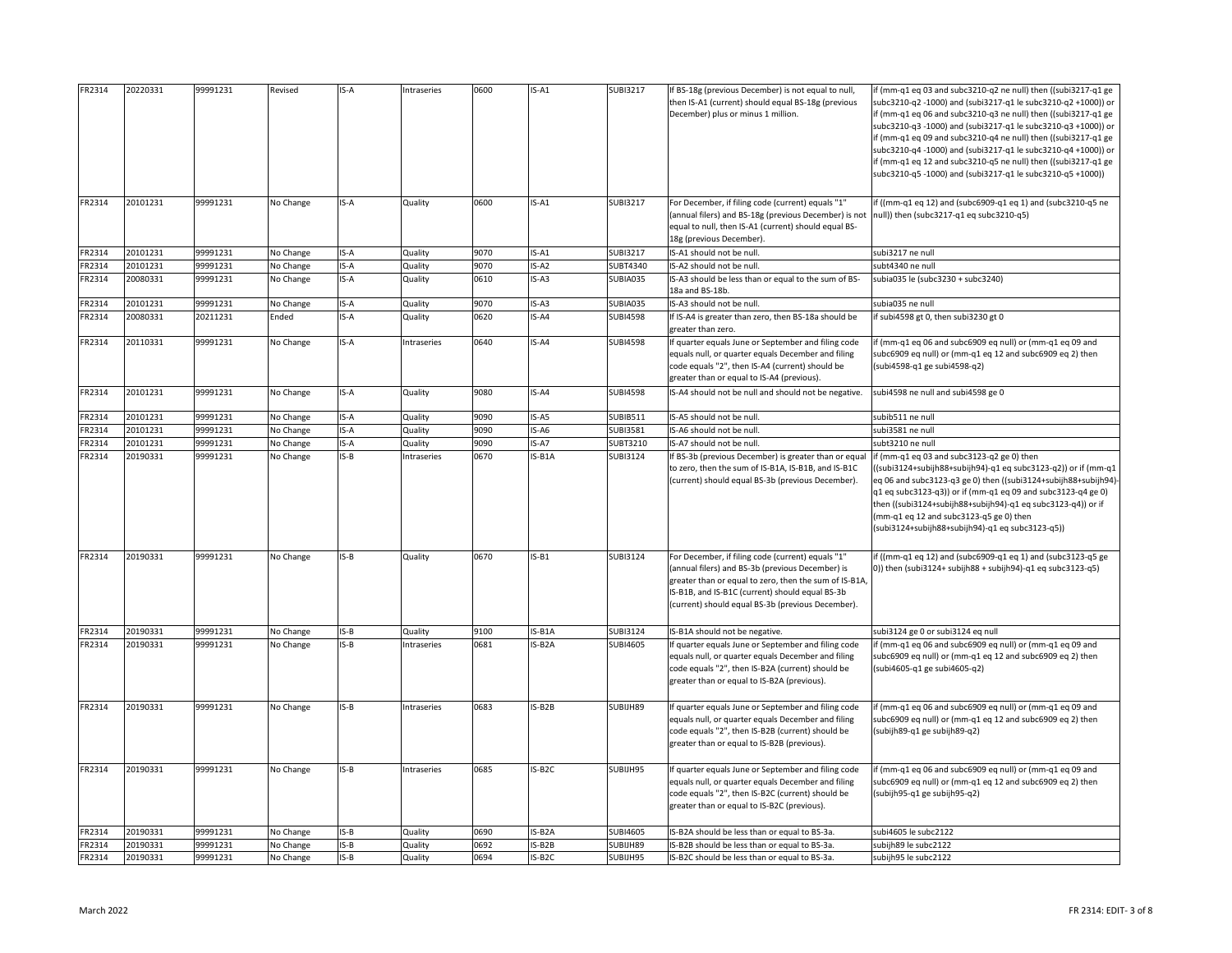| FR2314 | 20190331 | 99991231 | No Change | $IS-B$           | Quality     | 9100         | IS-B2A           | <b>SUBI4605</b> | IS-B2A should not be negative.                                                                             | subi4605 ge 0 or subi4605 eq null                                                    |
|--------|----------|----------|-----------|------------------|-------------|--------------|------------------|-----------------|------------------------------------------------------------------------------------------------------------|--------------------------------------------------------------------------------------|
| FR2314 | 20190331 | 99991231 | No Change | $IS-B$           | Intraseries | 0682         | IS-B3A           | SUBIC079        | If quarter equals June or September and filing code                                                        | lif (mm-q1 eq 06 and subc6909 eq null) or (mm-q1 eq 09 and                           |
|        |          |          |           |                  |             |              |                  |                 | equals null, or quarter equals December and filing                                                         | subc6909 eq null) or (mm-q1 eq 12 and subc6909 eq 2) then                            |
|        |          |          |           |                  |             |              |                  |                 | code equals "2", then IS-B3A (current) should be                                                           | $(subic079-q1 ge subic079-q2)$                                                       |
|        |          |          |           |                  |             |              |                  |                 | greater than or equal to IS-B3A (previous).                                                                |                                                                                      |
|        |          |          |           |                  |             |              |                  |                 |                                                                                                            |                                                                                      |
| FR2314 | 20190331 | 99991231 | No Change | $IS-B$           | Intraseries | 0687         | $IS-B3B$         | SUBIJH92        | If quarter equals June or September and filing code                                                        | f (mm-q1 eq 06 and subc6909 eq null) or (mm-q1 eq 09 and                             |
|        |          |          |           |                  |             |              |                  |                 | equals null, or quarter equals December and filing                                                         | subc6909 eq null) or (mm-q1 eq 12 and subc6909 eq 2) then                            |
|        |          |          |           |                  |             |              |                  |                 | code equals "2", then IS-B3B (current) should be                                                           | (subijh92-q1 ge subijh92-q2)                                                         |
|        |          |          |           |                  |             |              |                  |                 | greater than or equal to IS-B3B (previous).                                                                |                                                                                      |
|        |          |          |           |                  |             |              |                  |                 |                                                                                                            |                                                                                      |
| FR2314 | 20190331 | 99991231 | No Change | $IS-B$           | Intraseries | 0689         | IS-B3C           | SUBIJH98        | If quarter equals June or September and filing code                                                        | f (mm-q1 eq 06 and subc6909 eq null) or (mm-q1 eq 09 and                             |
|        |          |          |           |                  |             |              |                  |                 | equals null, or quarter equals December and filing                                                         | subc6909 eq null) or (mm-q1 eq 12 and subc6909 eq 2) then                            |
|        |          |          |           |                  |             |              |                  |                 | code equals "2", then IS-B3C (current) should be                                                           | (subijh98-q1 ge subijh98-q2)                                                         |
|        |          |          |           |                  |             |              |                  |                 | greater than or equal to IS-B3C (previous).                                                                |                                                                                      |
|        |          |          |           |                  |             |              |                  |                 |                                                                                                            |                                                                                      |
| FR2314 | 20190331 | 99991231 | No Change | $IS-B$           | Quality     | 0700         | IS-B3A           | SUBIC079        | IS-B3A should be less than or equal to BS-3a.                                                              | subic079 le subc2122                                                                 |
| FR2314 | 20190331 | 99991231 | No Change | $IS-B$           | Quality     | 0702         | IS-B3B           | SUBIJH92        | IS-B3B should be less than or equal to BS-3a.                                                              | subijh92 le subc2122                                                                 |
| FR2314 | 20190331 | 99991231 | No Change | $IS-B$           | Quality     | 0704         | IS-B3C           | SUBIJH98        | IS-B3C should be less than or equal to BS-3a.                                                              | subijh98 le subc2122                                                                 |
| FR2314 | 20190331 | 99991231 | No Change | $IS-B$           | Quality     | 9100         | IS-B3A           | SUBIC079        | IS-B3A should not be negative.                                                                             | subic079 ge 0 or subic079 eq null                                                    |
| FR2314 | 20190331 | 99991231 | No Change | $IS-B$           | Quality     | 9100         | IS-B6A           | <b>SUBT3123</b> | IS-B6A should not be negative.                                                                             | subt3123 ge 0 or subt3123 eq null                                                    |
| FR2314 | 20101231 | 99991231 | No Change | <b>BS</b>        | Quality     | 9100         | $BS-1$           | <b>SUBC0010</b> | BS-1 should not be negative.                                                                               | subc0010 ge 0 or subc0010 eq null                                                    |
| FR2314 | 20190331 | 99991231 | No Change | <b>BS</b>        | Quality     | 9100         | BS-2a            | <b>SUBC1754</b> | BS-2a should not be negative.                                                                              | subcjj34 ge 0 or subcjj34 eq null                                                    |
| FR2314 | 20101231 | 99991231 | No Change | <b>BS</b>        | Quality     | 9100         | BS-2b            | <b>SUBC1773</b> | BS-2b should not be negative.                                                                              | subc1773 ge 0 or subc1773 eq null                                                    |
| FR2314 | 20180630 | 99991231 | No Change | <b>BS</b>        | Quality     | 9100         | BS-2c            | SUBCJA22        | BS-2c should not be negative.                                                                              | subcja22 ge 0 or subcja22 eq null                                                    |
| FR2314 | 20101231 | 99991231 | No Change | <b>BS</b>        | Quality     | 9100         | BS-3a            | <b>SUBC2122</b> | BS-3a should not be negative.                                                                              | subc2122 ge 0 or subc2122 eq null                                                    |
| FR2314 | 20101231 | 99991231 | No Change | <b>BS</b>        | Quality     | 9100         | BS-3b            | <b>SUBC3123</b> | BS-3b should not be negative.                                                                              | subc3123 ge 0 or subc3123 eq null                                                    |
| FR2314 | 20101231 | 99991231 | No Change | <b>BS</b>        | Quality     | 9100         | BS-3c            | <b>SUBC2125</b> | BS-3c should not be negative.                                                                              | subc2125 ge 0 or subc2125 eq null                                                    |
| FR2314 | 20101231 | 99991231 | No Change | <b>BS</b>        | Quality     | 9100         | $BS-4$           | <b>SUBC3545</b> | BS-4 should not be negative.                                                                               | subc3545 ge 0 or subc3545 eq null                                                    |
| FR2314 | 20101231 | 99991231 | No Change | <b>BS</b>        | Quality     | 9100         | <b>BS-5</b>      | <b>SUBC2145</b> | BS-5 should not be negative.                                                                               | subc2145 ge 0 or subc2145 eq null                                                    |
| FR2314 | 20101231 | 99991231 | No Change | <b>BS</b>        | Quality     | 9100         | <b>BS-6</b>      | <b>SUBC2150</b> | BS-6 should not be negative.                                                                               | subc2150 ge 0 or subc2150 eq null                                                    |
| FR2314 | 20101231 | 99991231 | No Change | <b>BS</b>        | Quality     | 9100         | <b>BS-7</b>      | <b>SUBC1724</b> | BS-7 should not be negative.                                                                               | subc1724 ge 0 or subc1724 eq null                                                    |
| FR2314 | 20101231 | 99991231 | No Change | <b>BS</b>        | Quality     | 9100         | <b>BS-8</b>      | SUBCC377        | BS-8 should not be negative.                                                                               | subcc377 ge 0 or subcc377 eq null                                                    |
| FR2314 | 20101231 | 99991231 | No Change | <b>BS</b>        | Quality     | 9100         | <b>BS-9</b>      | SUBCC378        | BS-9 should not be negative.                                                                               | subcc378 ge 0 or subcc378 eq null                                                    |
| FR2314 | 20190331 | 99991231 | No Change | $IS-B$           | Quality     | 9100         | $IS-B1B$         | SUBIJH88        | IS-B1B should not be negative.                                                                             | subijh 88 ge 0 or subijh 88 eq null                                                  |
| FR2314 | 20190331 | 99991231 | No Change | $IS-B$           | Quality     | 9100         | IS-B1C           | SUBIJH94        | IS-B1C should not be negative.                                                                             | subijh94 ge 0 or subijh94 eq null                                                    |
| FR2314 | 20190331 | 99991231 | No Change | $IS-B$           | Quality     | 9100         | IS-B2B           | SUBIJH89        | IS-B2B should not be negative.                                                                             | subijh 89 ge 0 or subijh 89 eq null                                                  |
| FR2314 | 20190331 | 99991231 | No Change | $IS-B$           | Quality     | 9100         | IS-B2C           | SUBIJH95        | IS-B2C should not be negative.                                                                             | subijh95 ge 0 or subijh95 eq null                                                    |
| FR2314 | 20190331 | 99991231 | No Change | $IS-B$           | Quality     | 9100         | $IS-B3B$         | SUBIJH92        | IS-B3B should not be negative.                                                                             | subijh92 ge 0 or subijh92 eq null                                                    |
| FR2314 | 20190331 | 99991231 | No Change | $IS-B$           | Quality     | 9100         | IS-B3C           | SUBIJH98        | IS-B3C should not be negative.                                                                             | subijh98 ge 0 or subijh98 eq null                                                    |
| FR2314 | 20190331 | 99991231 | No Change | $IS-B$<br>$IS-B$ | Quality     | 9100         | IS-B6B<br>IS-B6C | SUBIJH93        | IS-B6B should not be negative.                                                                             | subijh93 ge 0 or subijh93 eq null                                                    |
| FR2314 | 20190331 | 99991231 | No Change |                  | Quality     | 9100<br>0720 |                  | SUBIJH99        | IS-B6C should not be negative.                                                                             | subijh99 ge 0 or subijh99 eq null                                                    |
| FR2314 | 20131231 | 20211231 | Ended     | <b>BS</b>        | Quality     |              | <b>BS-10</b>     | SUBC2170        | For December if the filing code equals 1 (annual<br>filers), then BS-10 should be greater than or equal to | if mm-q1 eq 12 and subc6909 eq 1, then subc2170 ge 500000 and<br>subc2170 lt 1000000 |
|        |          |          |           |                  |             |              |                  |                 | \$500 million and less than \$1 billion.                                                                   |                                                                                      |
| FR2314 | 20101231 | 99991231 | No Change | <b>BS</b>        | Quality     | 9120         | <b>BS-10</b>     | <b>SUBC2170</b> | BS-10 should not be null and should not be negative.                                                       | subc2170 ne null and subc2170 ge 0                                                   |
|        |          |          |           |                  |             |              |                  |                 |                                                                                                            |                                                                                      |
| FR2314 | 20101231 | 99991231 | No Change | <b>BS</b>        | Quality     | 9130         | <b>BS-11</b>     | <b>SUBC3548</b> | BS-11 should not be negative.                                                                              | subc3548 ge 0 or subc3548 eq null                                                    |
| FR2314 | 20101231 | 99991231 | No Change | <b>BS</b>        | Quality     | 9130         | <b>BS-12</b>     | SUBCC379        | BS-12 should not be negative.                                                                              | subcc379 ge 0 or subcc379 eq null                                                    |
| FR2314 | 20101231 | 99991231 | No Change | <b>BS</b>        | Quality     | 9130         | <b>BS-13</b>     | <b>SUBC1729</b> | BS-13 should not be negative.                                                                              | subc1729 ge 0 or subc1729 eq null                                                    |
| FR2314 | 20101231 | 99991231 | No Change | <b>BS</b>        | Quality     | 9130         | <b>BS-14</b>     | <b>SUBC2750</b> | BS-14 should not be negative.                                                                              | subc2750 ge 0 or subc2750 eq null                                                    |
| FR2314 | 20101231 | 99991231 | No Change | <b>BS</b>        | Quality     | 9130         | <b>BS-15</b>     | SUBCA012        | BS-15 should not be negative.                                                                              | subca012 ge 0 or subca012 eq null                                                    |
| FR2314 | 20101231 | 99991231 | No Change | <b>BS</b>        | Quality     | 9130         | <b>BS-16</b>     | SUBCC380        | BS-16 should not be negative.                                                                              | subcc380 ge 0 or subcc380 eq null                                                    |
| FR2314 | 20101231 | 99991231 | No Change | <b>BS</b>        | Quality     | 9140         | <b>BS-17</b>     | <b>SUBC2948</b> | BS-17 should not be null and should not be negative.                                                       | subc2948 ne null and subc2948 ge 0                                                   |
|        |          |          |           |                  |             |              |                  |                 |                                                                                                            |                                                                                      |
| FR2314 | 20101231 | 20211231 | Ended     | <b>BS</b>        | Quality     | 9150         | <b>BS-18a</b>    | <b>SUBC3230</b> | BS-18a should not be negative.                                                                             | subc3230 ge 0 or subc3230 eq null                                                    |
| FR2314 | 20101231 | 20211231 | Ended     | <b>BS</b>        | Quality     | 9150         | <b>BS-18b</b>    | <b>SUBC3240</b> | BS-18b should not be negative.                                                                             | subc3240 ge 0 or subc3240 eq null                                                    |
| FR2314 | 20080630 | 20211231 | Ended     | <b>BS</b>        | Quality     | 0725         | <b>BS-18e</b>    | SUBCF033        | If the sum of BS-18a, BS-18b and BS-18f is equal to                                                        | if (subc3230 + subc3240 + subca130) eq 0 or null then subcf033                       |
|        |          |          |           |                  |             |              |                  |                 | zero or null, then BS-18e should not equal null.                                                           | ne null                                                                              |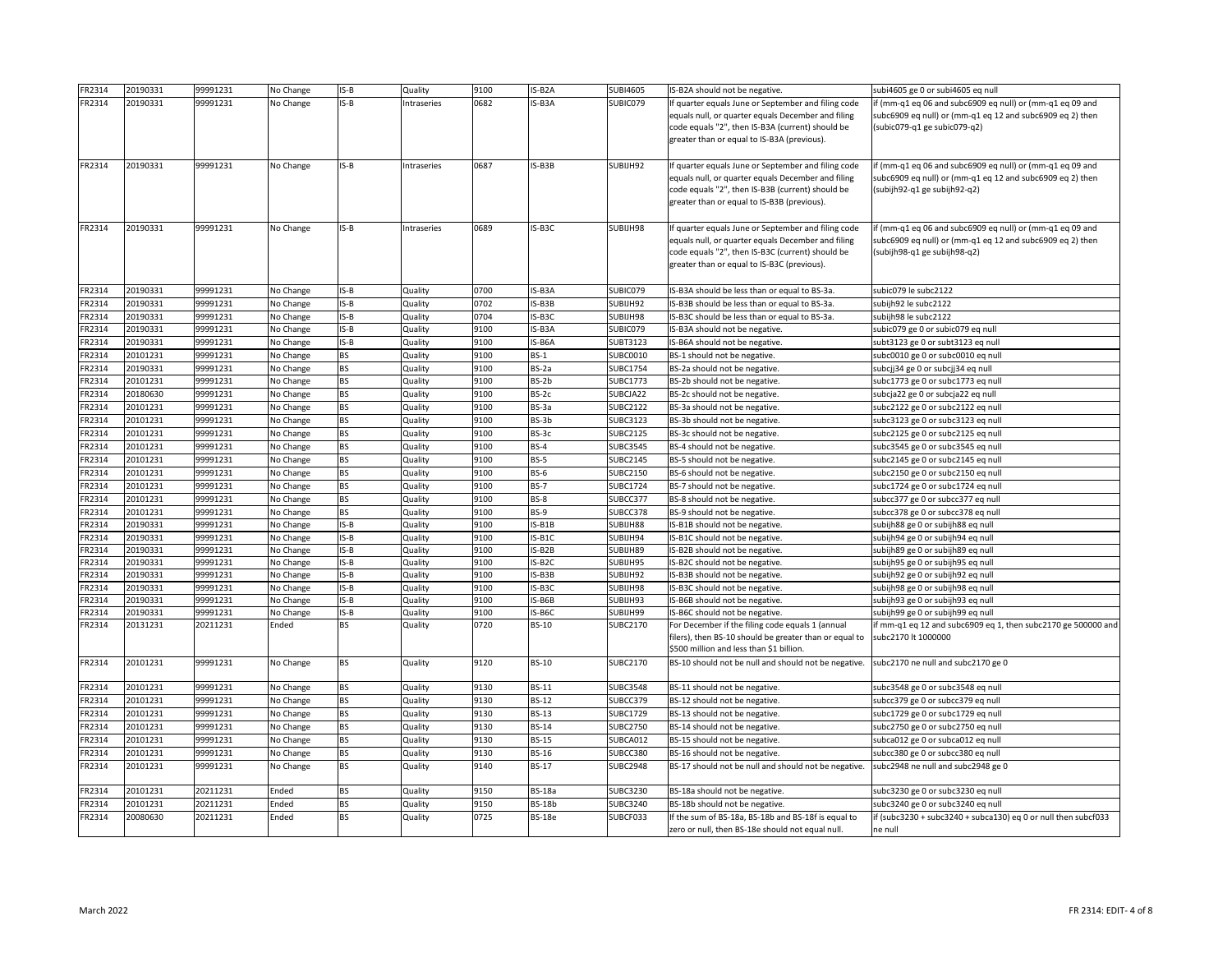| FR2314 | 20080630 | 99991231 | No Change | <b>BS</b> | Quality     | 0726 | <b>BS-18e</b> | SUBCF033        | If the sum of BS-18a, BS-18b and BS-18f is not equal<br>to zero or null, then BS-18e should equal null.                                                                                     | if (subc3230 + subc3240 + subca130) ne 0 or null then subcf033<br>eq null                   |
|--------|----------|----------|-----------|-----------|-------------|------|---------------|-----------------|---------------------------------------------------------------------------------------------------------------------------------------------------------------------------------------------|---------------------------------------------------------------------------------------------|
| FR2314 | 20101231 | 99991231 | No Change | <b>BS</b> | Quality     | 9160 | <b>BS-19</b>  | <b>SUBC3300</b> | BS-19 should not be null and should not be negative.                                                                                                                                        | ubc3300 ne null and subc3300 ge 0                                                           |
| FR2314 | 20080331 | 99991231 | No Change | <b>BS</b> | Intraseries | 0734 | <b>BS-20</b>  | <b>SUBC3817</b> | If BS-20 (previous) is greater than \$100 million, then<br>BS-20 (current) should be greater than zero.                                                                                     | if subc3817-q2 gt 100000 then subc3817-q1 gt 0                                              |
| FR2314 | 20091231 | 99991231 | No Change | <b>BS</b> | Quality     | 0734 | <b>BS-20</b>  | <b>SUBC3817</b> | For December, if filing code (current) equals "1"<br>(annual filers) and BS-20 (previous December) is<br>greater than \$100 million, then BS-20 (current)<br>should be greater than zero.   | if ((mm-q1 eq 12) and (subc6909-q1 eq 1) and subc3817-q5 gt<br>100000 then subc3817-q1 gt 0 |
| FR2314 | 20101231 | 99991231 | No Change | <b>BS</b> | Quality     | 9170 | <b>BS-20</b>  | <b>SUBC3817</b> | BS-20 should not be negative.                                                                                                                                                               | subc3817 ge 0 or subc3817 eq null                                                           |
| FR2314 | 20080331 | 99991231 | No Change | <b>BS</b> | Intraseries | 0735 | <b>BS-21</b>  | SUBCA013        | If BS-21 (previous) is greater than \$100 million, then<br>BS-21 (current) should be greater than zero.                                                                                     | if subca013-q2 gt 100000 then subca013-q1 gt 0                                              |
| FR2314 | 20091231 | 99991231 | No Change | <b>BS</b> | Quality     | 0735 | <b>BS-21</b>  | SUBCA013        | For December, if filing code (current) equals "1"<br>(annual filers) and BS-21 (previous December) is<br>greater than \$100 million, then BS-21 (current)<br>should be greater than zero.   | if ((mm-q1 eq 12) and (subc6909-q1 eq 1) and subca013-q5 gt<br>100000 then subca013-q1 gt 0 |
| FR2314 | 20101231 | 99991231 | No Change | <b>BS</b> | Quality     | 9170 | <b>BS-21</b>  | SUBCA013        | BS-21 should not be negative.                                                                                                                                                               | subca013 ge 0 or subca013 eq null                                                           |
| FR2314 | 20080331 | 99991231 | No Change | <b>BS</b> | Intraseries | 0736 | <b>BS-22</b>  | SUBCA014        | If BS-22 (previous) is greater than \$100 million, then<br>BS-22 (current) should be greater than zero.                                                                                     | if subca014-q2 gt 100000 then subca014-q1 gt 0                                              |
| FR2314 | 20091231 | 99991231 | No Change | <b>BS</b> | Quality     | 0736 | <b>BS-22</b>  | SUBCA014        | For December, if filing code (current) equals "1"<br>(annual filers) and BS-22 (previous December) is<br>greater than \$100 million, then BS-22 (current)<br>should be greater than zero.   | if ((mm-q1 eq 12) and (subc6909-q1 eq 1) and subca014-q5 gt<br>100000 then subca014-q1 gt 0 |
| FR2314 | 20101231 | 99991231 | No Change | <b>BS</b> | Quality     | 9170 | <b>BS-22</b>  | SUBCA014        | BS-22 should not be negative.                                                                                                                                                               | subca014 ge 0 or subca014 eq null                                                           |
| FR2314 | 20080331 | 99991231 | No Change | <b>BS</b> | Intraseries | 0737 | <b>BS-23</b>  | SUBC3411        | If BS-23 (previous) is greater than \$100 million, then<br>BS-23 (current) should be greater than zero.                                                                                     | if subc3411-q2 gt 100000 then subc3411-q1 gt 0                                              |
| FR2314 | 20091231 | 99991231 | No Change | <b>BS</b> | Quality     | 0737 | <b>BS-23</b>  | SUBC3411        | For December, if filing code (current) equals "1"<br>(annual filers) and BS-23 (previous December) is<br>greater than \$100 million, then BS-23 (current)<br>should be greater than zero.   | if ((mm-q1 eq 12) and (subc6909-q1 eq 1) and subc3411-q5 gt<br>100000 then subc3411-q1 gt 0 |
| FR2314 | 20101231 | 99991231 | No Change | <b>BS</b> | Quality     | 9170 | <b>BS-23</b>  | SUBC3411        | BS-23 should not be negative.                                                                                                                                                               | subc3411 ge 0 or subc3411 eq null                                                           |
| FR2314 | 20080331 | 99991231 | No Change | <b>BS</b> | Intraseries | 0738 | <b>BS-24</b>  | <b>SUBC3415</b> | If BS-24 (previous) is greater than \$100 million, then<br>BS-24 (current) should be greater than zero.                                                                                     | if subc3415-q2 gt 100000 then subc3415-q1 gt 0                                              |
| FR2314 | 20091231 | 99991231 | No Change | <b>BS</b> | Quality     | 0738 | <b>BS-24</b>  | <b>SUBC3415</b> | For December, if filing code (current) equals "1"<br>(annual filers) and BS-24 (previous December) is<br>greater than \$100 million, then BS-24 (current)<br>should be greater than zero.   | if ((mm-q1 eq 12) and (subc6909-q1 eq 1) and subc3415-q5 gt<br>100000 then subc3415-q1 gt 0 |
| FR2314 | 20101231 | 99991231 | No Change | <b>BS</b> | Quality     | 9170 | <b>BS-24</b>  | <b>SUBC3415</b> | BS-24 should not be negative.                                                                                                                                                               | subc3415 ge 0 or subc3415 eq null                                                           |
| FR2314 | 20080331 | 99991231 | No Change | <b>BS</b> | Intraseries | 0739 | <b>BS-25</b>  | SUBCA015        | If BS-25 (previous) is greater than \$100 million, then<br>BS-25 (current) should be greater than zero.                                                                                     | if subca015-q2 gt 100000 then subca015-q1 gt 0                                              |
| FR2314 | 20091231 | 99991231 | No Change | <b>BS</b> | Quality     | 0739 | <b>BS-25</b>  | SUBCA015        | For December, if filing code (current) equals "1"<br>(annual filers) and BS-25 (previous December) is<br>greater than \$100 million, then BS-25 (current)<br>should be greater than zero.   | if ((mm-q1 eq 12) and (subc6909-q1 eq 1) and subca015-q5 gt<br>100000 then subca015-q1 gt 0 |
| FR2314 | 20101231 | 99991231 | No Change | <b>BS</b> | Quality     | 9170 | <b>BS-25</b>  | SUBCA015        | BS-25 should not be negative.                                                                                                                                                               | subca015 ge 0 or subca015 eq null                                                           |
| FR2314 | 20080331 | 99991231 | No Change | <b>BS</b> | Intraseries | 0740 | <b>BS-26a</b> | SUBCA098        | If BS-26a (previous) is greater than \$100 million, then<br>BS-26a (current) should be greater than zero.                                                                                   | if subca098-q2 gt 100000 then subca098-q1 gt 0                                              |
| FR2314 | 20091231 | 99991231 | No Change | <b>BS</b> | Quality     | 0740 | <b>BS-26a</b> | SUBCA098        | For December, if filing code (current) equals "1"<br>(annual filers) and BS-26a (previous December) is<br>greater than \$100 million, then BS-26a (current)<br>should be greater than zero. | if ((mm-q1 eq 12) and (subc6909-q1 eq 1) and subca098-q5 gt<br>100000 then subca098-q1 gt 0 |
| FR2314 | 20101231 | 99991231 | No Change | <b>BS</b> | Quality     | 9170 | <b>BS-26a</b> | SUBCA098        | BS-26a should not be negative.                                                                                                                                                              | subca098 ge 0 or subca098 eq null                                                           |
| FR2314 | 20080331 | 99991231 | No Change | <b>BS</b> | Intraseries | 0741 | <b>BS-26b</b> | SUBCA099        | If BS-26b (previous) is greater than \$100 million, then  if subca099-q2 gt 100000 then subca099-q1 gt 0<br>BS-26b (current) should be greater than zero.                                   |                                                                                             |
| FR2314 | 20091231 | 99991231 | No Change | <b>BS</b> | Quality     | 0741 | <b>BS-26b</b> | SUBCA099        | For December, if filing code (current) equals "1"<br>(annual filers) and BS-26b (previous December) is<br>greater than \$100 million, then BS-26b (current)<br>should be greater than zero. | if ((mm-q1 eq 12) and (subc6909-q1 eq 1) and subca099-q5 gt<br>100000 then subca099-q1 gt 0 |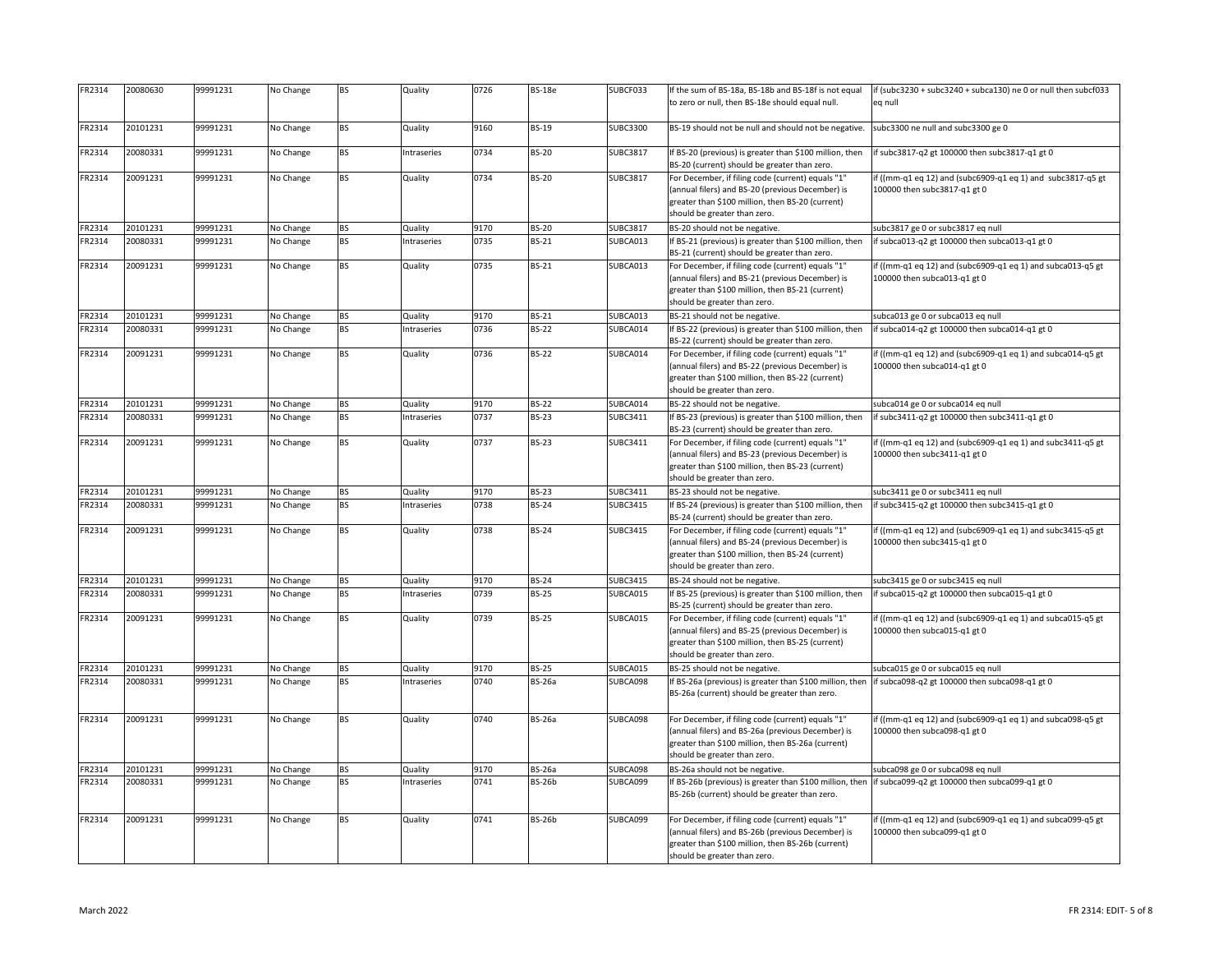| FR2314 | 20101231 | 99991231 | No Change | <b>BS</b>   | Quality     | 9170 | <b>BS-26b</b> | SUBCA099        | BS-26b should not be negative.                                                                           | subca099 ge 0 or subca099 eq null                                                                              |
|--------|----------|----------|-----------|-------------|-------------|------|---------------|-----------------|----------------------------------------------------------------------------------------------------------|----------------------------------------------------------------------------------------------------------------|
| FR2314 | 20080331 | 99991231 | No Change | <b>BS</b>   | Intraseries | 0742 | <b>BS-27</b>  | <b>SUBC3450</b> | If BS-27 (previous) is greater than \$100 million, then                                                  | f subc3450-q2 gt 100000 then subc3450-q1 gt 0                                                                  |
|        |          |          |           |             |             |      |               |                 | BS-27 (current) should be greater than zero.                                                             |                                                                                                                |
| FR2314 | 20091231 | 99991231 | No Change | <b>BS</b>   | Quality     | 0742 | <b>BS-27</b>  | <b>SUBC3450</b> | For December, if filing code (current) equals "1"                                                        | if ((mm-q1 eq 12) and (subc6909-q1 eq 1) and subc3450-q5 gt                                                    |
|        |          |          |           |             |             |      |               |                 | (annual filers) and BS-27 (previous December) is                                                         | 100000 then subc3450-q1 gt 0                                                                                   |
|        |          |          |           |             |             |      |               |                 | greater than \$100 million, then BS-27 (current)                                                         |                                                                                                                |
|        |          |          |           |             |             |      |               |                 | should be greater than zero.                                                                             |                                                                                                                |
| FR2314 | 20101231 | 99991231 | No Change | <b>BS</b>   | Quality     | 9170 | <b>BS-27</b>  | <b>SUBC3450</b> | BS-27 should not be negative.                                                                            | subc3450 ge 0 or subc3450 eq null                                                                              |
| FR2314 | 20080331 | 99991231 | No Change | <b>BS</b>   | Intraseries | 0743 | <b>BS-28</b>  | <b>SUBC3826</b> | If BS-28 (previous) is greater than \$100 million, then                                                  | f subc3826-q2 gt 100000 then subc3826-q1 gt 0                                                                  |
|        |          |          |           |             |             |      |               |                 | BS-28 (current) should be greater than zero.                                                             |                                                                                                                |
| FR2314 | 20091231 | 99991231 | No Change | <b>BS</b>   | Quality     | 0743 | <b>BS-28</b>  | <b>SUBC3826</b> | For December, if filing code (current) equals "1"                                                        | if ((mm-q1 eq 12) and (subc6909-q1 eq 1) and subc3826-q5 gt                                                    |
|        |          |          |           |             |             |      |               |                 | (annual filers) and BS-28 (previous December) is                                                         | 100000 then subc3826-q1 gt 0                                                                                   |
|        |          |          |           |             |             |      |               |                 | greater than \$100 million, then BS-28 (current)                                                         |                                                                                                                |
|        |          |          |           |             |             |      |               |                 | should be greater than zero.                                                                             |                                                                                                                |
| FR2314 | 20101231 | 99991231 | No Change | <b>BS</b>   | Quality     | 9170 | <b>BS-28</b>  | <b>SUBC3826</b> | BS-28 should not be negative.                                                                            | subc3826 ge 0 or subc3826 eq null                                                                              |
| FR2314 | 20080331 | 99991231 | No Change | <b>BS</b>   | Intraseries | 0744 | <b>BS-29</b>  | <b>SUBC3829</b> | If BS-29 (previous) is greater than \$100 million, then                                                  | f subc3829-q2 gt 100000 then subc3829-q1 gt 0                                                                  |
|        |          |          |           |             |             |      |               |                 | BS-29 (current) should be greater than zero.                                                             |                                                                                                                |
| FR2314 | 20091231 | 99991231 | No Change | <b>BS</b>   | Quality     | 0744 | <b>BS-29</b>  | <b>SUBC3829</b> | For December, if filing code (current) equals "1"                                                        | if ((mm-q1 eq 12) and (subc6909-q1 eq 1) and subc3829-q5 gt                                                    |
|        |          |          |           |             |             |      |               |                 | (annual filers) and BS-29 (previous December) is<br>greater than \$100 million, then BS-29 (current)     | 100000 then subc3829-q1 gt 0                                                                                   |
|        |          |          |           |             |             |      |               |                 | should be greater than zero.                                                                             |                                                                                                                |
| FR2314 | 20101231 | 99991231 | No Change | <b>BS</b>   | Quality     | 9170 | <b>BS-29</b>  | <b>SUBC3829</b> | BS-29 should not be negative.                                                                            | subc3829 ge 0 or subc3829 eq null                                                                              |
| FR2314 | 20080331 | 99991231 | No Change | <b>BS</b>   | Intraseries | 0745 | <b>BS-30</b>  | SUBCA100        | If BS-30 (previous) is greater than \$100 million, then                                                  | f subca100-q2 gt 100000 then subca100-q1 gt 0                                                                  |
|        |          |          |           |             |             |      |               |                 | BS-30 (current) should be greater than zero.                                                             |                                                                                                                |
| FR2314 | 20091231 | 99991231 | No Change | <b>BS</b>   | Quality     | 0745 | <b>BS-30</b>  | SUBCA100        | For December, if filing code (current) equals "1"                                                        | if ((mm-q1 eq 12) and (subc6909-q1 eq 1) and subca100-q5 gt                                                    |
|        |          |          |           |             |             |      |               |                 | (annual filers) and BS-30 (previous December) is                                                         | 100000 then subca100-q1 gt 0                                                                                   |
|        |          |          |           |             |             |      |               |                 | greater than \$100 million, then BS-30 (current)                                                         |                                                                                                                |
|        |          |          |           |             |             |      |               |                 | should be greater than zero.                                                                             |                                                                                                                |
| FR2314 | 20101231 | 99991231 | No Change | <b>BS</b>   | Quality     | 9170 | <b>BS-30</b>  | SUBCA100        | BS-30 should not be negative.                                                                            | subca100 ge 0 or subca100 eq null                                                                              |
| FR2314 | 20101231 | 99991231 | No Change | <b>BS</b>   | Intraseries | 0746 | BS-Mem1a      | SUBCF819        | If BS-Mem1a (previous) is not equal to null or zero,                                                     | if (subcf819-q2 ne null and subcf819-q2 ne 0) then (subcf819-q1                                                |
|        |          |          |           |             |             |      |               |                 | then BS-Mem1a (current) should not equal null or                                                         | ne null and subcf819-q1 ne 0)                                                                                  |
|        |          |          |           |             |             |      |               |                 | zero.                                                                                                    |                                                                                                                |
| FR2314 | 20101231 | 99991231 | No Change | <b>BS</b>   | Quality     | 0746 | BS-Mem1a      | SUBCF819        | For December, if filing code (current) equals "1"                                                        | lif ((mm-q1 eq 12) and (subc6909-q1 eq 1) and (subcf819-q5 ne                                                  |
|        |          |          |           |             |             |      |               |                 |                                                                                                          | (annual filers) and BS-Mem1a (previous December) is  null and subcf819-q5 ne 0)) then (subcf819-q1 ne null and |
|        |          |          |           |             |             |      |               |                 | not equal to null or zero, then BS-Mem1a (current)                                                       | subcf819-q1 ne 0)                                                                                              |
|        |          |          |           |             |             |      |               |                 | should not equal null or zero.                                                                           |                                                                                                                |
| FR2314 | 20110331 | 99991231 | No Change | <b>BS</b>   | Quality     | 0747 | BS-Mem1a      | SUBCF819        | If IS-Mem2 is not equal to null, then BS-Mem1a                                                           | f subij980 ne null then subcf819 ne null                                                                       |
|        |          |          |           |             |             |      |               |                 | should not equal null.                                                                                   |                                                                                                                |
| FR2314 | 20101231 | 99991231 | No Change | <b>BS</b>   | Quality     | 9170 | BS-Mem1a      | SUBCF819        | BS-Mem1a should not be negative.                                                                         | subcf819 ge 0 or subcf819 eq null                                                                              |
| FR2314 | 20101231 | 99991231 | No Change | <b>BS</b>   | Intraseries | 0748 | BS-Mem1b      | SUBCF820        | If BS-Mem1b (previous) is not equal to null or zero,<br>then BS-Mem1b (current) should not equal null or | if (subcf820-q2 ne null and subcf820-q2 ne 0 then (subcf820-q1                                                 |
|        |          |          |           |             |             |      |               |                 | zero.                                                                                                    | ne null and subcf820-q1 ne 0                                                                                   |
| FR2314 | 20101231 | 99991231 |           | <b>BS</b>   | Quality     | 0748 | BS-Mem1b      | SUBCF820        | For December, if filing code (current) equals "1"                                                        | if ((mm-q1 eq 12) and (subc6909-q1 eq 1) and (subcf820-q5 ne                                                   |
|        |          |          | No Change |             |             |      |               |                 |                                                                                                          | (annual filers) and BS-Mem1b (previous December) is  null and subcf820-q5 ne 0)) then (subcf820-q1 ne null and |
|        |          |          |           |             |             |      |               |                 | not equal to null or zero, then BS-Mem1b (current)                                                       | subcf820-q1 ne 0)                                                                                              |
|        |          |          |           |             |             |      |               |                 | should not equal null or zero.                                                                           |                                                                                                                |
| FR2314 | 20110331 | 99991231 | No Change | <b>BS</b>   | Quality     | 0502 | BS-Mem1b      | SUBCF820        | If IS-Mem2 is not equal to null, then BS-Mem1b                                                           | if subij980 ne null then subcf820 ne null                                                                      |
|        |          |          |           |             |             |      |               |                 | should not equal null.                                                                                   |                                                                                                                |
| FR2314 | 20101231 | 99991231 | No Change | <b>BS</b>   | Quality     | 9170 | BS-Mem1b      | SUBCF820        | BS-Mem1b should not be negative.                                                                         | subcf820 ge 0 or subcf820 eq null                                                                              |
| FR2314 | 20110331 | 99991231 | No Change | BS-A        | Quality     | 0500 | BS-A1         | SUBC1410        | If the sum of BS-AMem1b and BS-AMem1c is greater                                                         | If (subcf231 + subcf232) gt 0 then subc1410 gt 0                                                               |
|        |          |          |           |             |             |      |               |                 | than zero, then BS-A1 should be greater than zero.                                                       |                                                                                                                |
|        |          |          |           |             |             |      |               |                 |                                                                                                          |                                                                                                                |
| FR2314 | 20110331 | 99991231 | No Change | BS-A        | Quality     | 0501 | BS-A1         | SUBC1410        | If BS-AMem1a is greater than zero, then BS-A1 should if subcf230 gt 0 then subc1410 gt 0                 |                                                                                                                |
|        |          |          |           |             |             |      |               |                 | be greater than zero.                                                                                    |                                                                                                                |
| FR2314 | 20101231 | 99991231 | No Change | <b>BS-A</b> | Quality     | 9170 | BS-A1         | SUBC1410        | BS-A1 should not be negative.                                                                            | subc1410 ge 0 or subc1410 eq null                                                                              |
| FR2314 | 20101231 | 99991231 | No Change | BS-A        | Quality     | 9170 | BS-A2         | <b>SUBC3622</b> | BS-A2 should not be negative.                                                                            | subc3622 ge 0 or subc3622 eq null                                                                              |
| FR2314 | 20101231 | 99991231 | No Change | BS-A        | Quality     | 9170 | BS-A3         | <b>SUBC3623</b> | BS-A3 should not be negative.                                                                            | subc3623 ge 0 or subc3623 eq null                                                                              |
| FR2314 | 20101231 | 99991231 | No Change | BS-A        | Quality     | 9170 | BS-A4         | <b>SUBC1975</b> | BS-A4 should not be negative.                                                                            | subc1975 ge 0 or subc1975 eq null                                                                              |
| FR2314 | 20101231 | 99991231 | No Change | <b>BS-A</b> | Quality     | 9170 | BS-A5         | SUBCA017        | BS-A5 should not be negative.                                                                            | subca017 ge 0 or subca017 eq null                                                                              |
| FR2314 | 20101231 | 99991231 | No Change | BS-A        | Quality     | 9170 | BS-A6         | <b>SUBT2122</b> | BS-A6 should not be negative.                                                                            | subt2122 ge 0 or subt2122 eq null                                                                              |
| FR2314 | 20101231 | 99991231 | No Change | BS-A        | Quality     | 9170 | BS-A7a        | <b>SUBC1406</b> | BS-A7a should not be negative.                                                                           | subc1406 ge 0 or subc1406 eq null                                                                              |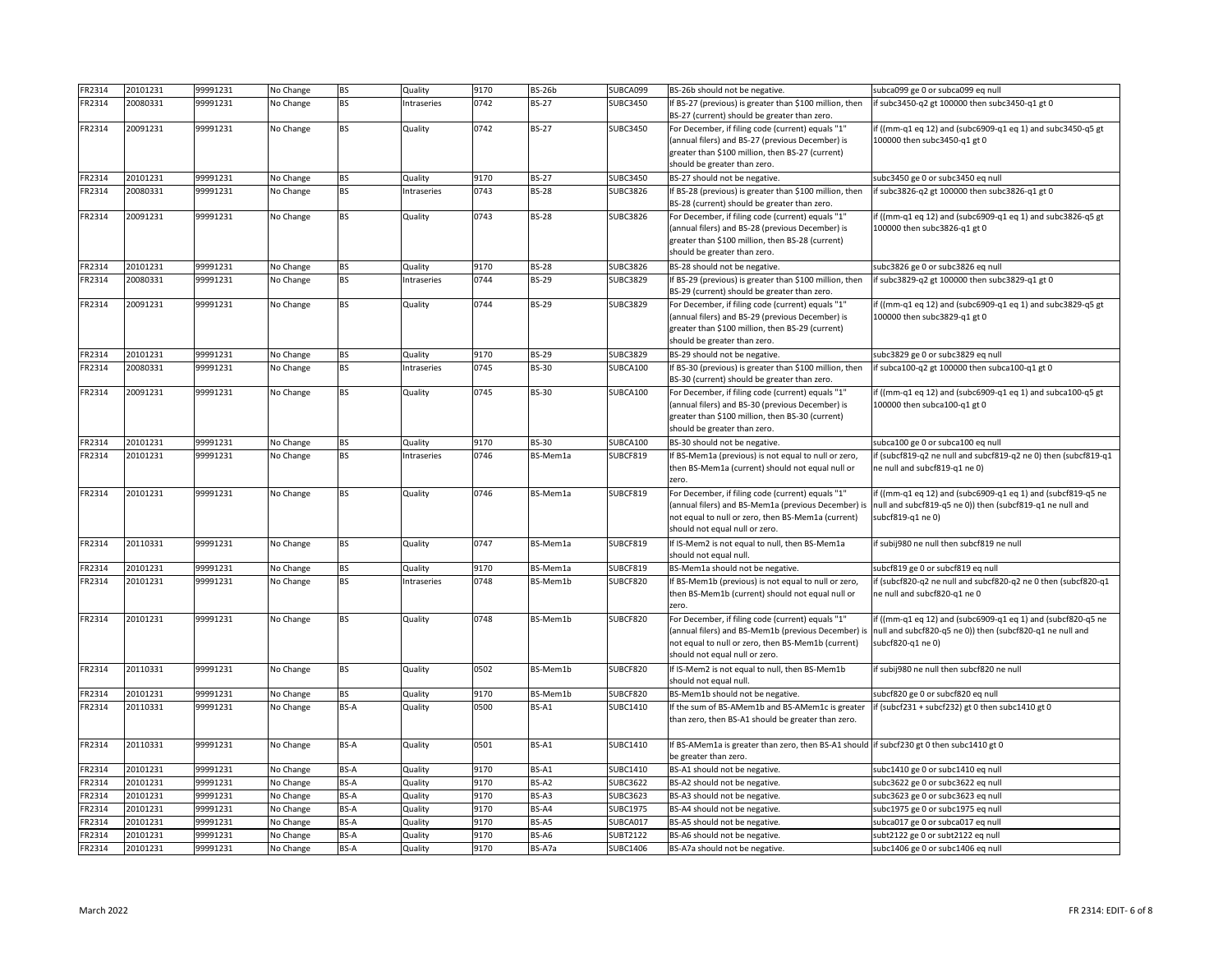| FR2314 | 20101231             | 99991231             | No Change | <b>BS-A</b>                             | Quality | 9170         | BS-A7b                 | <b>SUBC1407</b>      | BS-A7b should not be negative.                                                                                                                                                                                            | subc1407 ge 0 or subc1407 eq null                                                                                                                              |
|--------|----------------------|----------------------|-----------|-----------------------------------------|---------|--------------|------------------------|----------------------|---------------------------------------------------------------------------------------------------------------------------------------------------------------------------------------------------------------------------|----------------------------------------------------------------------------------------------------------------------------------------------------------------|
| FR2314 | 20101231             | 99991231             | No Change | BS-A                                    | Quality | 9170         | BS-A7c                 | <b>SUBC1403</b>      | BS-A7c should not be negative.                                                                                                                                                                                            | subc1403 ge 0 or subc1403 eq null                                                                                                                              |
| FR2314 | 20110331             | 99991231             | No Change | BS-A                                    | Quality | 0755         | BS-A7c                 | <b>SUBC1403</b>      | If the sum of BS-A7a, BS-A7b, and BS-A7c is not equal<br>to zero or null, then the sum of BS-A7a, BS-A7b, and<br>BS-A7c should be less than or equal to BS-3a.                                                            | $if ((subc1406 + subc1407 + subc1403)$ ne 0 or $(subc1406 +$<br>subc1407 + subc1403)) ne null then (subc1406 + subc1407 +<br>subc1403) le subc2122             |
| FR2314 | 20110331             | 99991231             | No Change | BS-A                                    | Quality | 9170         | BS-A7d                 | SUBCJ979             | BS-A7d should not be negative.                                                                                                                                                                                            | subcj979 ge 0 or subcj979 eq null                                                                                                                              |
| FR2314 | 20101231             | 99991231             | No Change | BS-A                                    | Quality | 0756         | BS-AMem1a              | SUBCF230             | If BS-AMem1a is greater than 5% of BS-3a, then BS-<br>AMem1b and BS-AMem1c should not be null and the subcf232 ne null) and (subcf231 + subcf232 gt 0))<br>sum of BS-AMem1b and BS-AMem1c should be<br>greater than zero. | if subcf230 gt (0.05 * subc2122) then ((subcf231 ne null and                                                                                                   |
| FR2314 | 20101231             | 99991231             | No Change | BS-A                                    | Quality | 9170         | BS-AMem1a              | SUBCF230             | BS-AMem1a should not be negative.                                                                                                                                                                                         | subcf230 ge 0 or subcf230 eq null                                                                                                                              |
| FR2314 | 20101231             | 99991231             | No Change | BS-A                                    | Quality | 9170         | BS-AMem1b              | SUBCF231             | BS-AMem1b should not be negative.                                                                                                                                                                                         | subcf231 ge 0 or subcf231 eq null                                                                                                                              |
| FR2314 | 20101231             | 99991231             | No Change | <b>BS-A</b>                             | Quality | 0757         | BS-AMem1c              | SUBCF232             | BS-AMem1c should be less than or equal to 50% of BS-subcf232 le (0.50 * subcf230)<br>AMem1a.                                                                                                                              |                                                                                                                                                                |
| FR2314 | 20101231             | 99991231             | No Change | BS-A                                    | Quality | 9170         | BS-AMem1c              | SUBCF232             | BS-AMem1c should not be negative.                                                                                                                                                                                         | subcf232 ge 0 or subcf232 eq null                                                                                                                              |
| FR2314 | 20101231             | 99991231             | No Change | BS-M                                    | Quality | 9170         | BS-M1a                 | <b>SUBC0069</b>      | BS-M1a should not be negative.                                                                                                                                                                                            | subc0069 ge 0 or subc0069 eq null                                                                                                                              |
| FR2314 | 20101231             | 99991231             | No Change | BS-M                                    | Quality | 9170         | <b>BS-M1b1</b>         | <b>SUBC0073</b>      | BS-M1b1 should not be negative.                                                                                                                                                                                           | subc0073 ge 0 or subc0073 eq null                                                                                                                              |
| FR2314 | 20101231             | 99991231             | No Change | BS-M                                    | Quality | 9170         | BS-M1b2                | <b>SUBC0074</b>      | BS-M1b2 should not be negative.                                                                                                                                                                                           | subc0074 ge 0 or subc0074 eq null                                                                                                                              |
| FR2314 | 20101231             | 99991231             | No Change | BS-M                                    | Quality | 9170         | BS-M2                  | SUBC0091             | BS-M2 should not be negative.                                                                                                                                                                                             | subc0091 ge 0 or subc0091 eq null                                                                                                                              |
| FR2314 | 20101231             | 99991231             | No Change | BS-M                                    | Quality | 9170         | BS-M3                  | <b>SUBC0399</b>      | BS-M3 should not be negative.                                                                                                                                                                                             | subc0399 ge 0 or subc0399 eq null                                                                                                                              |
| FR2314 | 20101231             | 99991231             | No Change | BS-M                                    | Quality | 9170         | BS-M4a                 | <b>SUBC5468</b>      | BS-M4a should not be negative.                                                                                                                                                                                            | subc5468 ge 0 or subc5468 eq null                                                                                                                              |
| FR2314 | 20101231             | 99991231             | No Change | BS-M                                    | Quality | 9170         | BS-M4b                 | <b>SUBC5469</b>      | BS-M4b should not be negative.                                                                                                                                                                                            | subc5469 ge 0 or subc5469 eq null                                                                                                                              |
| FR2314 | 20101231             | 99991231             | No Change | BS-M                                    | Quality | 9170         | BS-M4c                 | <b>SUBC5470</b>      | BS-M4c should not be negative.                                                                                                                                                                                            | subc5470 ge 0 or subc5470 eq null                                                                                                                              |
| FR2314 | 20101231             | 99991231             | No Change | BS-M                                    | Quality | 9170         | BS-M4d                 | <b>SUBC5477</b>      | BS-M4d should not be negative.                                                                                                                                                                                            | subc5477 ge 0 or subc5477 eq null                                                                                                                              |
| FR2314 | 20101231             | 99991231             | No Change | BS-M                                    | Quality | 9170         | BS-M4e                 | SUBCA210             | BS-M4e should not be negative.                                                                                                                                                                                            | subca210 ge 0 or subca210 eq null                                                                                                                              |
| FR2314 | 20101231<br>20090331 | 99991231<br>99991231 | No Change | BS-M<br>BS-M                            | Quality | 9170<br>0769 | BS-M4f<br>$BS-M4f1(a)$ | SUBCG208<br>SUBCF639 | BS-M4f should not be negative.                                                                                                                                                                                            | subcg208 ge 0 or subcg208 eq null<br>If BS-M4f1(a) is not equal to null or zero, then BS-M4f  if (subcf639 ne null and subcf639 ne 0) then (subcg208 gt 0) and |
| FR2314 |                      |                      | No Change |                                         | Quality |              |                        |                      | and M4f1(b) should be greater than zero.                                                                                                                                                                                  | (subcf640 gt 0)                                                                                                                                                |
| FR2314 | 20090331             | 99991231             | No Change | BS-M                                    | Quality | 0771         | $BS-M4f1(a)$           | SUBCF639             | BS-M4f1(a) should be less than or equal to BS-M4f                                                                                                                                                                         | subcf639 le subcg208                                                                                                                                           |
| FR2314 | 20101231             | 99991231             | No Change | BS-M                                    | Quality | 9170         | BS-M4f1a               | SUBCF639             | BS-M4f1a should not be negative.                                                                                                                                                                                          | subcf639 ge 0 or subcf639 eq null                                                                                                                              |
| FR2314 | 20090331             | 99991231             | No Change | BS-M                                    | Quality | 0770         | $BS-M4f1(b)$           | SUBCF640             | and M4f1(a) should be greater than zero.                                                                                                                                                                                  | If BS-M4f1(b) is not equal to null or zero, then BS-M4f lif (subcf640 ne null and subcf640 ne 0) then (subcg208 gt 0) and<br>(subc639gt0)                      |
| FR2314 | 20101231             | 99991231             | No Change | BS-M                                    | Quality | 0773         | BS-M4f1b               | SUBCF640             | BS-M4f1b should be greater than or equal to BS-<br>M4f1a                                                                                                                                                                  | subcf640 ge subcf639                                                                                                                                           |
| FR2314 | 20101231             | 99991231             | No Change | BS-M                                    | Quality | 9170         | BS-M4f1b               | SUBCF640             | BS-M4f1b should not be negative.                                                                                                                                                                                          | subcf640 ge 0 or subcf640 eq null                                                                                                                              |
| FR2314 | 20090331             | 99991231             | No Change | BS-M                                    | Quality | 0768         | BS-M4g                 | <b>SUBC5478</b>      | The sum of BS-M4a, BS-M4b, BS-M4c, BS-M4d, BS-<br>M4e, BS-M4f, and BS-M4g should be less than or<br>equal to BS-4                                                                                                         | (subc5468 + subc5469 + subc5470 + subc5477 + subca210 +<br>subcg208 + subc5478) le subc3545                                                                    |
| FR2314 | 20101231             | 99991231             | No Change | BS-M                                    | Quality | 9170         | BS-M4g                 | <b>SUBC5478</b>      | BS-M4g should not be negative.                                                                                                                                                                                            | subc5478 ge 0 or subc5478 eq null                                                                                                                              |
| FR2314 | 20101231             | 99991231             | No Change | BS-M                                    | Quality | 9170         | BS-M5a                 | SUBCB556             | BS-M5a should not be negative.                                                                                                                                                                                            | subcb556 ge 0 or subcb556 eq null                                                                                                                              |
| FR2314 | 20101231             | 99991231             | No Change | BS-M                                    | Quality | 9170         | BS-M5b                 | SUBCA022             | BS-M5b should not be negative.                                                                                                                                                                                            | subca022 ge 0 or subca022 eq null                                                                                                                              |
| FR2314 | 20101231             | 99991231             | No Change | BS-M                                    | Quality | 9170         | BS-M5c                 | SUBCA023             | BS-M5c should not be negative.                                                                                                                                                                                            | subca023 ge 0 or subca023 eq null                                                                                                                              |
| FR2314 | 20101231             | 99991231             | No Change | BS-M                                    | Quality | 9170         | BS-M5d                 | SUBCA024             | BS-M5d should not be negative.                                                                                                                                                                                            | subca024 ge 0 or subca024 eq null                                                                                                                              |
| FR2314 | 20080331             | 99991231             | No Change | BS-M                                    | Quality | 0775         | BS-M5e                 | <b>SUBC2143</b>      | The sum of BS-M5a through BS-M5e should be less<br>than or equal to BS-7.                                                                                                                                                 | (subcb556 + subca022 + subca023 + subca024 + subc2143 ) le<br>subc1724                                                                                         |
| FR2314 | 20101231             | 99991231             | No Change | BS-M                                    | Quality | 9170         | BS-M5e                 | <b>SUBC2143</b>      | BS-M5e should not be negative.                                                                                                                                                                                            | subc2143 ge 0 or subc2143 eq null                                                                                                                              |
| FR2314 | 20101231             | 99991231             | No Change | BS-M                                    | Quality | 9170         | BS-M6                  | <b>SUBC2200</b>      | BS-M6 should not be negative.                                                                                                                                                                                             | subc2200 ge 0 or subc2200 eq null                                                                                                                              |
| FR2314 | 20101231             | 99991231             | No Change | BS-M                                    | Quality | 9170         | BS-M7                  | SUBCC381             | BS-M7 should not be negative.                                                                                                                                                                                             | subcc381 ge 0 or subcc381 eq null                                                                                                                              |
| FR2314 | 20101231             | 99991231             | No Change | BS-M                                    | Quality | 9170         | BS-M8a                 | SUBCA025             | BS-M8a should not be negative.                                                                                                                                                                                            | subca025 ge 0 or subca025 eq null                                                                                                                              |
| FR2314 | 20101231             | 99991231             | No Change | BS-M                                    | Quality | 9170         | BS-M8b                 | SUBCA026             | BS-M8b should not be negative.                                                                                                                                                                                            | subca026 ge 0 or subca026 eq null                                                                                                                              |
| FR2314 | 20080331             | 99991231             | No Change | BS-M                                    | Quality | 0800         | BS-M8c                 | SUBCA027             | The sum of BS-M8a through BS-M8c should be less<br>than or equal to BS-14.                                                                                                                                                | (subca025 + subca026 + subca027) le subc2750                                                                                                                   |
| FR2314 | 20101231             | 99991231             | No Change | BS-M                                    | Quality | 9170         | BS-M8c                 | SUBCA027             | BS-M8c should not be negative.                                                                                                                                                                                            | subca027 ge 0 or subca027 eq null                                                                                                                              |
| FR2314 | 20140930             | 99991231             | No Change | Notes to the<br>Financial<br>Statements | Quality | 8000         | FN1                    | SUBSB057             | If value for financial item FN1 is not equal to zero or<br>null, then a description for text item FN1 should be<br>provided.                                                                                              | if subcB057 ne 0 or subcB057 ne null, then SUBS057 ne 0 or<br>SUBSB057 ne null.                                                                                |
| FR2314 | 20140930             | 99991231             | No Change | Notes to the<br>Financial<br>Statements | Quality | 8001         | FN <sub>2</sub>        | SUBSB058             | If value for financial item FN2 is not equal to zero or<br>null, then a description for text item FN2 should be<br>provided.                                                                                              | if subcB058 ne 0 or subcB058 ne null, then SUBSB058 ne 0 or<br>SUBSB058 ne null.                                                                               |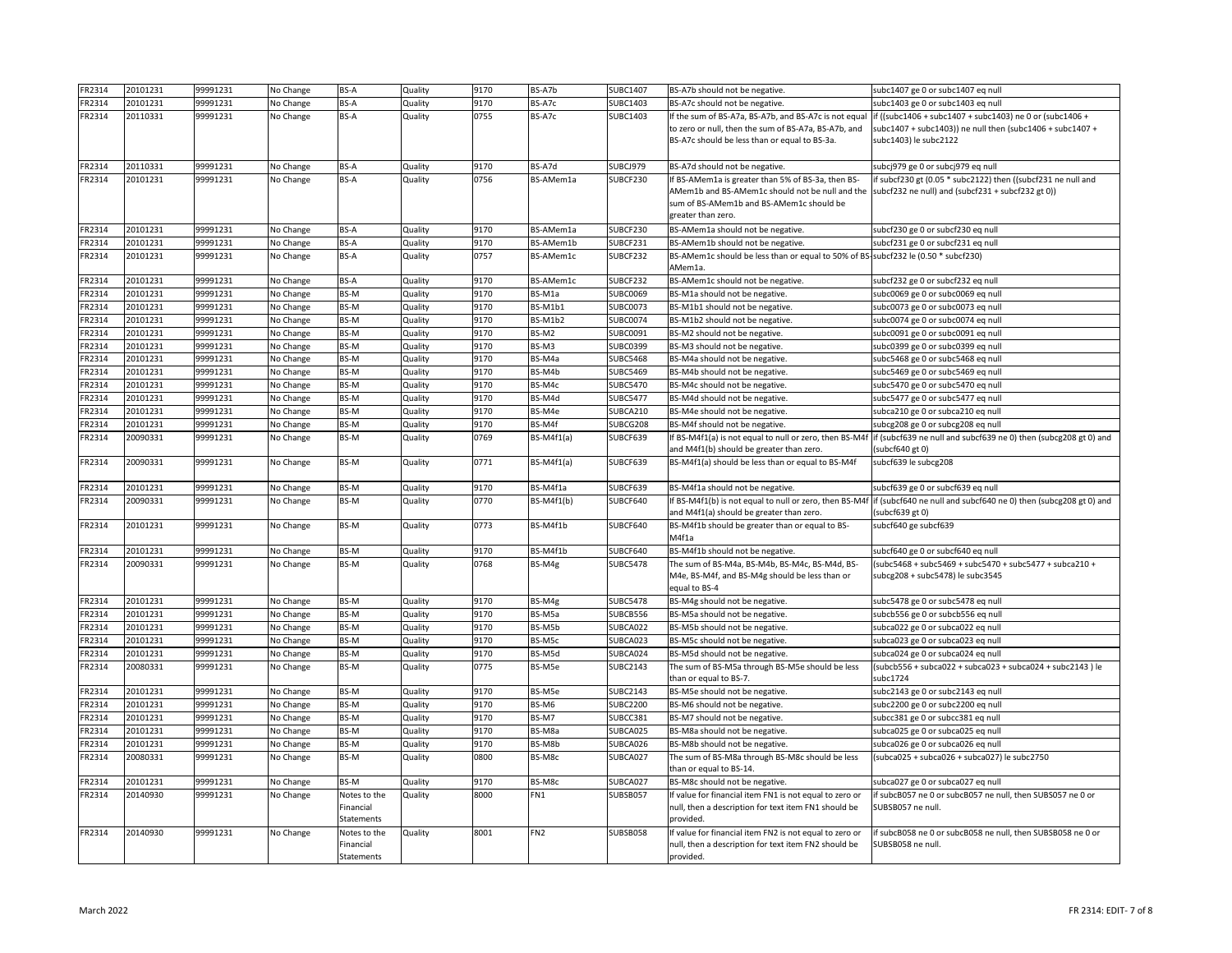| FR2314 | 20140930 | 99991231 | No Change | Notes to the      | Quality | 8002 | FN3             | SUBSB059 | f value for financial item FN3 is not equal to zero or  | if subcB059 ne 0 or subcB059 ne null, then SUBSB059 ne 0 or |
|--------|----------|----------|-----------|-------------------|---------|------|-----------------|----------|---------------------------------------------------------|-------------------------------------------------------------|
|        |          |          |           | Financial         |         |      |                 |          | null, then a description for text item FN3 should be    | SUBSB059 ne null.                                           |
|        |          |          |           | <b>Statements</b> |         |      |                 |          | provided.                                               |                                                             |
| FR2314 | 20140930 | 99991231 | No Change | Notes to the      | Quality | 8003 | IFN4            | SUBSB060 | If value for financial item FN4 is not equal to zero or | f subcB060 ne 0 or subcB060 ne null, then SUBSB060 ne 0 or  |
|        |          |          |           | Financial         |         |      |                 |          | null, then a description for text item FN4 should be    | SUBSB060 ne null.                                           |
|        |          |          |           | <b>Statements</b> |         |      |                 |          | provided.                                               |                                                             |
| FR2314 | 20140930 | 99991231 | No Change | Notes to the      | Quality | 8004 | FN <sub>5</sub> | SUBSB061 | f value for financial item FN5 is not equal to zero or  | f subcB061 ne 0 or subcB061 ne null, then SUBSB061 ne 0 or  |
|        |          |          |           | Financial         |         |      |                 |          | null, then a description for text item FN5 should be    | SUBSB061 ne null.                                           |
|        |          |          |           | <b>Statements</b> |         |      |                 |          | provided.                                               |                                                             |
| FR2314 | 20140930 | 99991231 | No Change | Notes to the      | Quality | 8005 | <b>FN6</b>      | SUBSB062 | f value for financial item FN6 is not equal to zero or  | f subcB062 ne 0 or subcB062 ne null, then SUBSB062 ne 0 or  |
|        |          |          |           | Financial         |         |      |                 |          | null, then a description for text item FN6 should be    | SUBSB062 ne null.                                           |
|        |          |          |           | <b>Statements</b> |         |      |                 |          | provided.                                               |                                                             |
| FR2314 | 20140930 | 99991231 | No Change | Notes to the      | Quality | 8006 | FN7             | SUBSB063 | f value for financial item FN7 is not equal to zero or  | if subcB063 ne 0 or subcB063 ne null, then SUBSB063 ne 0 or |
|        |          |          |           | Financial         |         |      |                 |          | null, then a description for text item FN7 should be    | SUBSB063 ne null.                                           |
|        |          |          |           | <b>Statements</b> |         |      |                 |          | provided.                                               |                                                             |
| FR2314 | 20140930 | 99991231 | No Change | Notes to the      | Quality | 8007 | FN <sub>8</sub> | SUBSB064 | If value for financial item FN8 is not equal to zero or | f subcB064 ne 0 or subcB064 ne null, then SUBSB064 ne 0 or  |
|        |          |          |           | Financial         |         |      |                 |          | null, then a description for text item FN8 should be    | SUBSB064 ne null.                                           |
|        |          |          |           | <b>Statements</b> |         |      |                 |          | provided.                                               |                                                             |
| FR2314 | 20140930 | 99991231 | No Change | Notes to the      | Quality | 8008 | <b>IFN9</b>     | SUBSB065 | f value for financial item FN9 is not equal to zero or  | if subcB065 ne 0 or subcB065 ne null, then SUBSB065 ne 0 or |
|        |          |          |           | Financial         |         |      |                 |          | null, then a description for text item FN9 should be    | SUBSB065 ne null.                                           |
|        |          |          |           | <b>Statements</b> |         |      |                 |          | provided.                                               |                                                             |
| FR2314 | 20140930 | 99991231 | No Change | Notes to the      | Quality | 8009 | <b>FN10</b>     | SUBSB066 | f value for financial item FN10 is not equal to zero or | if subcB066 ne 0 or subcB066 ne null, then SUBSB066 ne 0 or |
|        |          |          |           | Financial         |         |      |                 |          | null, then a description for text item FN10 should be   | SUBSB066 ne null                                            |
|        |          |          |           | Statements        |         |      |                 |          | provided.                                               |                                                             |
|        |          |          |           |                   |         |      |                 |          |                                                         |                                                             |

#### **Footnotes:**

**Footnote 1: Null values should be converted to zeroes for the purpose of test execution.**

**Footnote 2: The edit test should execute by processing null values as nulls.**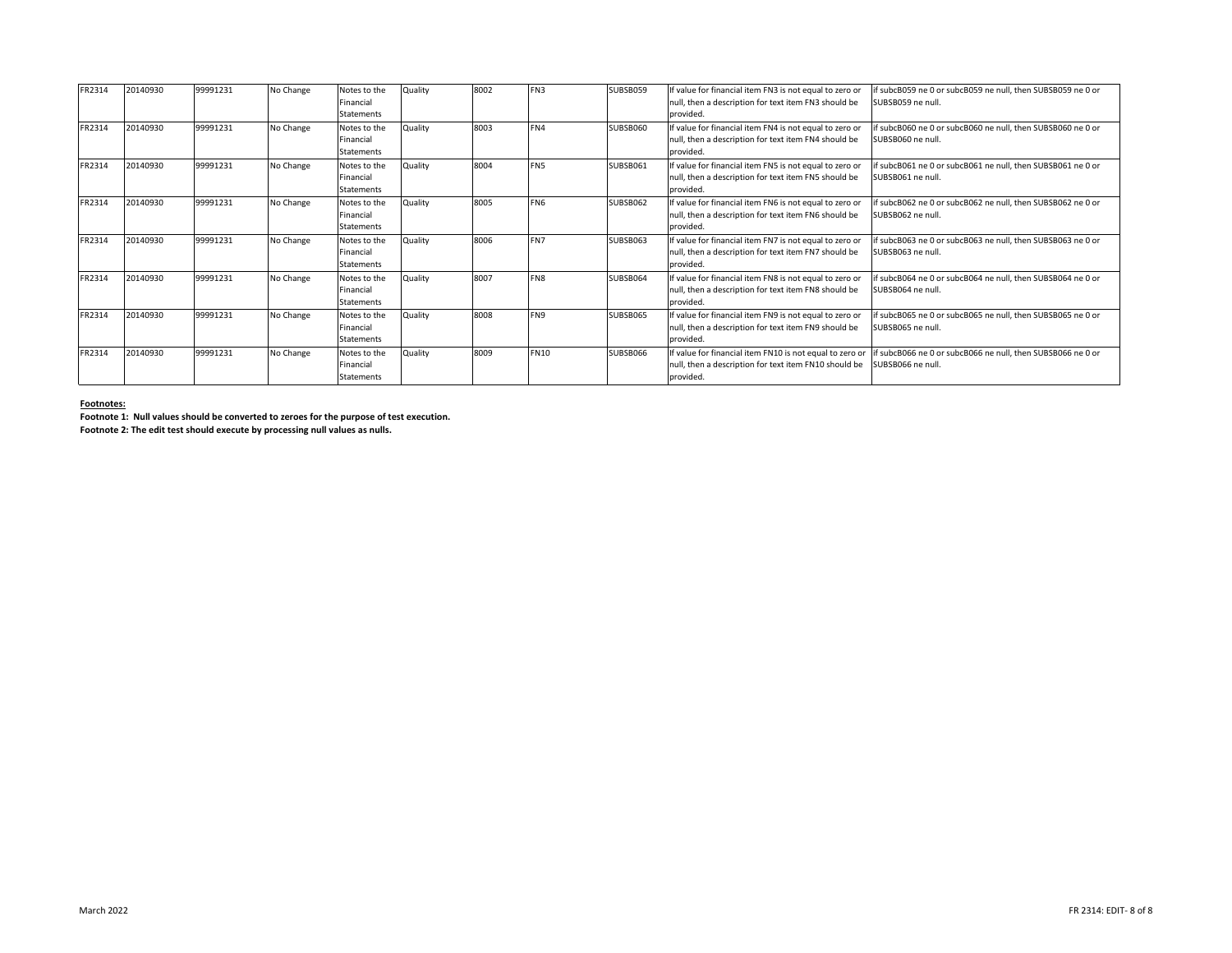#### **Essential Quality Edits FR 2314S**

| Date Last Updated: |                             | 9/23/2016            |                      |           |                |                                  |             |                 |                                   |                                             |
|--------------------|-----------------------------|----------------------|----------------------|-----------|----------------|----------------------------------|-------------|-----------------|-----------------------------------|---------------------------------------------|
| <b>Series</b>      | <b>Effective Start Date</b> | <b>Effective End</b> | Edit Change Schedule |           |                | Edit Type Edit Number Targetitem |             | <b>IMDRM</b>    | <b>Edit Test</b>                  | Alg Edit Test                               |
|                    |                             | Date                 |                      |           |                |                                  |             | <b>Number</b>   |                                   |                                             |
| FR 2314S           | 20101231                    | 99991231             | No Change            | FS        | Quality        | 9000                             | $FS-1$      | <b>SUBI4340</b> | FS-1 should not be null.          | subi4340 ne null                            |
| <b>FR 2314S</b>    | 20131231                    | 99991231             | No Change            | FS        | Quality        | 0900                             | $FS-2$      | <b>SUBC2170</b> | FS-2 should be greater than or    | subc2170 ge 250000 and subc2170 lt 500000   |
|                    |                             |                      |                      |           |                |                                  |             |                 | equal to \$250 and less than      |                                             |
|                    |                             |                      |                      |           |                |                                  |             |                 | \$500 million.                    |                                             |
| FR 2314S           | 20101231                    | 99991231             | No Change            | <b>FS</b> | Quality        | 0920                             | $FS-2$      | <b>SUBC2170</b> | FS-1 should be less than FS-2.    | subi4340 lt subc2170                        |
|                    |                             |                      |                      |           |                |                                  |             |                 |                                   |                                             |
| <b>FR 2314S</b>    | 20101231                    | 99991231             | No Change            | FS        | Quality        | 0940                             | $FS-3$      | <b>SUBC3210</b> | FS-3 should be less than or       | subc3210 le subc2170                        |
|                    |                             |                      |                      |           |                |                                  |             |                 | equal to FS-2.                    |                                             |
| FR 2314S           | 20101231                    | 99991231             | No Change            | FS        | <b>Quality</b> | 9000                             | $FS-3$      | <b>SUBC3210</b> | FS-3 should not be null.          | subc3210 ne null                            |
| FR 2314S           | 20101231                    | 99991231             | No Change            | <b>FS</b> | Quality        | 0960                             | $FS-4$      | <b>SUBC2013</b> | If FS-4 is not equal to null then | lif subc2013 ne null then subc2013 ge 0 and |
|                    |                             |                      |                      |           |                |                                  |             |                 | FS-4 should be greater than or    | subc2013 lt 5000000                         |
|                    |                             |                      |                      |           |                |                                  |             |                 | equal to 0 and less than \$5      |                                             |
|                    |                             |                      |                      |           |                |                                  |             |                 | billion.                          |                                             |
| <b>FR 2314S</b>    | 20080331                    | 99991231             | No Change            | <b>NA</b> | Quality        | 0022                             | <b>RSSD</b> | <b>SUBS9375</b> | RSSD number of the parent         | subs9375 ne id rssd                         |
|                    |                             |                      |                      |           |                |                                  | Number of   |                 | company must not equal ID-        |                                             |
|                    |                             |                      |                      |           |                |                                  | the Parent  |                 | RSSD of respondent.               |                                             |
|                    |                             |                      |                      |           |                |                                  | Company     |                 |                                   |                                             |